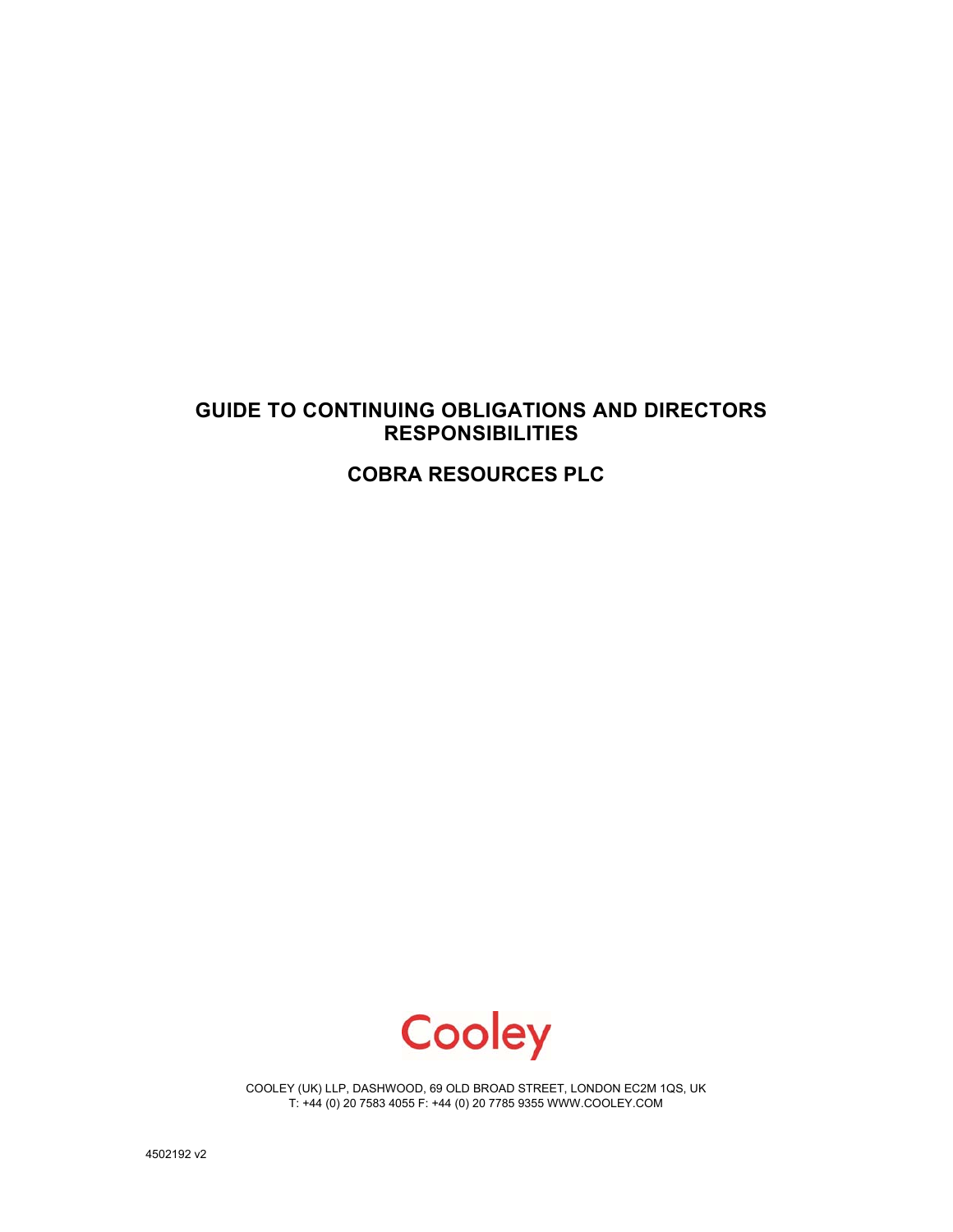# **INTRODUCTION**

This document has been prepared in connection with the proposed admission of the entire issued ordinary share capital of Cobra Resources plc (the "**Company**") to listing on the standard segment of the Official List of the Financial Conduct Authority (the "**FCA**") and to trading on the London Stock Exchange plc's (the "**LSE**") main market for listed securities ("**Admission**"). This document provides an introduction to, and summary of, the principal continuing obligations to be observed by the Company following Admission. This document deals with the law in force in England on 1 November 2018. It is structured in three parts:

- Section 1 A general overview of the continuing obligations to be observed following Admission ('*Memorandum On The Continuing Obligations Of A Listed Company (Official List – Standard Listing'*)); and
- Section 2 An overview of the corporate governance regime applicable to the Company following Admission ('*Overview of the Corporate Governance Regime (Official List – Standard Listing*')).

**Please note that, by its nature, a document of this kind can only provide a general summary of the relevant law as at 1 November 2018. The Company should be aware that it will be expected to comply with any future amendments that the FCA may make to the FCA Continuing Obligations or that the Government may make to the Directors Continuing Obligations. Therefore, this document should therefore never be treated as a substitute for specific advice in any particular situation. For detailed advice, please speak to the Company's solicitors, Ed Lukins (+44 20 7556 4261) or Edward Dyson (+44 20 7556 4230) of Cooley (UK) LLP.**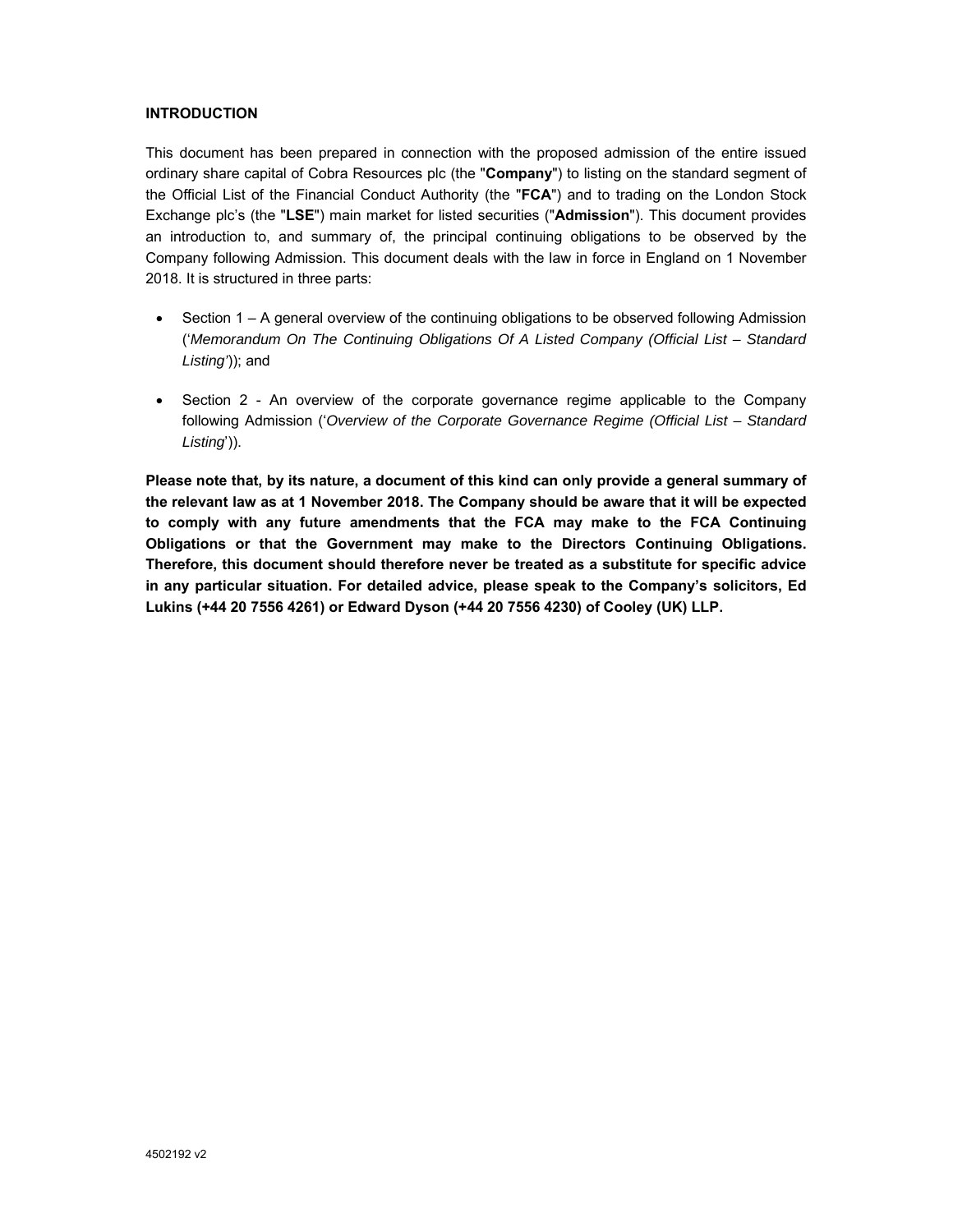# **CONTENTS**

|                | SECTION 1 - MEMORANDUM ON THE CONTINUING OBLIGATIONS OF A LISTED COMPANY (OFFICIAL LIST |  |
|----------------|-----------------------------------------------------------------------------------------|--|
| $\mathbf{1}$ . |                                                                                         |  |
| 2.             | ELIGIBILITY REQUIREQUIREMENTS WITH CONTINUING APPLICATION5                              |  |
| 3.             |                                                                                         |  |
| 4.             |                                                                                         |  |
| 5.             |                                                                                         |  |
| 6.             |                                                                                         |  |
| 7.             |                                                                                         |  |
| 8.             |                                                                                         |  |
| 9.             |                                                                                         |  |
| 10.            | CONTINUING OBLIGATIONS UNDER THE LSE ADMISSION AND DISCLOSURE                           |  |
| 11.            |                                                                                         |  |
| 12.            | CONTINUING OBLIGATIONS UNDER OTHER STATUTORY PROVISIONS  34                             |  |
| 13.            |                                                                                         |  |
| 14.            |                                                                                         |  |
|                | SECTION 2 - OVERVIEW OF THE CORPORATE GOVERNANCE REGIME (OFFICIAL LIST - STANDARD       |  |
| 1.             |                                                                                         |  |
| 2.             | THE QUOTED COMPANIES ALLIANCE CORPORATE GOVERNANCE CODE  38                             |  |
| 3.             |                                                                                         |  |
| $\overline{4}$ |                                                                                         |  |
| 5.             |                                                                                         |  |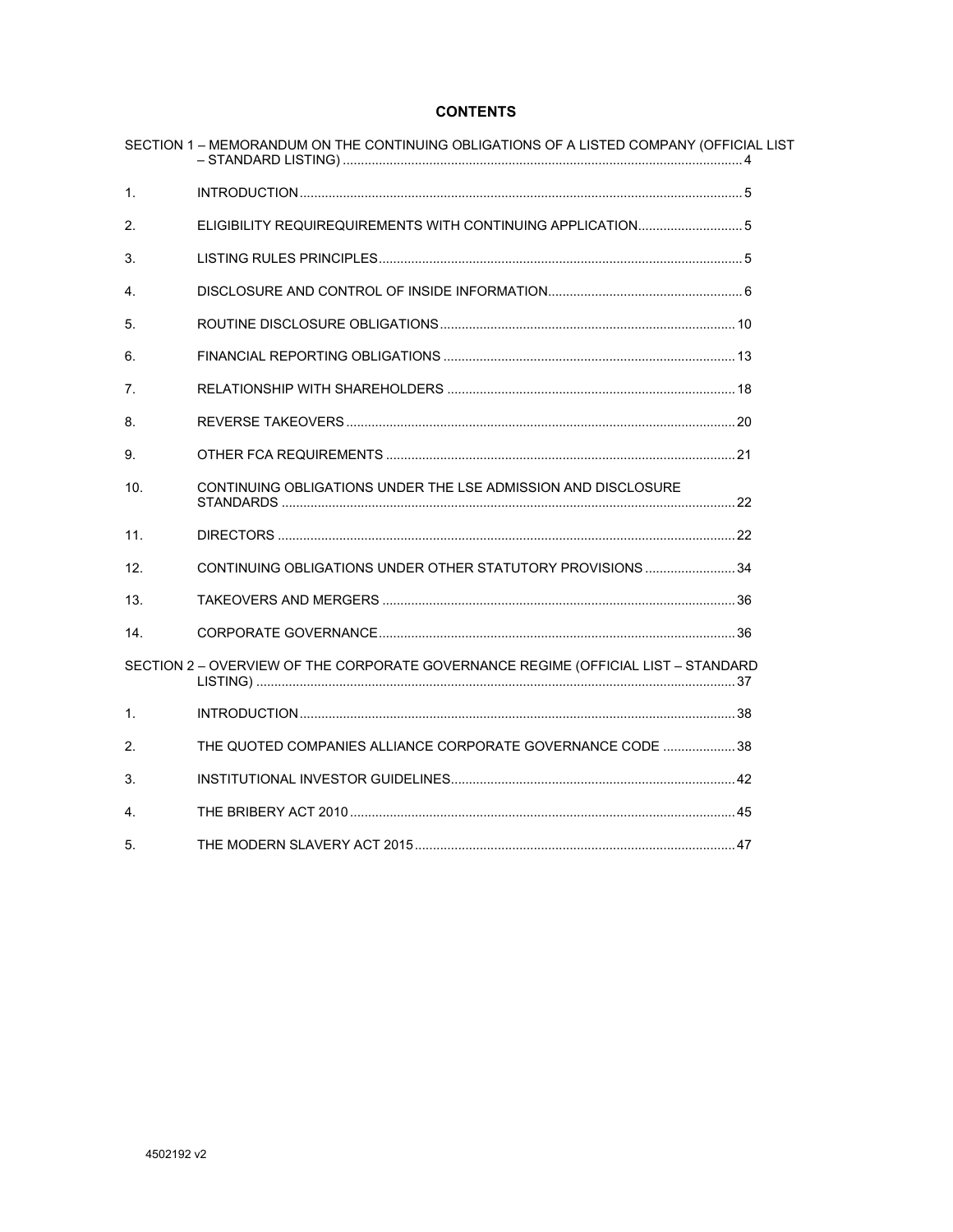**SECTION 1 – MEMORANDUM ON THE CONTINUING OBLIGATIONS OF A LISTED COMPANY (OFFICIAL LIST – STANDARD LISTING)**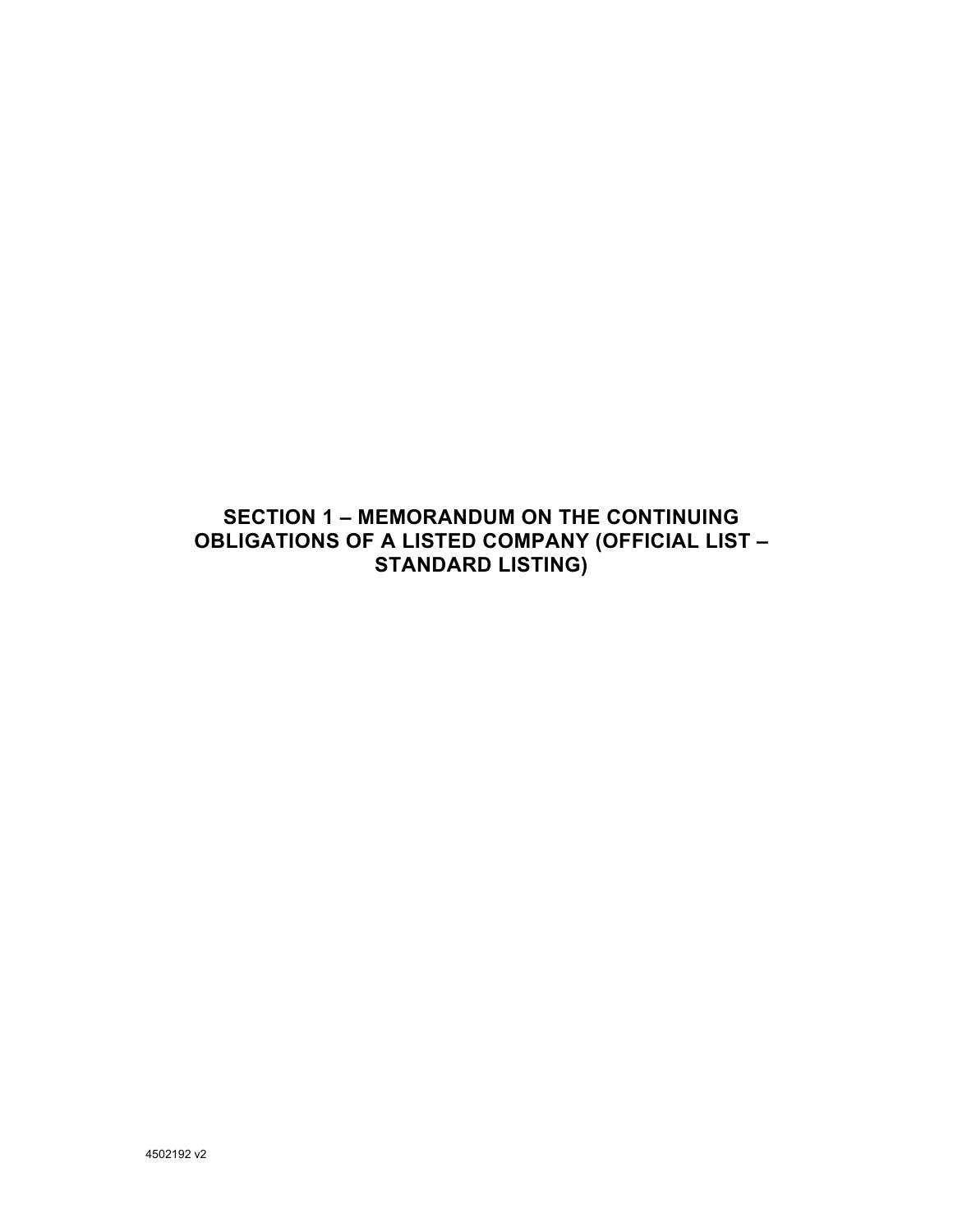# 1. **INTRODUCTION**

The principal continuing obligations to be observed by the Company following Admission are contained in Chapters 5 and 7 of the FCA's Listing Rules (the "**Listing Rules**" or "**LRs**") the FCA's Disclosure Guidance and Transparency Rules (the "**Disclosure Guidance and Transparency Rules**" or "**DTR**") and the EU Market Abuse Regulation (EU 596/2014) ("**MAR**") (together, the "**FCA Continuing Obligations**") and are in addition to obligations imposed on directors of public companies under the Companies Act 2006 (the "**Companies Act**"), the Financial Services and Markets Act 2000 (the "**FSMA**"), the Financial Services Act 2012 (the "**FS Act**"), the LSE's Admission and Disclosure Standards (the "**Admission and Disclosure Standards**"), the Criminal Justice Act 1993, the Insolvency Act 1986 (the "**Insolvency Act**"), the Company Directors Disqualification Act 1986 and the Quoted Companies Alliance Corporate Governance Code (the "**Governance Code**"), all as amended from time to time (together, the "**Directors Continuing Obligations**").

# 2. **ELIGIBILITY REQUIREQUIREMENTS WITH CONTINUING APPLICATION**

The Company will be required to meet certain eligibility requirements on a continuing basis to maintain its standard listing on the Official List. If the Company is unable to comply with these continuing requirements, then it should consider seeking a cancellation of its listing or applying for a transfer to another listing category. The Company must notify the FCA without delay of non-compliance with certain key eligibility requirements with continuing effect.

#### 2.1 **Free float**

To be eligible for Admission, a standard listed company must ensure 25% of its shares are in public hands (*LR 14.2.2R*). For this purpose, shares are not held in public hands if they are subject to a lock-up period of more than 180 days, or are held directly or indirectly by: (a) a director of the applicant or any of its subsidiary undertakings; (b) a person connected with a director of the applicant or of any of its subsidiary undertakings; (c) the trustees of any employees' share scheme or pension fund established for the benefit of any directors and employees of the applicant and its subsidiary undertakings; (d) any person who under any agreement has a right to nominate a person to the board of directors of the applicant; or (e) any person or persons in the same group or persons acting in concert who have an interest in 5% or more of the shares of the relevant class.

#### 2.2 **Freely Transferable**

To be listed, shares must also be freely transferable (*LR 2.2.4R*).

## 3. **LISTING RULES PRINCIPLES**

# 3.1 **Introduction**

Following Admission, the Company will be required to observe the listing principles set out in Chapter 7 of the Listing Rules (the "**Listing Principles**"), the purpose of which is to ensure that the Company pays due regard to the fundamental role that the FCA plays in maintaining market confidence and ensuring fair and orderly markets. The Company is expected to interpret the FCA Continuing Obligations in line with the spirit and purpose of the Listing Principles.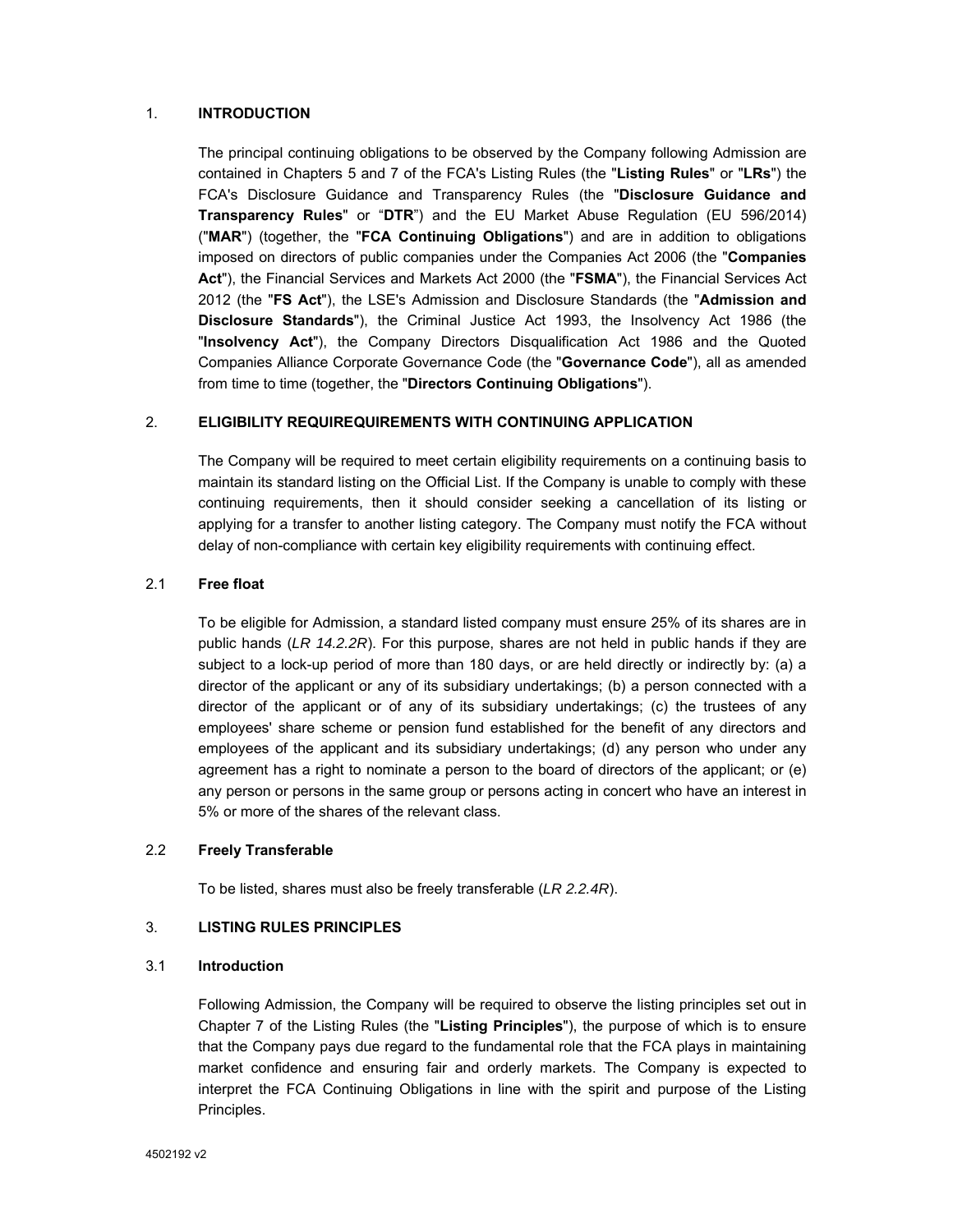The Listing Principles underpin the detailed rule requirements and are enforceable as rules, even where a listed company has not contravened any of the other Listing Rules or Disclosure Guidance and Transparency Rules. Breaching a Listing Principle will make an issuer liable to disciplinary action by the FCA - the FCA can take enforcement action on the basis of the principles alone, without there being a breach of a specific rule.

# 3.2 **Listing Principles**

The Listing Principles are as follows:

(a) *Listing Principle 1: A listed company must take reasonable steps to establish and maintain adequate procedures, systems and controls to enable it to comply with its obligations*.

In relation to Listing Principle 1, the FCA considers that a listed company should place emphasis on ensuring that it has adequate procedures, systems and controls in relation to identifying whether any obligations arise under the significant transactions or related party transactions provisions of the Listing Rules. For the purposes of Listing Principle 1, the Company should have adequate systems and controls to be able to ensure it can properly identify information which requires disclosure under the Listing Rules and Disclosure Guidance and Transparency Rules in a timely manner and ensure that any information so identified is properly considered by the directors and that such a consideration encompasses whether the information should be disclosed.

(b) *Listing Principle 2: A listed company must deal with the FCA in an open and cooperative manner*.

This supplements LR 1.3.1R, which provides that an issuer must provide to the FCA as soon as possible "any other information or explanation that the FCA may reasonably require to verify whether the Listing Rules are being or have been complied with".

#### 4. **DISCLOSURE AND CONTROL OF INSIDE INFORMATION**

MAR came into effect in the UK on 3 July 2016 and is now, together with the Disclosure Guidance and Transparency Rules, the governing legislation on the disclosure and control of inside information.

### **What is inside information?**

"**Inside information**" is information of a precise nature, which has not been made public, relating, directly or indirectly, to the Company or to one or more financial instruments, and which, if it were made public, would be likely to have a significant effect on the prices of those financial instruments or on the price of related derivative financial instruments (e.g. an equity swap on the shares).

Section 2.2.3G of the Disclosure Guidance and Transparency Rules provides further guidance on what will constitute inside information. The following points are of particular note: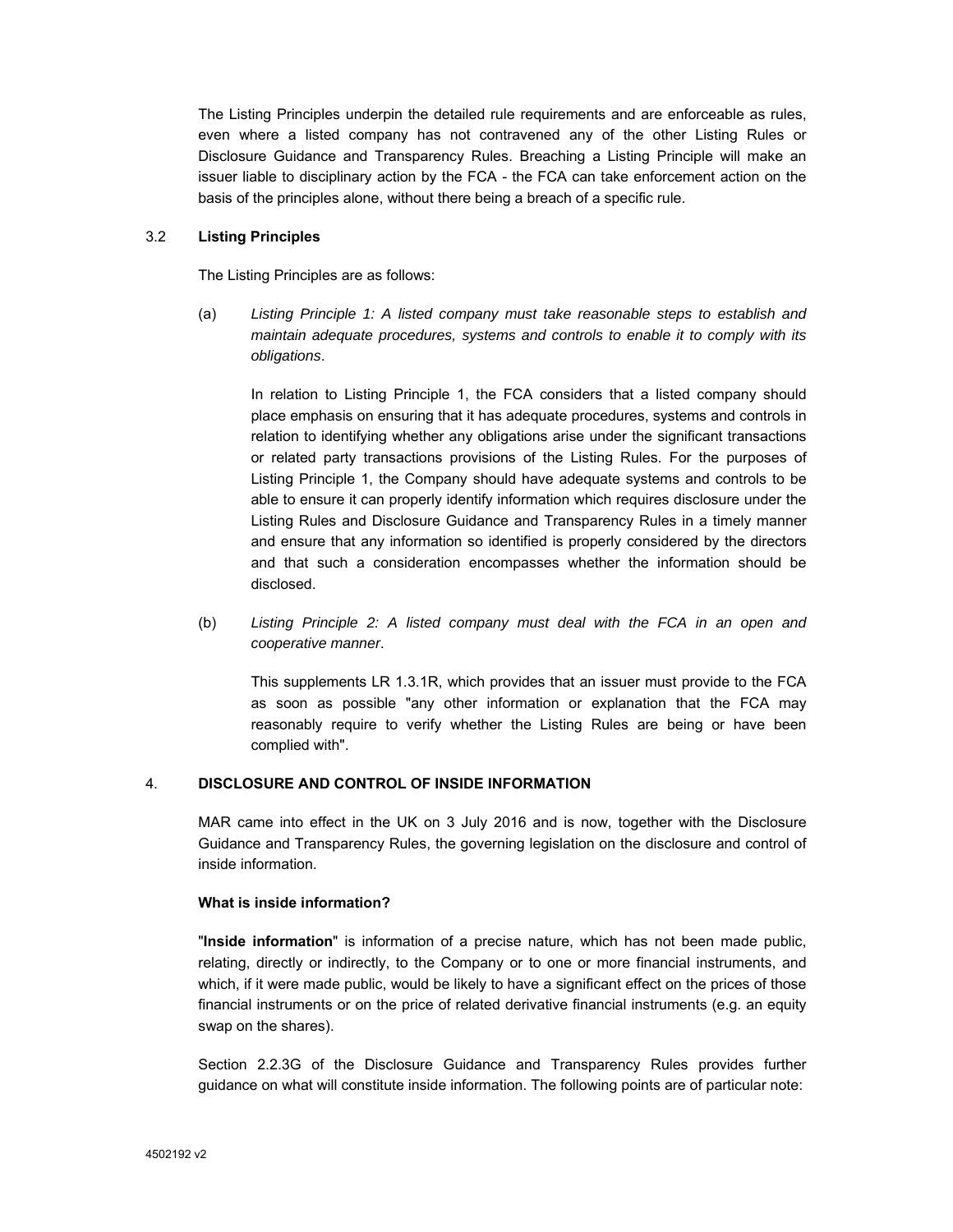- (a) In determining whether information would be likely to have a significant effect on the price of financial instruments, there is no prescribed figure, that is, percentage change or otherwise, to determine, what constitutes a significant effect on price as this will vary from one company to another.
- (b) Information which, if it were made public, would be likely to have a significant effect on the prices of financial instruments or on the price of related derivative financial instruments, shall mean information a reasonable investor would be likely to use as part of the basis of his or her investment decisions.
- (c) In applying the reasonable investor test, the Company should take into account the: (i) importance of the information will vary widely from one company to another and depends on the company's size, recent developments and the market sentiment about the company and the sector in which it operates; and (ii) likelihood that a reasonable investor will make investment decisions relating to the relevant financial instrument to maximise his or her economic self-interest.
- (d) The question of whether information is inside information may be finely balanced and the Company, with the help of its advisers, will need to exercise its judgement in this regard.
- (e) The FCA acknowledges that companies may well provide unpublished information to third parties, such as analysts, employees, credit rating agencies, finance providers and major shareholders, often in response to queries from such parties. The fact that information is unpublished does not of itself make it inside information and it will only be regarded as such if it meets all the requirements described above.

# 4.2 **General obligation to disclose inside information**

Pursuant to article 17(1) of MAR, the Company is under an obligation to inform the public of inside information which directly concerns the Company as soon as possible and in a manner that enables fast access and complete, correct and timely assessment of the information by the public. The information must be disclosed via a Regulatory Information Service ("**RIS**"). It may be possible to delay the disclosure of inside information in certain, very limited circumstances and subject to certain restrictions (see paragraph 4.3 below).

The Company must post and maintain on its website, for at least five years, all inside information it is required to disclose publicly (*article 17(1) MAR*). European Securities and Markets Authority ("**ESMA**") provides further guidance in the "Final Report on the Draft Technical Standards on the MAR" clarifying that any information posted on an issuer's website should: (a) be accessible in a non-discriminatory manner and free of charge; (b) be easily identifiable; and (c) clearly indicate the date and time of the disclosure.

The directors are required to monitor carefully and continuously whether changes in the circumstances of the Company are such that an announcement obligation has arisen under MAR. For example, where there is press speculation or market rumour regarding the Company, the Company should assess whether a disclosure obligation arises under article 17(1) of MAR. This requires a careful assessment by the Company as to whether the Company has inside information.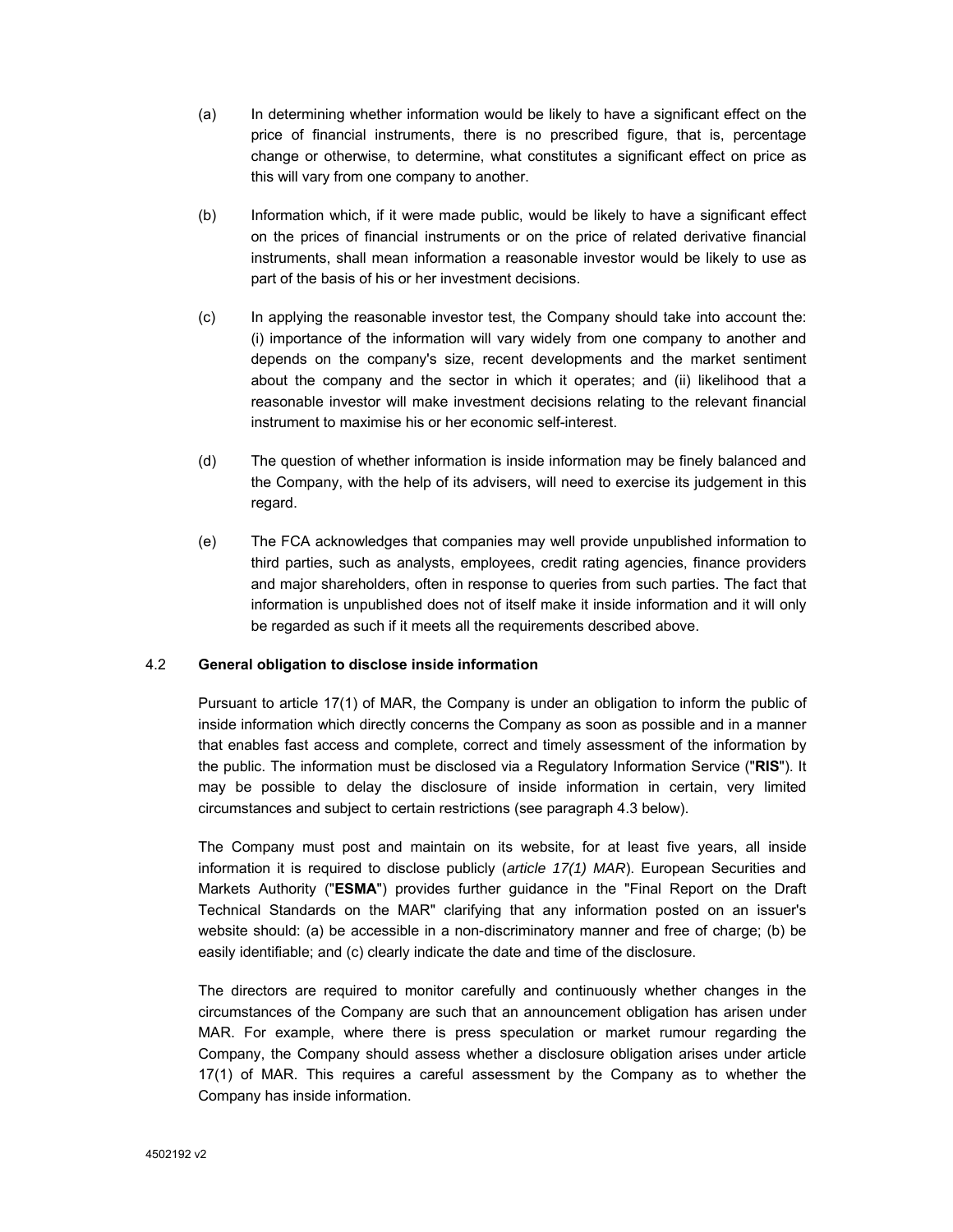The Company must not publish inside information on its website prior to notification to a RIS and cannot publish information on its website as an alternative to its disclosure via a RIS. This obligation should also be viewed in the light of Listing Principle 1 (see paragraph 3.2(a) above) which requires the Company to have systems in place to ensure that information is escalated in a timely way to the board to enable it to decide whether any information is inside information which should be announced. In its enforcement decisions, the FCA is highly critical of any arguments that the right information did not reach the correct people at the right time.

# 4.3 **Delaying disclosure**

Article 17(4) of MAR permits the Company to delay the public disclosure of inside information provided all of the following conditions are met:

- (a) immediate disclosure is likely to prejudice the legitimate interests of the Company;
- (b) the delay of disclosure is not likely to mislead the public; and
- (c) the Company is able to ensure the confidentiality of that information.

ESMA has provided guidance by way of a non-exhaustive list of situations that would be regarded as:

- (a) legitimate interests of the Company that are likely to be prejudiced by immediate disclosure:
	- (i) ongoing negotiations where the outcome or normal pattern of those negotiations would be likely to be affected by public disclosure and in particular, in the event that the financial viability of the Company is in grave and imminent danger, but not within the ambit of insolvency law, where such disclosure would seriously adversely affect conclusion of such negotiations designed to ensure long-term financial recovery of the Company;
	- (ii) decisions taken or contracts made by the management body of the Company which need the approval of another body of the Company in order to become effective, where the organisation of such a company requires the separation between those bodies, provided that public disclosure of the information before such approval, together with the simultaneous announcement that this approval is still pending, would jeopardise the correct assessment of the information by the public;
	- (iii) the Company has developed a product or an invention and the immediate public disclosure of that information is likely to jeopardise the intellectual property rights of the Company;
	- (iv) the Company is planning to buy or sell a major holding in another entity and the implementation of such a plan is likely to be jeopardised with immediate disclosure of that information; or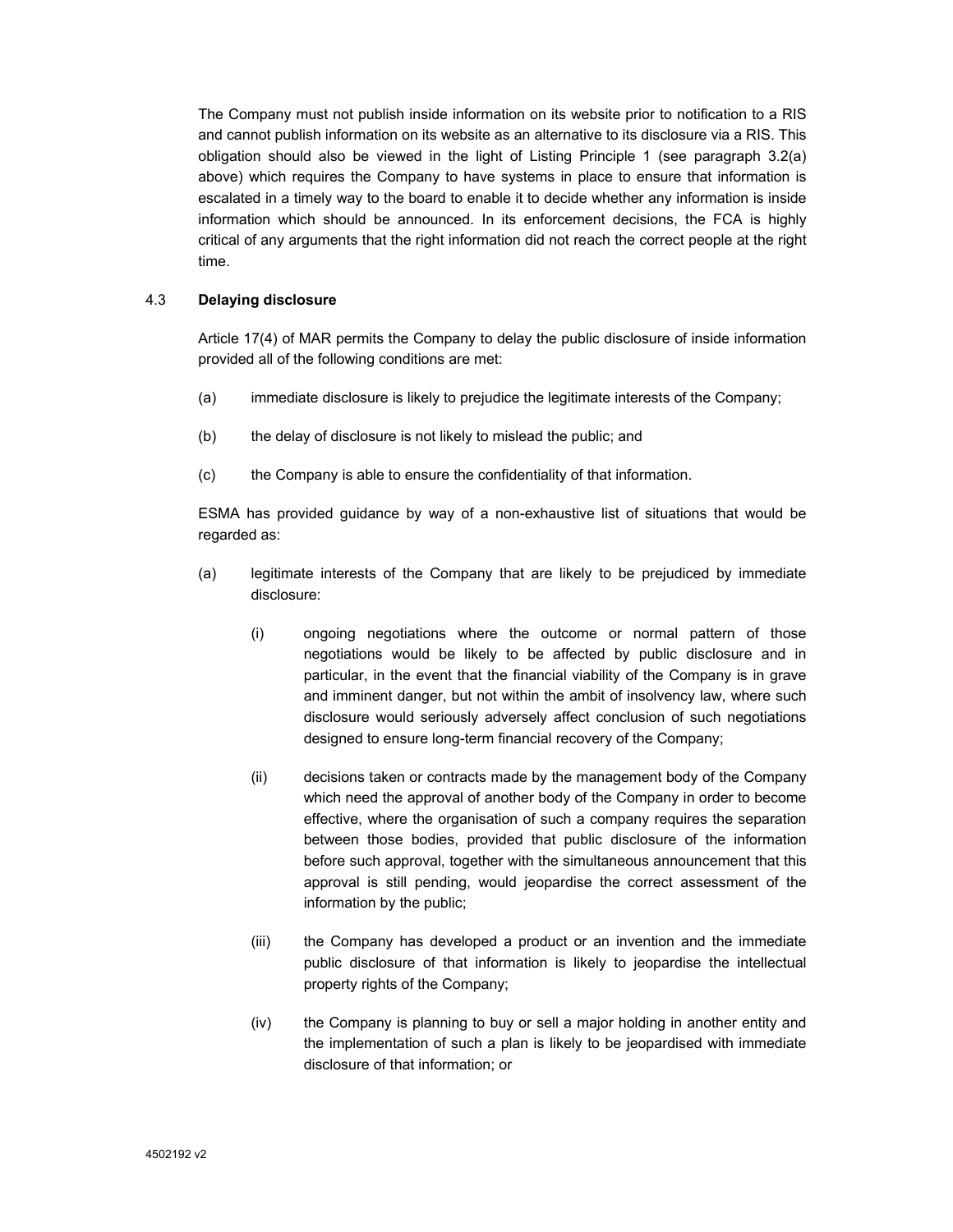- (v) the Company has previously announced a deal or transaction and is discussing with a public authority (e.g. competition authorities) about possible conditions that such authority might impose on the Company for the deal or transaction to be effective.
- (b) likely to mislead the public, where the inside information that the Company intends to delay disclosure of:
	- (i) is materially different from the previous public announcement by the Company on the matter to which the information relates to;
	- (ii) regards the fact that the Company's financial objectives are not likely to be met, where such objectives were previously publicly announced; or
	- (iii) is in contrast with the market's expectations, where such expectations are based on signals that the Company previously sent to the market, such as interviews, roadshows or any other type of communication organised by the Company or with its approval.

These situations are not exhaustive and the directors should carefully consider when delaying disclosure may or may not be appropriate by speaking with Cooley. A company should not, in the FCA's opinion, be obliged to disclose impending developments which could be jeopardised by premature disclosure.

If the Company decides to delay disclosure, it will remain under an obligation to inform the FCA that disclosure has been delayed immediately after the information is disclosed to the public and the FCA may request a written explanation of how the conditions above have been met. However, if disclosure has been delayed but the confidentiality of that inside information is no longer ensured (including market rumour situations where that rumour is sufficiently accurate to indicate that confidentiality can no longer be ensured), the Company must disclose that inside information to the public as soon as possible (*article 17(7) MAR*).

Section 2.6.3G of the Disclosure Guidance and Transparency Rules refers to the possibility of making a holding announcement and/or requesting that trading be temporarily suspended until the Company is in a position to make an announcement. In case of any doubt as to the timing of announcements, the Company is recommended to consult the FCA at the earliest opportunity.

### 4.4 **Selective disclosure**

Under article 17(8) of MAR, selective disclosure, where justified by the circumstances, may be made to those who owe a duty of confidentiality to the Company, including analysts, employees, credit rating agencies, financial providers and major shareholders as well as other third parties such as trade unions or government departments. Where the Company, or a person acting on their behalf or for their account, discloses any inside information to any third party in the normal course of the exercise of an employment, profession or duties, they must make complete and effective public disclosure of that information, simultaneously in the case of an intentional disclosure, and promptly in the case of a unintentional disclosure.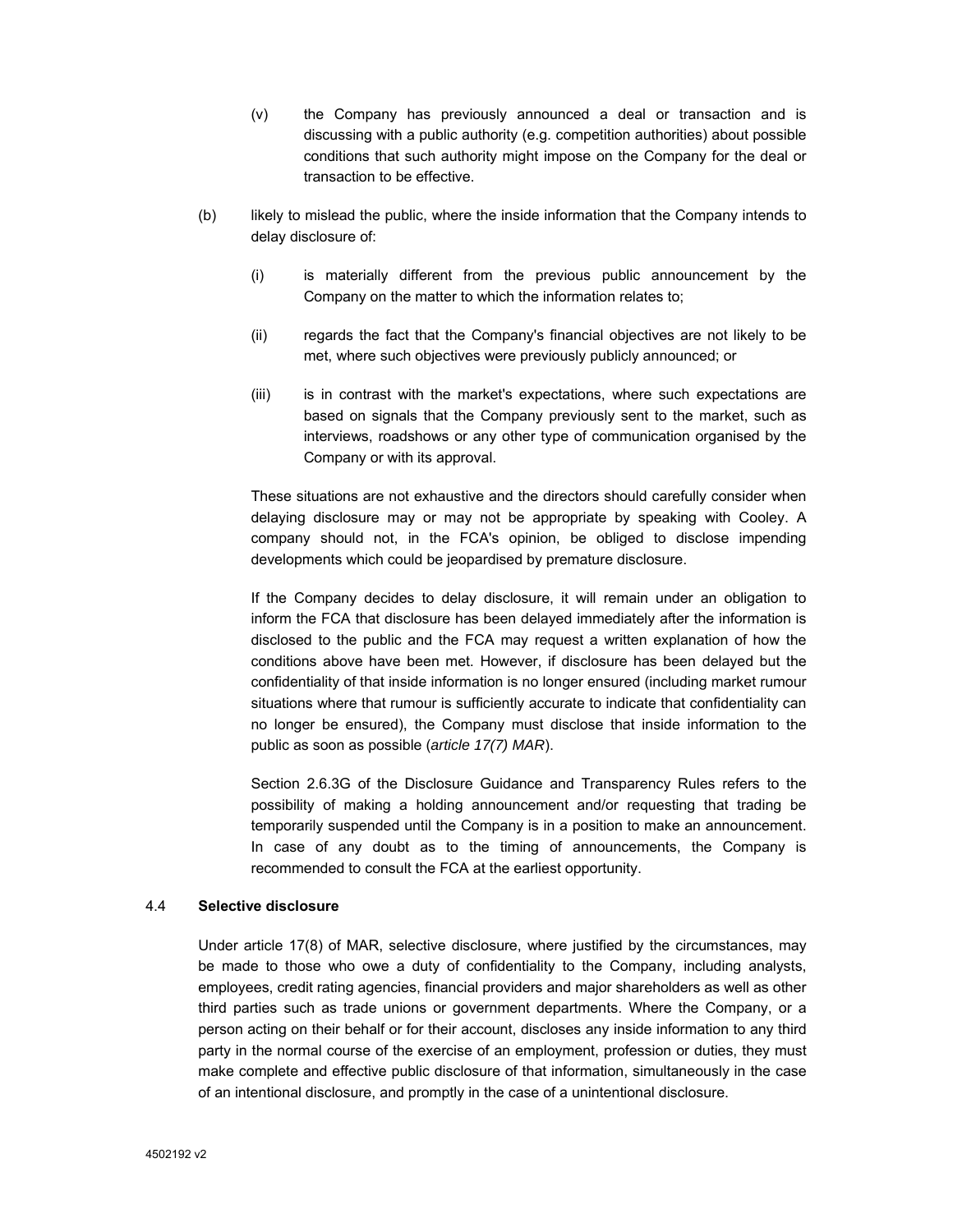However, the Company should note that as DTR 2.5.9G points out, the wider the group of recipients the greater the likelihood of a leak triggering the need for public disclosure under MAR.

Furthermore, provided certain conditions are met, "market sounding" or gauging the interest of potential investors in a possible transaction and any conditions relating to such transaction prior to public disclosure of the transaction, is permissible (article 11 MAR).

# 4.5 **Control of inside information**

Pursuant to article 18 of MAR, the Company is required to:

- (a) draw up an "insider list", which is a list of all those who have access to inside information and are working for it under a contract of employment or otherwise performing tasks through which they have access to inside information;
- (b) promptly update the insider list as and when needed; and
- (c) provide the insider list to the FCA as soon as possible upon request.

FCA guidance under the Disclosure Guidance and Transparency Rules provides that the Company should have a framework for the control of inside information. The Company must take all reasonable steps to ensure that each person on the insider list provides written acknowledgment of the legal and regulatory duties entailed and is aware of the civil liability regime established under MAR. The Company remains fully responsible even if a third party draws up and updates the insider Iist.

Insider lists must be kept for at least five years after they were drawn up or updated (*article 18(5) MAR*). Each section of the insider list must include: the identity of each person with access to the relevant inside information; the reason why they are on the insider list; and the date and time at which they obtained access to the inside information.

# 4.6 **Potential liability**

The rules on the disclosure and control of inside information are essential to avoid insider dealing and to ensure that investors are not misled. There are potential civil consequences under MAR and criminal liability for breach under the Criminal Justice Act 1993.

#### 5. **ROUTINE DISCLOSURE OBLIGATIONS**

Pursuant to the Listing Rules and the Disclosure Guidance and Transparency Rules, the Company will be required to make routine disclosures in the following cases:

# 5.1 **Making documents publicly available**

The Company is required to make the following available for public inspection:

(a) all circulars, notices, reports or other documents to which the Listing Rules apply at the same time as they are issued (*LR 14.3.6R(1)*); and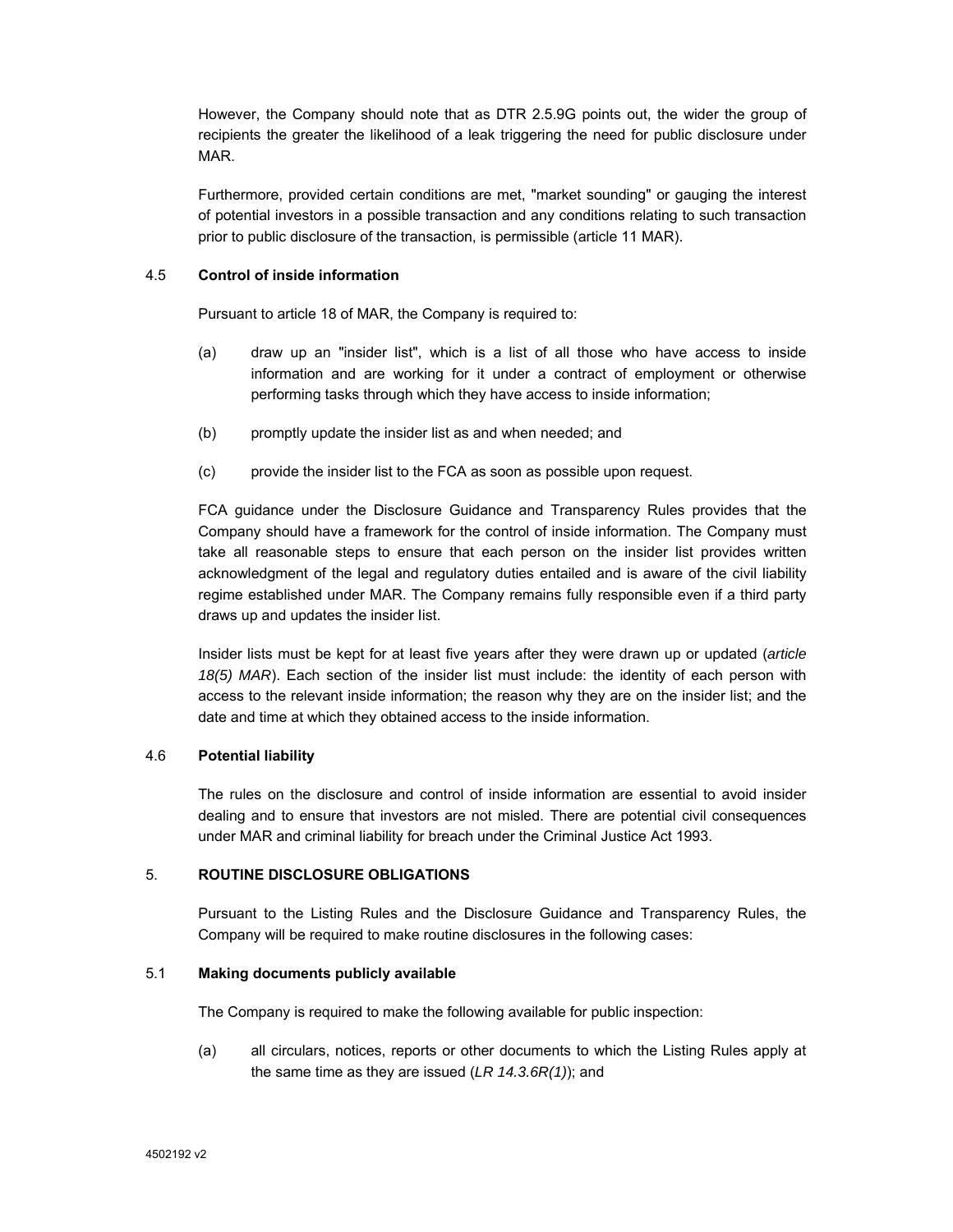(b) all resolutions passed at general meetings (other than resolutions concerning ordinary business at an annual general meeting) as soon as possible after the relevant general meeting (*LR 14.3.6R(2)*),

by posting the relevant document on the national storage mechanism (the "**NSM**") (an official mechanism for the storage of regulated information) and forwarding two copies of the relevant document to the FCA at the same time as they are issued.

The Company must also notify a RIS when a document has been forwarded to the FCA (unless the full text of the relevant document is provided to the RIS), setting out where copies of the relevant document can be obtained (e.g. the NSM).

# 5.2 **Notifications relating to share capital**

Following Admission, the Listing Rules and the Disclosure Guidance and Transparency Rules will require the Company to notify a RIS as soon as possible of, amongst other things, the following information relating to its share capital:

- (a) any proposed change in the Company's capital structure or that of its listed debt securities (if any) save that the announcement of a new issue may be delayed while marketing or underwriting is in progress (*LR 14.3.17R(1)*);
- (b) any redemption of its listed shares, including details of the number of shares redeemed and the number of shares of that class outstanding following the redemption (*LR 14.3.17R(3)*);
- (c) the results of any new issue of equity securities or a public offering of existing equity securities as soon as it is known (*LR 14.3.17R(7)*) (save that where the equity securities are subject to underwriting, the announcement can be delayed for up to two business days until the underwriting commitment is satisfied or lapses), except in respect of any block listing of the Company's equity securities;
- (d) without delay, to make public any change in the rights attached to its various classes of shares or to any listed securities which are convertible into equity shares (*DTR 6.1.9R*); and
- (e) where the Company becomes aware that the proportion of any class of listed shares held by the public has fallen below 25% of the total issued share capital of that class (*LR 14.2.2R(3)*).

# 5.3 **Notifications in relation to changes in voting rights**

For the purposes of the below discussion, a person discharging managerial responsibilities (a "**PDMR**") is a natural or legal person in the Company who is:

- (a) a member of the administrative, management or supervisory body of the Company; or
- (b) a senior executive who is not a member of the bodies referred to in point (a) but who has regular access to inside information relating directly or indirectly to that entity and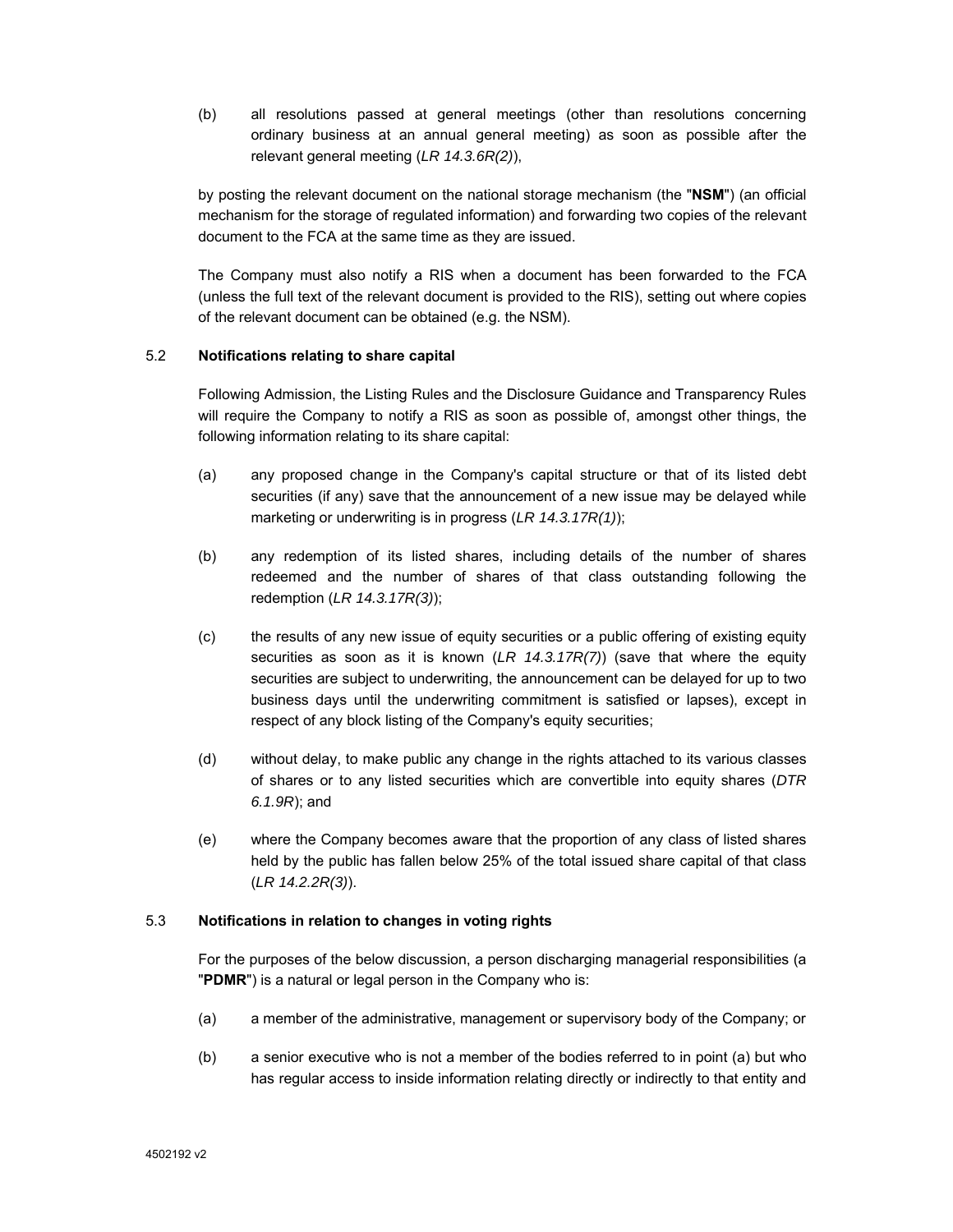the power to take managerial decisions affecting the future developments and business prospects of the Company.

A person may be a "senior executive" irrespective of the contractual arrangement between the person and the Company or, in the absence of any such arrangement, provided that the conditions in point (b) above are met.

A person closely associated (a "**PCA**") for the purposes of the Disclosure Guidance and Transparency Rules, in relation to any PDMR, is:

- (a) his or her spouse, or a partner considered to be equivalent to a spouse, that is, a civil partner;
- (b) his or her dependent child, including step-child, that is, a child who is under the age of 18 years, is unmarried and does not have a civil partner;
- (c) his or her relative who has shared the same household for at least one year on the date of the transaction concerned; or
- (d) a legal person, trust or partnership, the managerial responsibilities of which are discharged by a PDMR or by a person referred to in point (a), (b) or (c), which is directly or indirectly controlled by such a person, which is set up for the benefit of such a person, or the economic interests of which are substantially equivalent to those of such a person.

The Company must draw a list of all the PDMRs and their PCAs and further notify all their PDMRs, in writing, of their obligations as set out in subparagraph 5.3(a) below. The PDMRs must keep their copy of the notification from the Company and in tum, notify their PCAs, in writing, of their obligations.

#### (a) **Dealings by PDMRs and their PCAs**

The Listing Rules, Disclosure Guidance and Transparency Rules and MAR place particular obligations on PDMRs regarding notifications to be made following any dealings in the shares of the Company by PDMRs and their PCAs.

#### (b) **Dealings by major shareholders**

Under DTR 5, where a major shareholder holds shares in the Company, they must notify the Company of the percentage of voting rights held if that percentage (held directly or indirectly) reaches, exceeds or falls below 3% or any whole percentage figure above 3%. This includes shares held directly or indirectly, by the Company and its subsidiaries (together, the "**Group**") and any shares held through controlled companies. In addition, the notification obligations also apply in respect of certain financial instruments related to the shares, including options, futures, swaps, forward rate contracts and other derivative contracts.

Following receipt of this information, the Company must notify a RIS without delay and, in any event, by the end of the following business day, of these notifiable interests in its voting shares. The notification must include the date on which the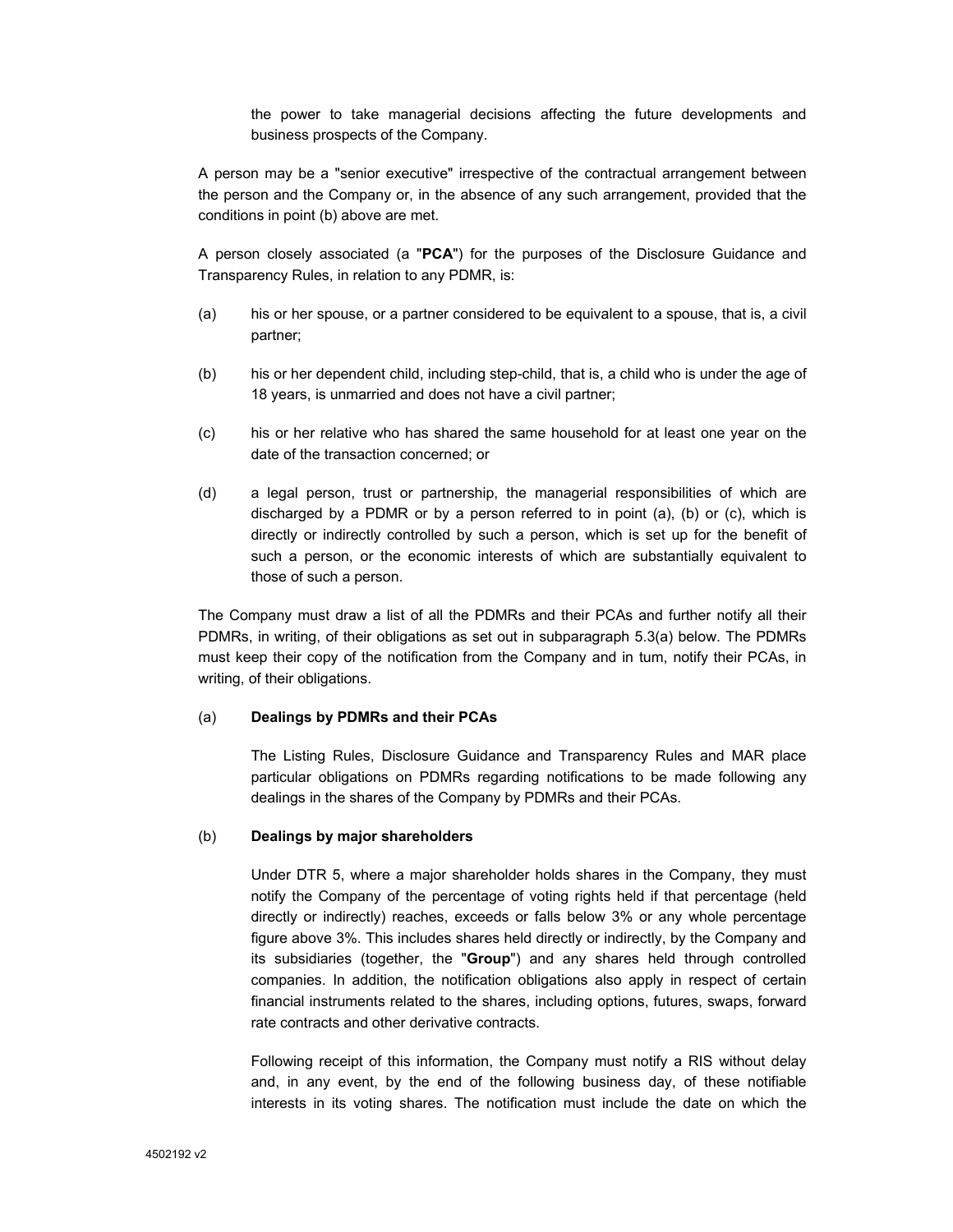information was disclosed to the Company and, if known, the date on which the transaction was effected.

Responsibility for making the disclosures under DTR 5 falls upon the shareholders personally. However, in its enforcement decisions, the FCA makes it clear that it expects listed companies not only to have controls in place in relation to shareholder dealings but also systems to monitor shareholder dealings to identify any breaches.

# (c) **Total voting rights announcements**

So that major shareholders can work out whether they have to notify their holding, the Company must announce the total number of voting rights and capital in respect of each class of shares which it issues and the total number of voting rights attaching to shares held in treasury (if applicable) at the end of each calendar month in which an increase or decrease has occurred. In practical terms, the Company should do this on the first trading day of each month.

# 5.4 **Notifications relating to buy-backs by the Company**

Under the Disclosure Guidance and Transparency Rules the Company is required to make public the percentage of voting rights attributable to the shares it holds following an acquisition or disposal of its own shares where the percentage reaches, exceeds or falls below the thresholds of 5% or 10% of the voting rights, as soon as possible and in any event within four trading days (*DTR 5.5.1R*).

### 6. **FINANCIAL REPORTING OBLIGATIONS**

In accordance with Chapter 4 of the Disclosure Guidance and Transparency Rules, following Admission, the Company will be required to prepare and publish the annual report (the "**Annual Report**") and half-yearly report (the "**Half-Yearly Report**"). While it is not required to prepare an interim management statement, the Company may, as a matter of practice, publish an update on financial position and/or trading performance on a quarterly basis.

There is no longer any requirement for the Company to produce a preliminary statement of annual results.

The content requirements for the periodic financial reports are set out in Chapter 4 of the Disclosure Guidance and Transparency Rules

#### 6.1 **Annual Report**

Pursuant to DTR 4.1.3R, the Company must publish its Annual Report to shareholders as soon as possible after the accounts have been approved and in any event within four months of the end of the financial period to which they relate. Publication for these purposes means a RIS announcement (in unedited full text) of information from its Annual Report of a type that would be included in its Half-Yearly Report announcement (see paragraph 6.2 below). The announcement must also indicate on which website the full Annual Report is available. The Company must then ensure that its Annual Report remains publicly available free of charge for at least ten years (*DTR 4.1.4R*).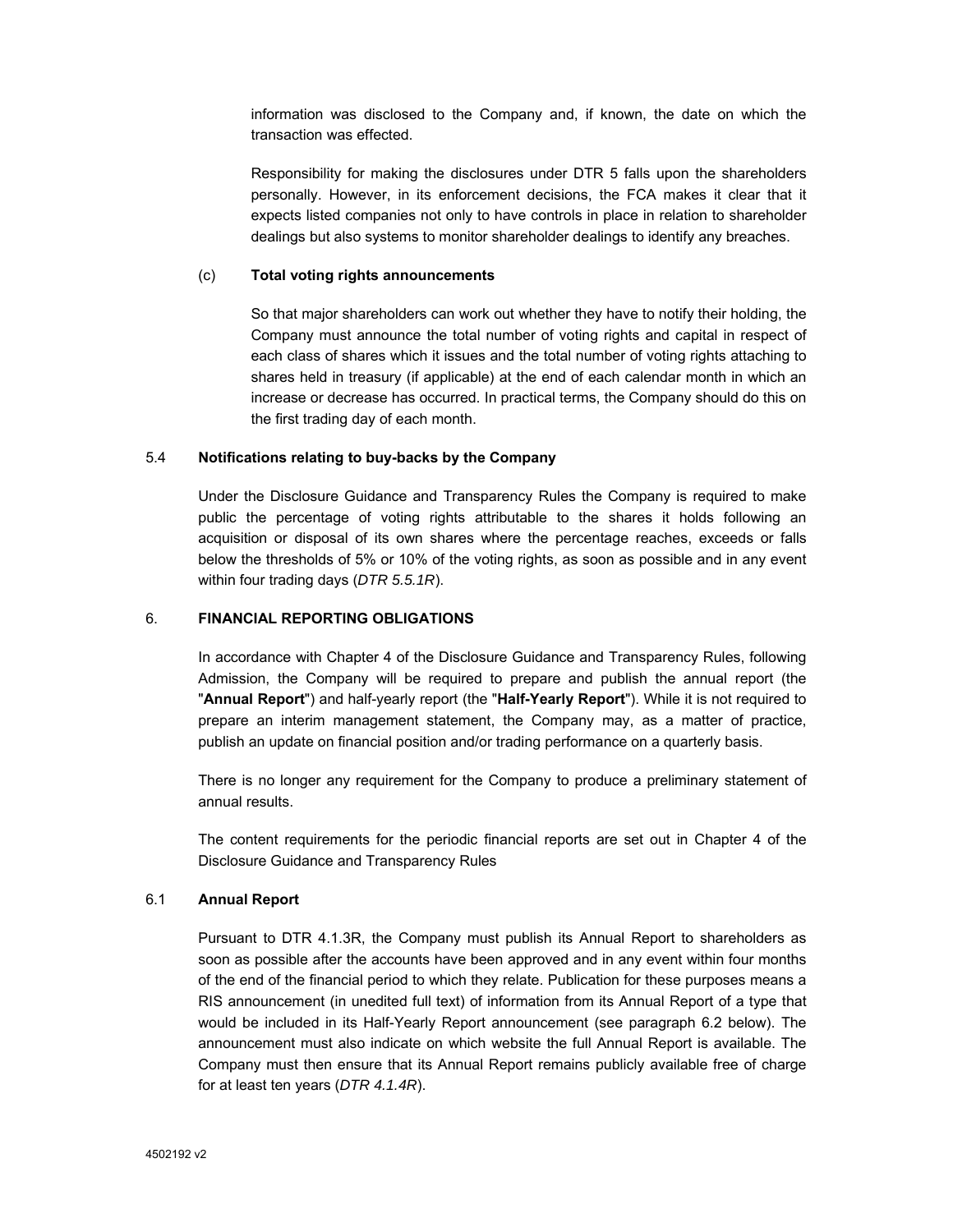A copy of the Annual Report must also be sent to each of its shareholders (in hard copy, or where permitted, in electronic form or by means of the Company's website). The Annual Report must be sent no later than 21 days before the Company's annual general meeting.

(a) General content requirements under the Disclosure Guidance and Transparency Rules

In accordance with DTR 4.1.5R, the Annual Report must comprise:

- (i) the audited financial statements;
- (ii) a management report, containing a fair review of the development and performance of the Company's business and describing the principal risks and uncertainties that the Company faces; and
- (iii) responsibility statements, by the persons responsible at the Company (who the FCA expects would be the directors), stating that the accounts give a true and fair view and the management report includes a fair review of the development and performance of the business.

# (b) **Recommendations of the Governance Code**

The directors should be aware of the recommendations of the Governance Code which affect the presentation and content of the Annual Report and include:

- (i) a clear explanation of how the Company applies the Governance Code;
- (ii) an explanation of the Company's business model and strategy, including key challenges in their execution and how they will be addressed;
- (iii) a description of how the board has embedded risk management in order to execute and deliver strategy, including what the board does to identify, assess and manage risk;
- (iv) the identity of those directors who are considered to be independent; where there are grounds to question the independence of a director, through length of service or otherwise, this must be explained;
- (v) a description of the time commitment required from directors (including nonexecutive directors as well as part-time executive directors);
- (vi) details of the number of meetings of the board (and any committees) during the year, together with the attendance record of each director;
- (vii) the relevant experience, skills and personal qualities and capabilities that each director brings to the board (a simple list of current and past roles is insufficient);
- (viii) how each director keeps their skillset up-to-date;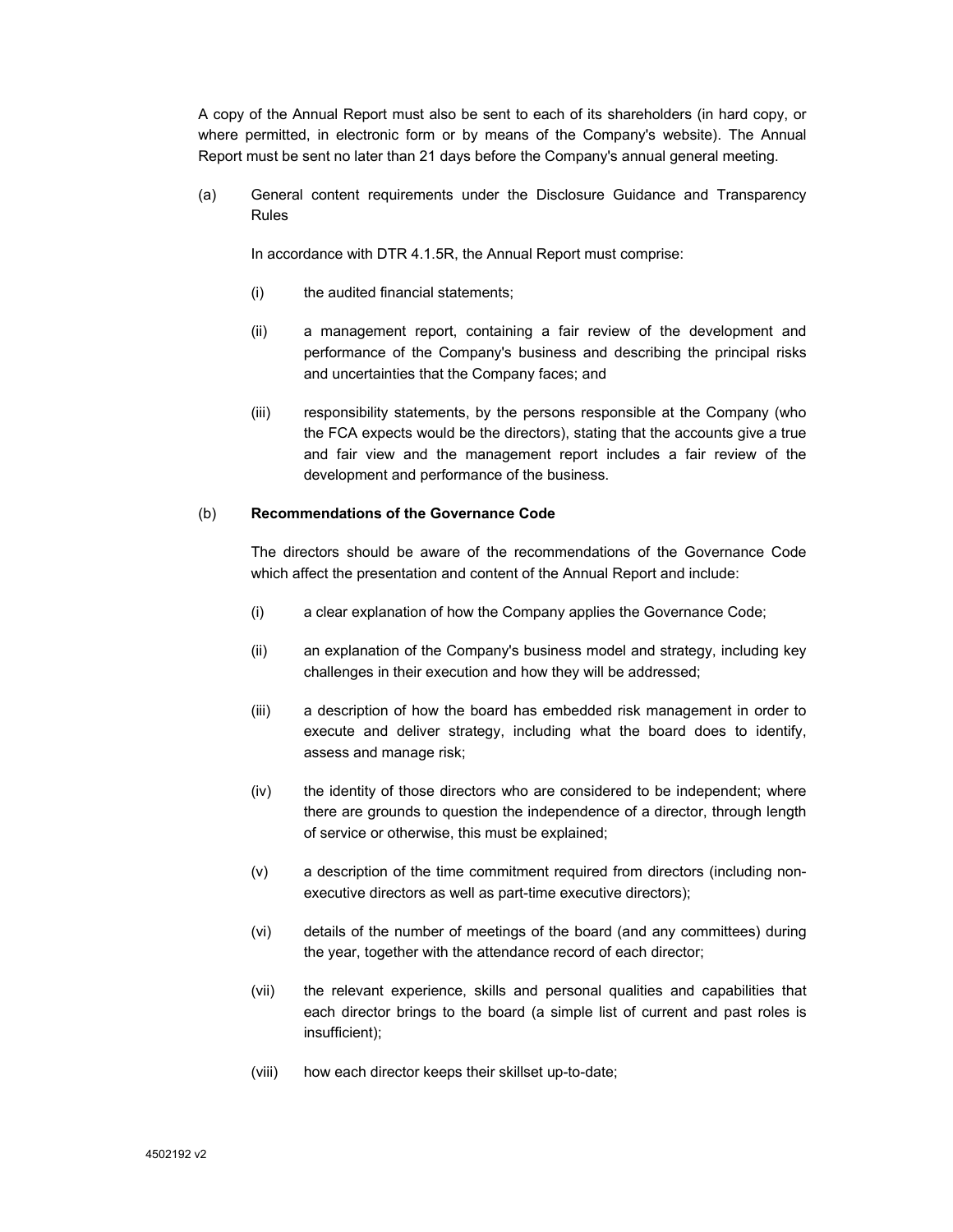- (ix) a high-level explanation of the board performance effectiveness process, and where a board performance evaluation has taken place in the year, a brief overview of it, how it was conducted and its results;
- (x) how the culture is consistent with the Company's objectives, strategy and business model in the strategic report and with the description of principal risks and uncertainties; and
- (xi) the work of any board committees undertaken during the year, including separate reports by the audit committee and remuneration committee.

# (c) **Companies Act**

The Companies Act also requires the Company to prepare a directors' report, a strategic report and a directors' remuneration report.

#### *Directors' report*

The board must prepare a directors' report for each financial year containing the information specified in Schedule 7 of the Large and Medium Sized Companies and Groups (Accounts and Reports) Regulation 2008 and sections 416 and 418 of the Companies Act. The directors' report must be approved by and signed on behalf of the board and laid before the Company in a general meeting. Non-compliance with the requirement for a directors' report may render the directors liable to a fine. It should include, for example:

- (i) the names of the persons who, at any time during the financial year, were directors of the Company (*section 416(1) Companies Act*);
- (ii) the amount (if any) that the directors recommend should be paid by way of dividend (*section 416(3) Companies Act*);
- (iii) The existence, at any time during the financial year to which a directors' report relates or when the directors' report is approved, of any qualifying indemnity provision (whether made by the Company or otherwise) for the benefit of one or more directors of the Company or directors of an associated company (*section 236 Companies Act);*
- (iv) A statement by the directors that (unless the Company qualifies for an exemption for the financial year as to audit of accounts and directors take advantage of that exemption):
	- (A) so far as the directors are aware, there is no relevant audit information of which the auditors are unaware; and
	- (B) the directors have taken all reasonable steps to ascertain any relevant audit information and ensure the auditors are aware of such information (*section 418(2) Companies Act*).
- (v) a corporate governance statement (*DTR 7.2*);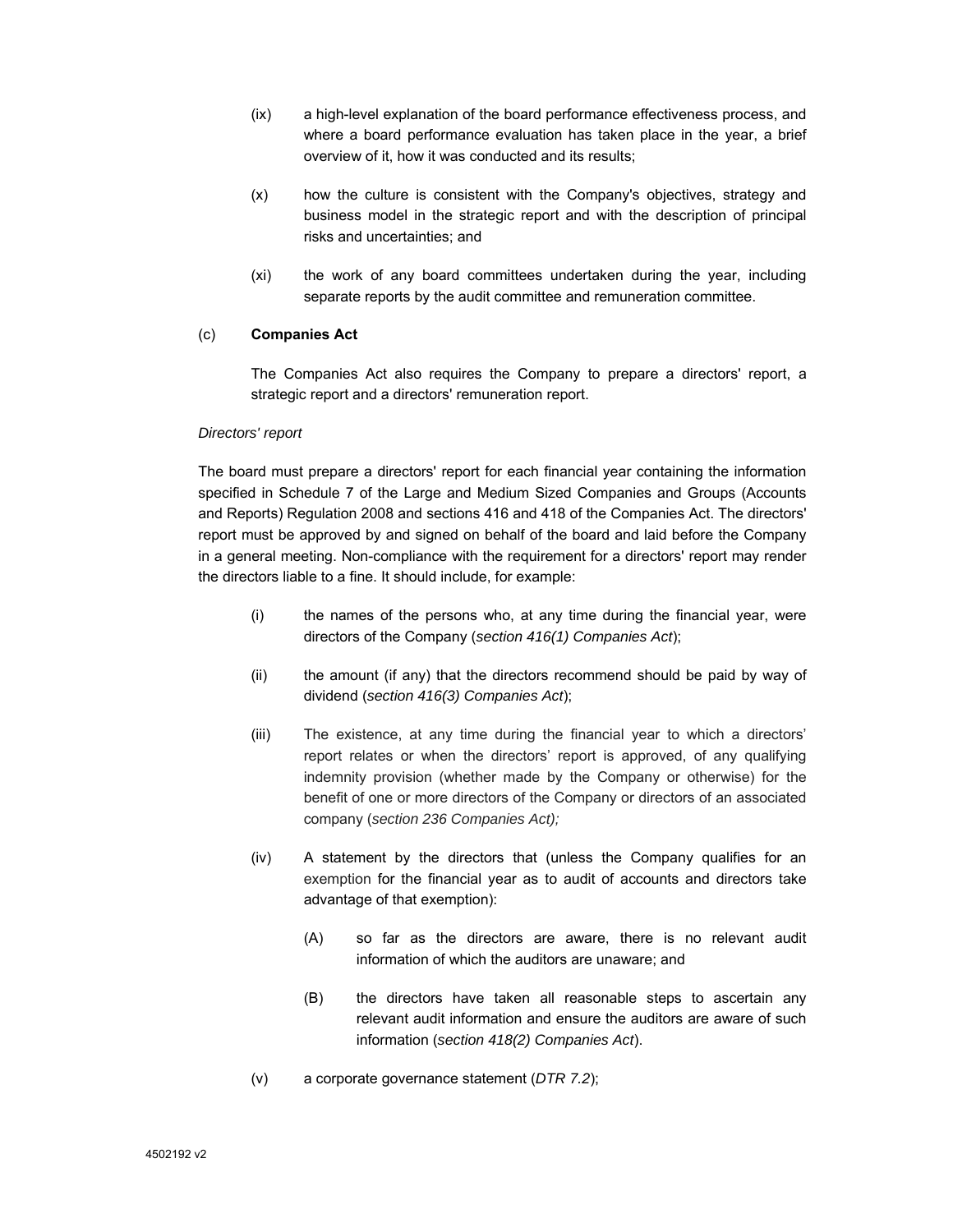- (vi) disclosures on greenhouse gas emissions, including the annual quantity of greenhouse gas emissions in tonnes of carbon dioxide resulting from activities for which the Company is responsible (*schedule 7, Large and Medium-sized Companies and Groups (Accounts and Reports) Regulations 2008*):
- (vii) a statement showing, at a date not more than one month prior to the date of the notice of the annual general meeting:
	- (A) all information disclosed to the Company in accordance with DTR 5; or
	- (B) that there have been no disclosures, if no disclosures have been made;
- (viii) a statement by the directors (which must be reviewed by the auditors before publication) that the business is a going concern, together with supporting assumptions or qualifications (as necessary); and
- (ix) details of any shareholders' authority for the purchase of own shares and particulars relating to any such purchases.

# (d) **Strategic report**

The Company must produce a stand-alone strategic report in addition to the directors' report (*sections 414A to 414D Companies Act*), the specified purpose of which is to inform shareholders and help them assess how the Company's directors have performed their duty to promote the success of the Company. The strategic report must contain a fair review of the Company's business and a description of the principal risks and uncertainties facing the Company. The review required is a balanced and comprehensive analysis of the development and performance of the Company's business during the financial year and position of the Company's business at the end of the year, consistent with the size and complexity of the business.

To the extent necessary for an understanding of the development performance or position of the Company's business, the strategic report must include:

- (i) analysis using financial key performance indicators and where appropriate, analysis of other key performance indicators including information relating to environmental and employee matters;
- (ii) the main trends and factors likely to affect the future development, performance and position of the Company's business; and
- (iii) information about (A) environmental matters (including the impact of the Company's business on the environment), (B) the Company's employees, and (C) social, community and human rights issues, including information about any policies of the Company in relation to those matters and the effectiveness of those policies.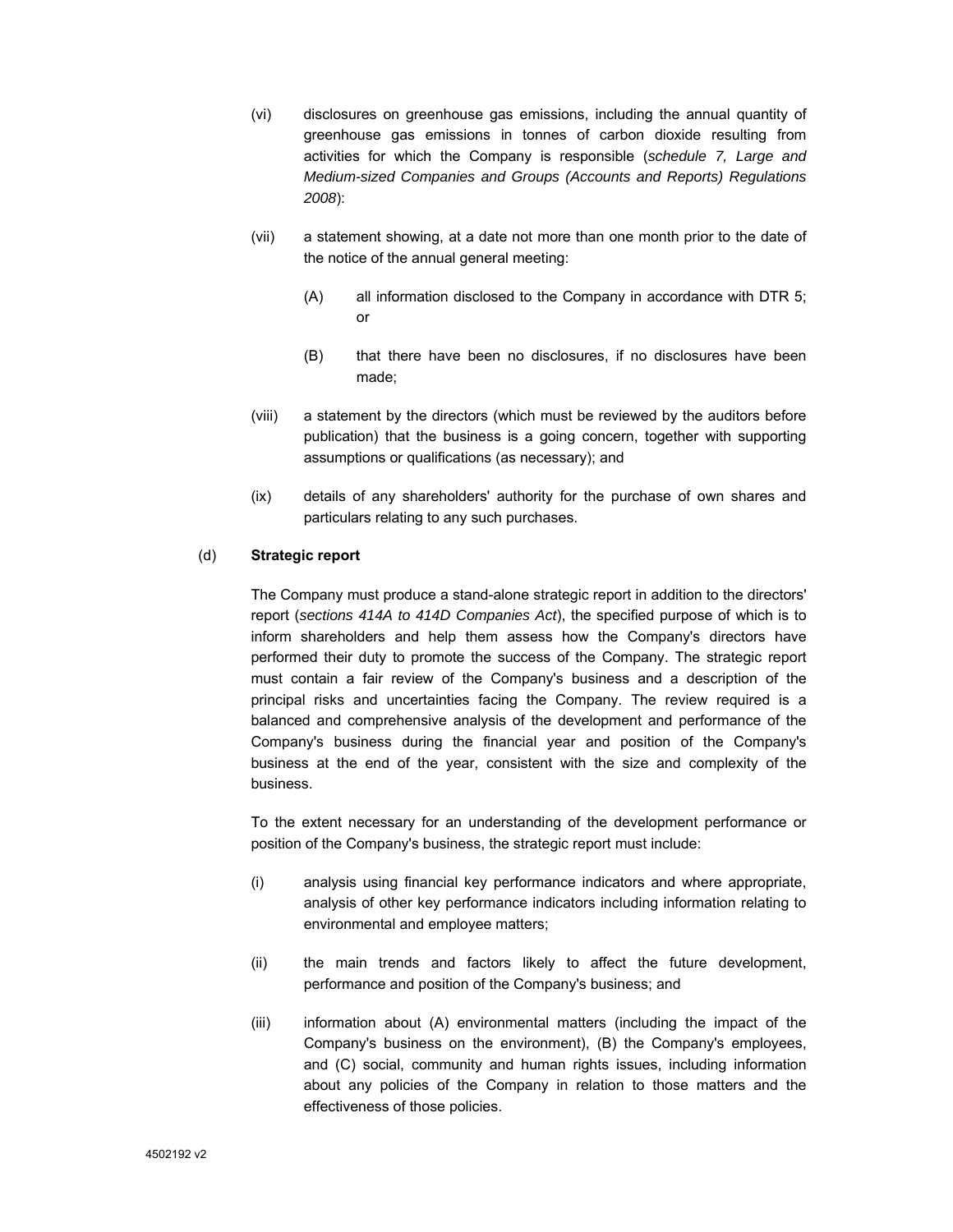In addition, the strategic report must include:

- (i) a description of the Company's strategy and business model; and
- (ii) a breakdown showing at the end of the relevant financial year:
	- (A) the number of persons of each sex who were directors of the Company;
	- (B) the number of persons of each sex who were senior managers of the Company (other than persons included within (A) above); and
	- (C) the number of persons of each sex who were employees of the Company.

The strategic review should also, where appropriate, refer to and explain amounts included in the Annual Report.

The strategic report must be approved by the board and signed on behalf of the board by a director of the Company or the secretary. A copy of the strategic report must be delivered to the Registrar of Companies. Noncompliance with the requirement for a strategic report may render the directors liable to a fine.

#### (e) **Directors' remuneration report**

Admission will give the Company 'Quoted Company' status, and in accordance with section 420(1) Companies Act, must produce a directors' remuneration report. It should comprise a forward looking policy report and a report on how the remuneration policy was implemented in the previous year.

Both parts of the report must be approved by the board. A binding ordinary resolution to approve the policy section of the report must be put to shareholders at least once every three years. An ordinary resolution to approve the implementation policy must be put to shareholders at each annual general meeting although this resolution is advisory only and not binding.

Once the policy is approved, the Company will only be able to make a remuneration payment or payment in respect of a loss of office to a director which is in accordance with the policy or which is separately approved by shareholders. The policy should explain clearly how pay supports the strategic objectives of the Company. The implementation policy should address how the Company has implemented its pay policy over the previous year, including details of actual sums paid. If the Company fails the advisory vote, this will automatically trigger a binding vote on policy the following year.

The report must be approved by the board and signed by a director or the secretary of the Company on the board's behalf. The directors' remuneration report and the auditors' report on the auditable part of the directors' remuneration report must be delivered to the Registrar of Companies. A failure to have the report signed on behalf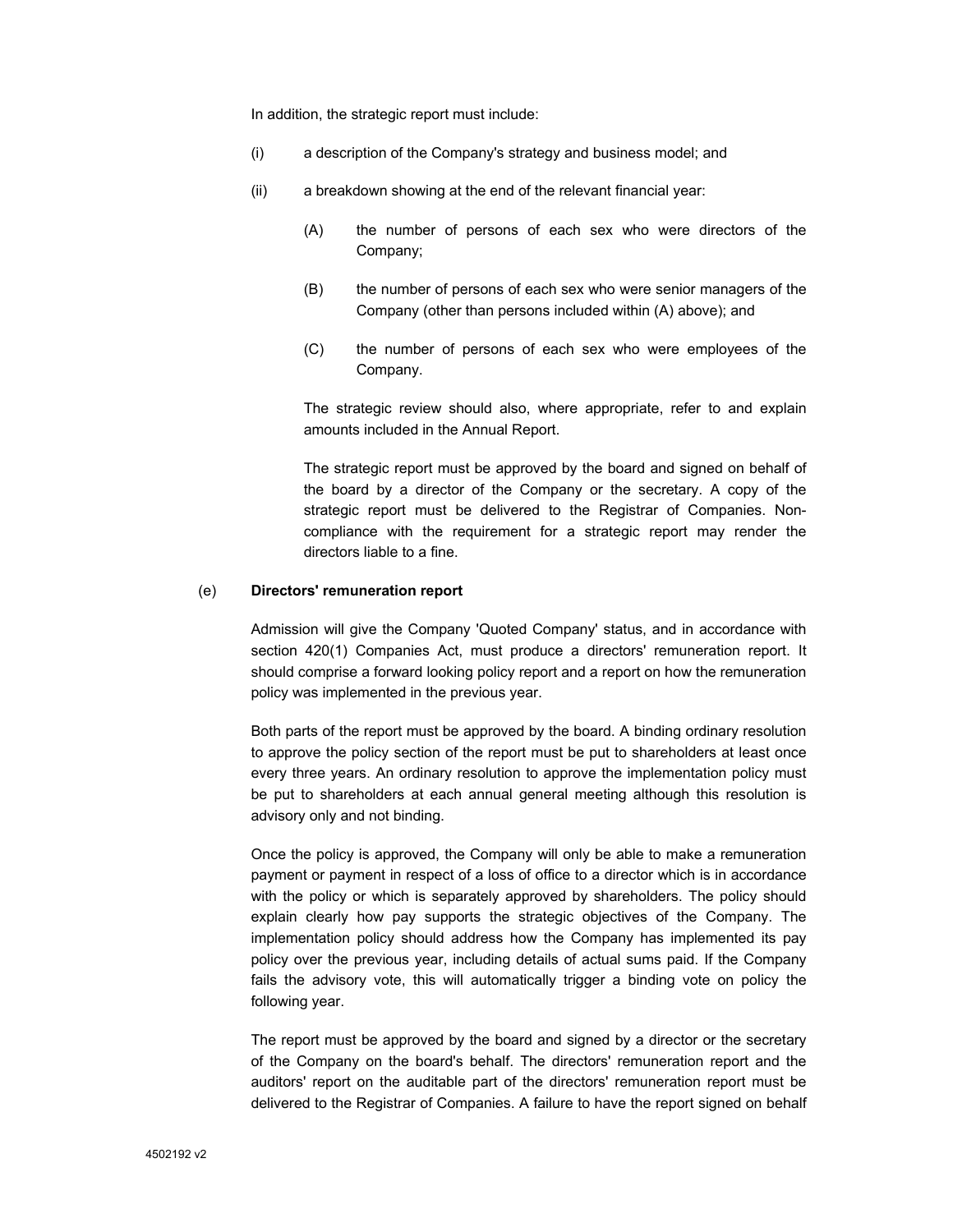of the board renders the Company and every officer of it who is in default guilty of an offence and liable to a fine.

# 6.2 **Half-Yearly Report**

Pursuant to DTR 4.2.2R, the Company must prepare and publish a Half-Yearly Report within three months of the end of the first six month period of the financial year and must make the Half-Yearly Report publicly available for at least ten years.

The Half-Yearly Report must comprise:

- (a) a condensed set of financial statements;
- (b) an interim management report, including details of any important events in the relevant period, their impact on the condensed set of financials, a description of the principal risks and uncertainties for the remaining six months and details of related party transactions that have taken place in the relevant period that have materially affected the financial position or the performance of the Company; and
- (c) responsibility statements, by the persons responsible at the Company (who the FCA expects would be the directors), stating that the condensed financial statements give a true and fair view and the interim management report includes a fair review of the development and performance of the business, and indicate if it has been audited or reviewed by auditors and, if so, the audit report or review must be reproduced in full.

The accounting policies and presentation applied to interim figures must be consistent with those applied in the latest Annual Report, save where such policies and presentations are to be changed in any subsequent Annual Report and the changes and the reasons for the changes are disclosed in the Half-Yearly Report or the FCA otherwise agrees.

The Company must disclose the Half-Yearly Report to the public in unedited full text via a RIS.

#### 7. **RELATIONSHIP WITH SHAREHOLDERS**

#### 7.1 **Communications with shareholders**

#### (a) **General**

There are various obligations on the Company designed to ensure that its shareholders are given sufficient information to exercise their rights. The Company must inform its shareholders of meetings they are entitled to attend (*section 307 Companies Act*) and enable them to exercise their rights to vote (*section 284 Companies Act*).

The Company is also permitted to communicate with shareholders electronically (e.g. by placing communications on its website), subject to compliance with various procedural requirements (*Part 4, Schedule 5, Companies Act*).

#### (b) **Circulars**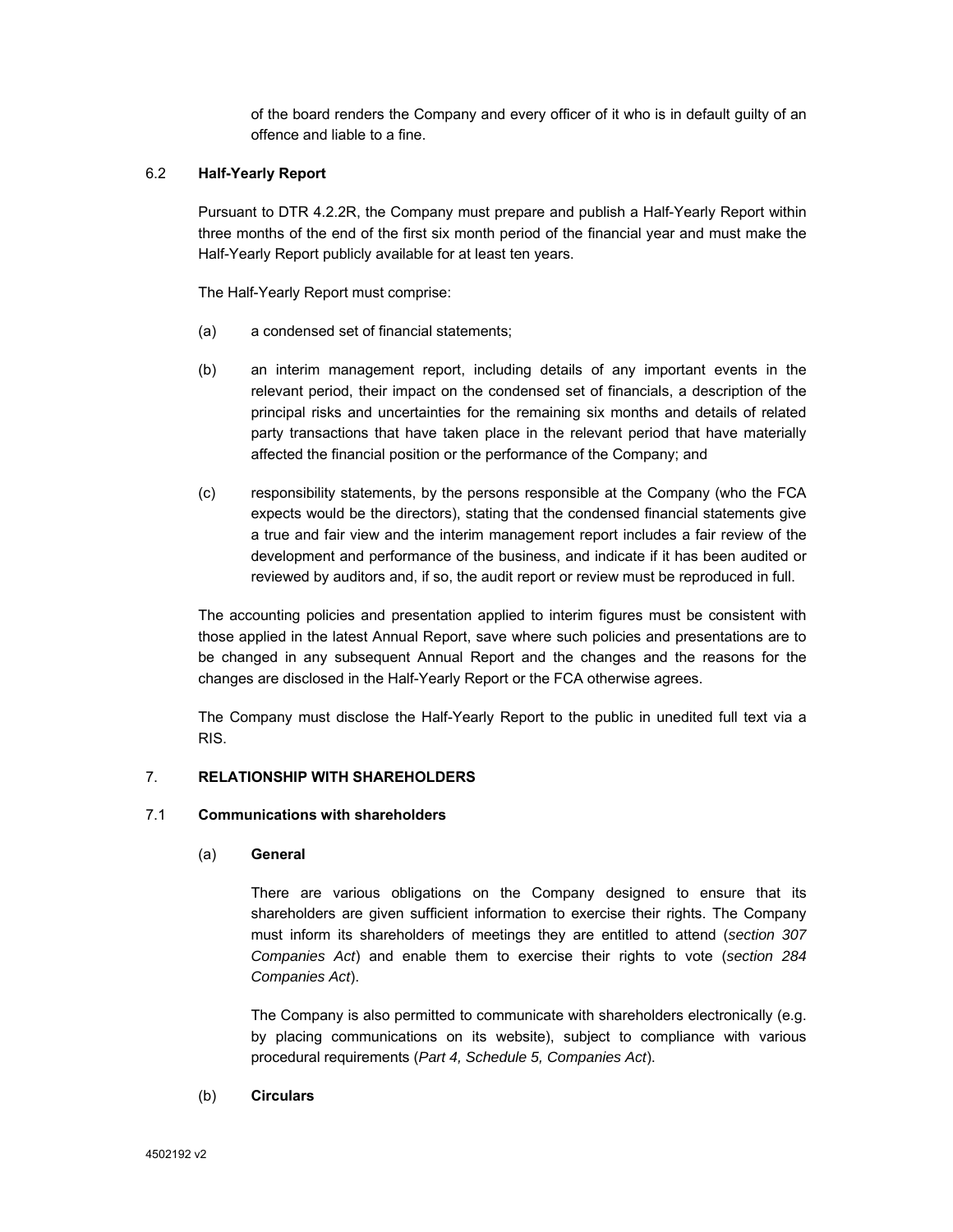The Company will be obliged to send to its shareholders information regarding certain matters including, in particular, details of certain transactions. The Listing Rules set out certain general requirements as to the contents of such circulars, although there will also be other specific requirements depending on the nature of the relevant transaction. The Company must make all circulars, notices, reports or other documents to which the Listing Rules apply available for public inspection at the same time as they are issued (*LR 14.3.7R*).

If a circular is of a "routine nature", the Company does not need to obtain the prior approval of the UK Listing Authority before sending it to shareholders, provided it complies with the general and specific content requirements of the Listing Rules and does not contain any unusual features. Examples of such circulars include circulars in connection with an authority to allot shares on a non pre-emptive basis, a bonus issue, a scrip dividend alternative or mandate scheme or the purchase of own shares.

Any resolutions to approve any such matters would commonly be proposed at the Company's annual general meeting, and, consistent with this, the circular convening an annual general meeting (which will form part of the Annual Report) need not be submitted to the UK Listing Authority for prior approval if only ordinary business and business of a "routine nature" as described above are to be conducted at such meeting. If any special business, as set out in Part 6 Schedule 7 of Large and Medium Sized Companies and Groups Regulations (2008/410), is to be conducted at an annual general meeting, an explanatory statement must be incorporated in the directors' report (required for all UK companies pursuant to section 415 of the Companies Act) in the Annual Report.

All other circulars must be submitted to the UK Listing Authority for prior approval at least ten clear business days before the intended date of publication.

# 7.2 **Equality of treatment**

DTR 6.1.3R provides that the Company, as an issuer of shares, must ensure equal treatment for all holders of the same class of shares. Further, under DTR 6.1.4R, the Company must ensure that all facilities and information necessary to enable holders to exercise their rights are available in the United Kingdom and that the integrity of data is preserved, to which end, the Company must designate as its agent a financial institution through which shareholders may exercise their financial rights.

#### 7.3 **Pre-emption rights in respect of the allotment of new shares**

#### (a) **Companies Act requirements**

Section 561 of the Companies Act prohibits the Company from allotting "equity securities" to potential new investors for cash on any terms unless it has made an offer to all existing shareholders of the Company to allot shares to them pro rata to their existing holdings on the same or more favourable terms. Breach of this provision would render the Company, and every officer who knowingly authorised or permitted the breach, jointly and severally liable to compensate any person to whom the offer should have been made for losses, damages, costs or expenses suffered as a result of the breach.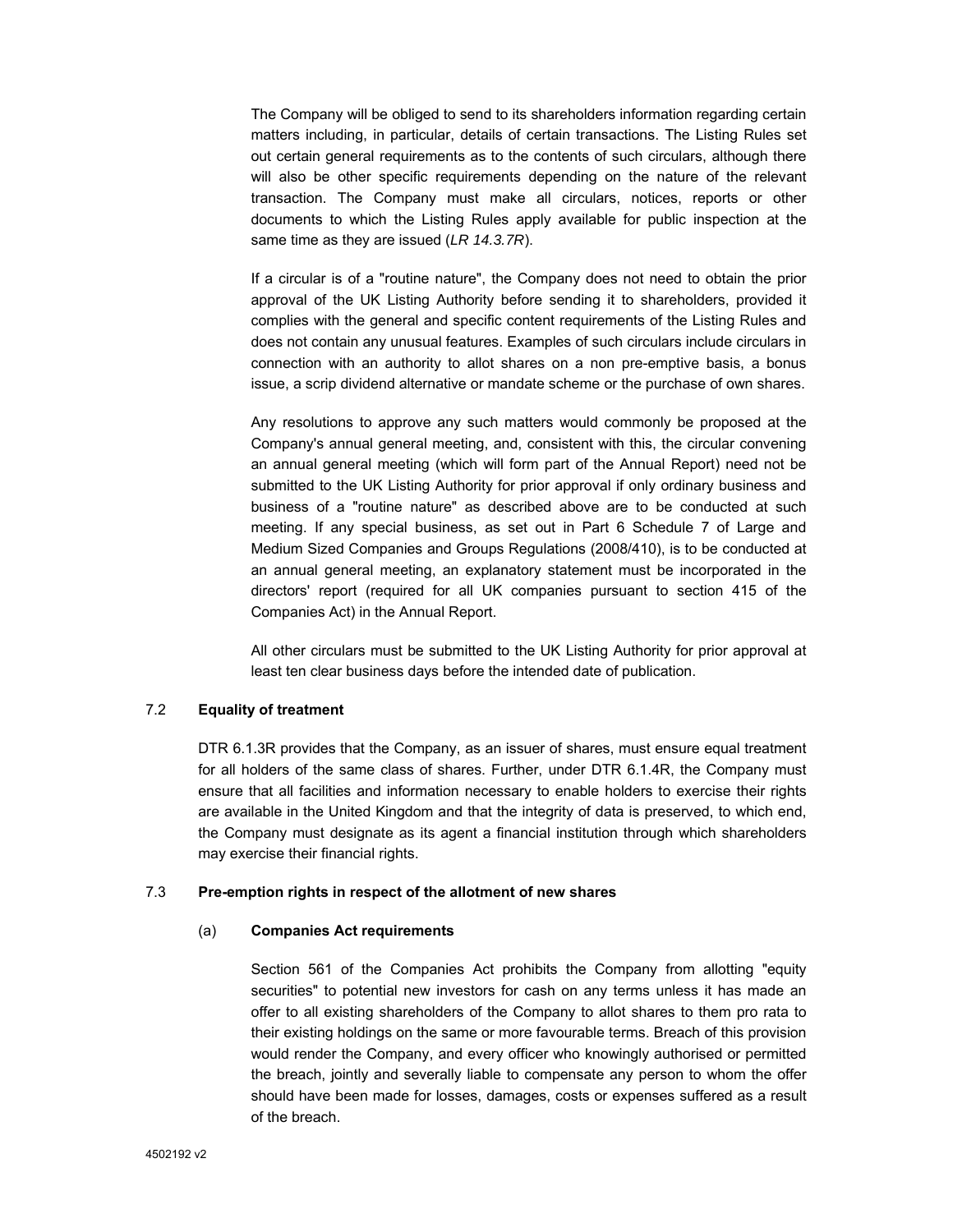"**Equity securities**" includes shares (other than shares allotted under an employees' share scheme or shares which carry a right to participate to a limited extent only on a distribution of profits or assets) and any right to subscribe for, or to convert any security into, such shares.

# (b) **Pre-Emption Guidelines**

Guidelines published by the Pre-Emption Group (which includes the Investment Committees of the Investment Management Association and Pensions and Lifetime Savings Association, together with a number of City and industry representatives) recommend that any general disapplication of statutory pre-emption rights (for example, that sought at the Company's annual general meeting) should be limited to 5% of the Company's issued ordinary share capital in any one year or 7.5% in any three-year rolling period although they also emphasise that there may be flexibility around these figures, depending on the circumstances including prior consultation with shareholders.

It should be noted that the guidelines allow for a specific disapplication of statutory pre-emption rights of a further 5% for the Company's issued ordinary share capital provided that the Company confirms that it intends to use it only in connection with an acquisition or specified capital investment which is announced contemporaneously with the issue, or which has taken place in the preceding six-month period and is disclosed in the announcement of the issue. If this additional authority is granted, then the Company will no longer have to comply with the restriction that no more than 7.5% of the Company's issued share capital should be issued non-pre-emptively in any three year rolling period.

The guidelines also recommend that the maximum amount of the discount to market value at which shares are issued for cash to non-shareholders pursuant to any such disapplication should be 5%.

# 8. **REVERSE TAKEOVERS**

A reverse takeover is a transaction consisting of an acquisition directly by a listed company or one of its subsidiaries or by a new holding company of the listed company or otherwise, of a business, unlisted company or assets where any percentage ratio is 100% or more or which would result in a fundamental change in the business or in a change in board or voting control of the listed company.

The rules relating to reverse takeovers are found in Listing Rule 5.6. Listing Rules requirements for a reverse takeover can include:

- (a) shareholder approval of the transaction;
- (b) a suspension of the issuer's securities from trading (*LR 5.1.1R*); and
- (c) the cancellation of the listing of the issuer's securities (*LR 5.6.19G*). The issuer, as enlarged by the acquisition, will therefore need to reapply for admission if it wishes to remain listed following completion of the transaction. To do so, like an entirely new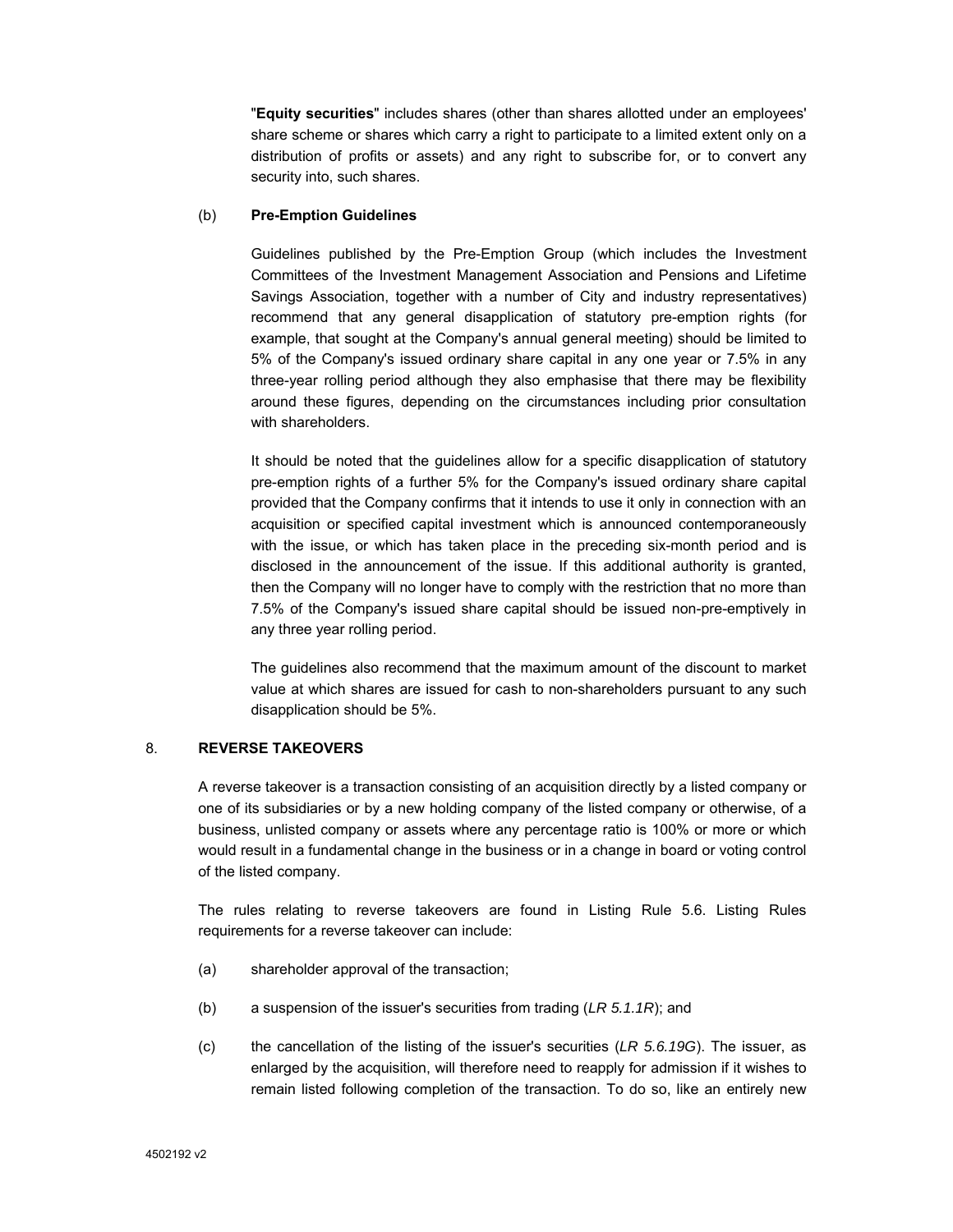applicant, the enlarged group must satisfy the relevant eligibility criteria and publish a prospectus.

# 9. **OTHER FCA REQUIREMENTS**

# 9.1 **Contact details to the FCA**

The Company must ensure that the FCA is provided with the contact details of at least one person to act as the first point of contact with the FCA in relation to the Company's compliance with the Listing Rules and the Disclosure Guidance and Transparency Rules. The contact person must be knowledgeable about the Listing Rules, be able to ensure that any necessary action is taken on a timely basis and be available between 7.00 a.m. and 7.00 p.m. on business days. The Company may wish to appoint a broker or sponsor to perform this role (*LR 14.3.8R*)

# 9.2 **Sanctions for breach of the Listing Rules and the Disclosure Guidance and Transparency Rules**

The FCA has the power under section 91 FSMA to issue public censure and/or impose financial penalties for breach of the Listing Rules and Disclosure Guidance and Transparency Rules. This power extends beyond the Company and includes PDMRs, their PCAs and any former directors who have knowingly been involved in the breach. It should be noted that any disciplinary action taken against the Company can be in addition to any taken against PDMRs, their PCAs or former directors.

The amount of the penalty imposed will depend on a range of factors considered by the FCA including the seriousness of the breach, whether the breach was deliberate or reckless and whether the person committing the offence is an individual.

Proceedings under section 91 FSMA must be commenced within three years of the FCA becoming aware of the contravention or of the circumstances from which the contravention could reasonably be inferred.

In certain circumstances the FCA may decide that it is not appropriate to bring formal disciplinary proceedings against a company or relevant individuals, as appropriate. Where, for example, the breach of the Listing Rules by a listed company is minor or a director has taken immediate and full remedial action, the FCA may decide to issue a private warning to that person.

Where the FCA proposes to take formal disciplinary action under section 91 FSMA, it will serve a warning notice stating its reasons for doing so and, in the case of a financial penalty.

The amount of the proposed penalty. This notice will also indicate that there is a right of referral to the Financial Services and Markets Tribunal. The FCA will follow its warning notice by serving a decision notice. In deciding the amount of any penalties to be imposed, the FCA will consider the seriousness or the contravention, the mental element (deliberate or reckless) and whether the person committing the offence is an individual.

If the FCA considers that a listed company has contravened the Listing Rules or the Transparency Rules, it may also cancel or suspend the relevant company's listing. If the FCA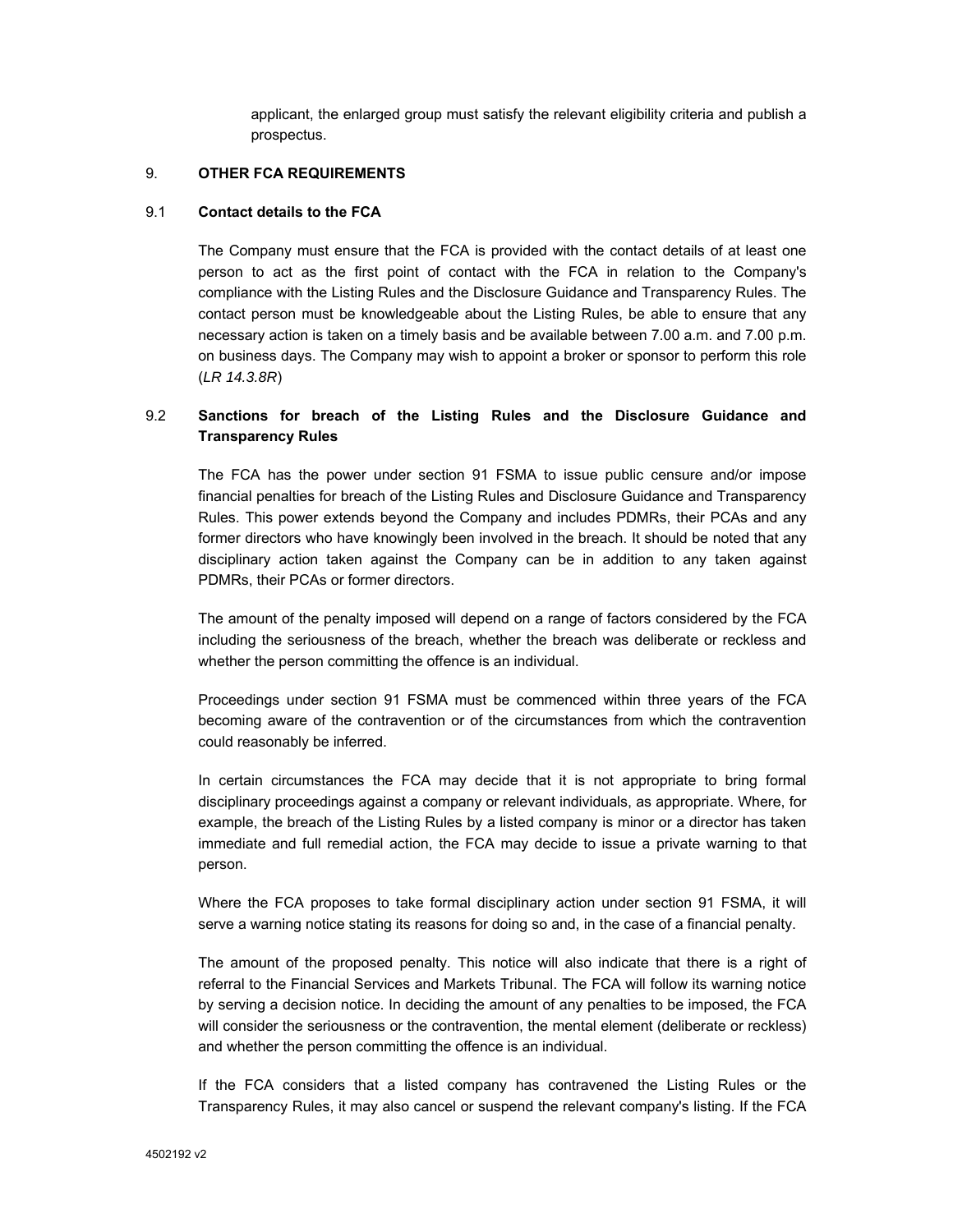suspends the listing of a company's shares, the Exchange wiII suspend trading of those shares.

# 10. **CONTINUING OBLIGATIONS UNDER THE LSE ADMISSION AND DISCLOSURE STANDARDS**

The Company must also comply with the Admission and Disclosure Standards of the LSE, which require it to comply with the FCA's requirements for listed companies. Accordingly, a breach of the FCA rules may be deemed to be a breach of the Admission and Disclosure **Standards** 

The Admission and Disclosure Standards set out the admission requirements and the ongoing disclosure requirements which issuers with securities admitted to trading on the markets of the LSE have to observe. There are certain continuing obligations imposed by the Admission and Disclosure Standards in addition to the Listing Rules and the Disclosure Guidance and Transparency Rules, including contacting the LSE before any announcement of a timetable for a corporate action affecting the rights of shareholders (including for dividends and open offers) and providing details of constitutional amendments to them. The LSE's powers for breach of its Admission and Disclosure Standards are similar to those of the FCA and include public censure of an issuer, financial penalties, a restitution order and cancellation of the Company's right to have its shares traded on the main market.

# 11. **DIRECTORS**

# 11.1 **Directors' duties**

Sections 170-77 and 182 Companies Act, set out the general duties owed by directors to the Company.

#### (a) **Duty to act within powers (***section 171 Companies Act***)**

A director must act in accordance with the Company's constitution and only exercise powers for the purposes for which they were conferred.

Please note that the Company's constitution is defined very broadly. In addition to the Company's articles of association, it includes resolutions or decisions made in accordance with the constitution, any shareholders' decision which is treated as a decision of the Company, and resolutions and agreements affecting the Company's constitution which have to be filed at Companies' House. A director will have to ensure he or she is aware of all such resolutions, decisions and agreements, so as to ensure he or she can act in accordance with this general duty.

A director must not cause the Company to undertake activities outside the sphere permitted by the Company's constitution. In addition, the directors will be obliged to comply with the procedural and other requirements imposed by the Company's constitution.

#### (b) **Duty to promote the success of the Company (***section 172 Companies Act***)**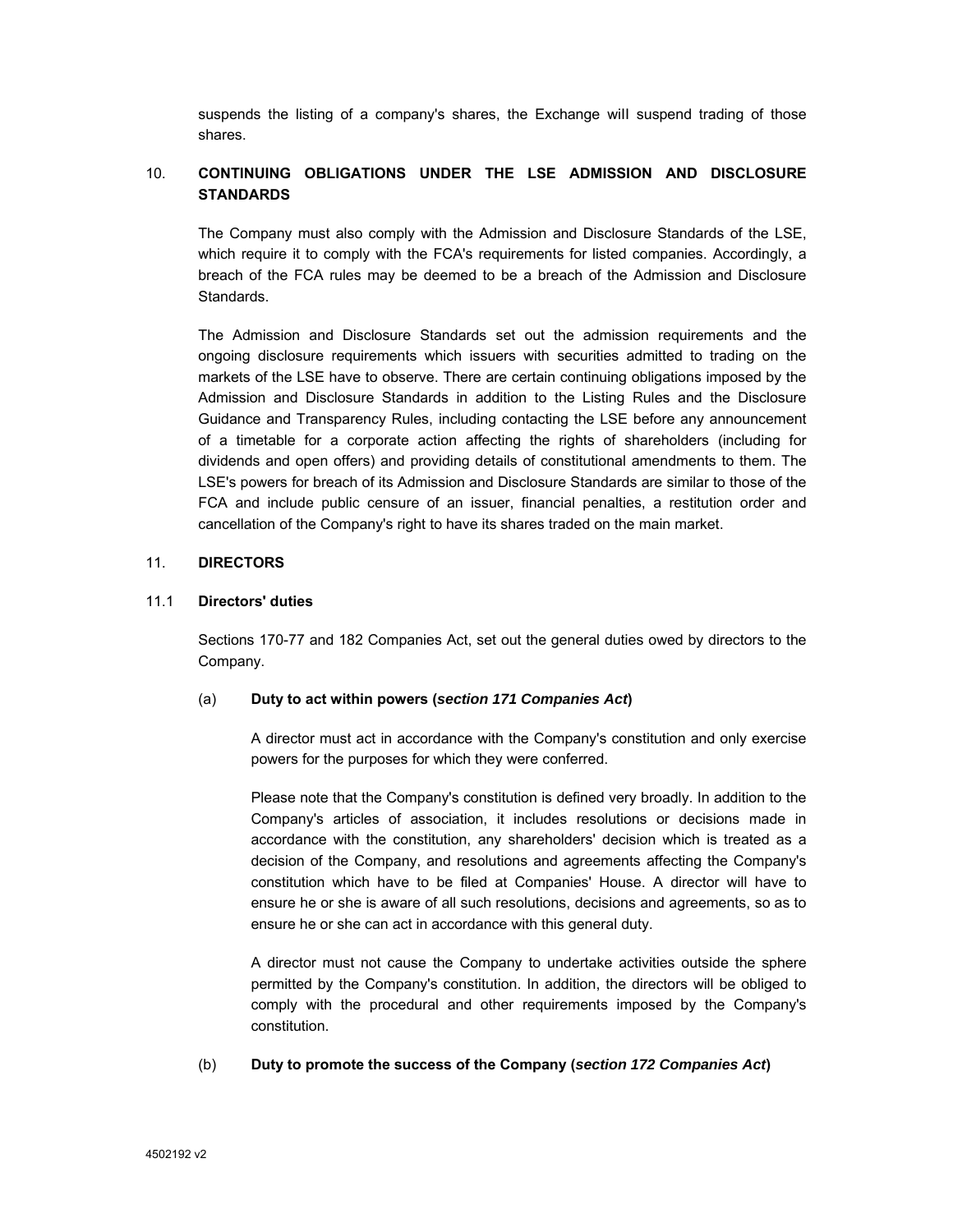A director must act in the way he or she considers, in good faith, would be most likely to promote the success of the Company for the benefit of its members as a whole. In doing so, he or she must have regard to a non-exhaustive list of six factors including:

- (i) the likely consequences of any decision in the long-term;
- (ii) the interests of the Company's employees;
- (iii) the need to foster the Company's business relationships with suppliers, customers and others;
- (iv) the impact of the Company's operations on the community and the environment;
- (v) the desirability of the Company maintaining a reputation for high standards of business conduct; and
- (vi) the need to act fairly as between shareholders of the Company.

When making a decision, a director should give proper consideration to the above factors, along with any other factors which are relevant to the matter in question. This requirement to have regard to these factors is subordinate to the overriding duty to promote the success of the Company. Notwithstanding this, the duty to exercise reasonable skill, care and diligence must be complied with and the directors should act in good faith accordingly. Parliamentary statements have explained that it is for the directors to form a good faith judgement about what is to be regarded as success of the Company for the benefit of the shareholders as a whole. Success is essentially what the shareholders want the Company to achieve and, for a commercial company (unless the constitution provides otherwise), it may generally be taken to mean a long term increase in value.

Having regard to the above list of factors should not be a box ticking exercise, and there is nothing to be gained by the Company in creating a paper trail simply stating that the directors considered the list of six factors. Equally, directors will not be absolved from their duty to take account of the relevant factors simply because management has been tasked with preparing detailed supporting papers referring to the relevant factors. However, in circumstances where one or more of the factors is particularly relevant to a significant decision, it may be appropriate to record the board's considerations. Evidencing consideration of the factors (e.g. in board minutes) may be of particular benefit in circumstances where the directors anticipate a problem or wish to have on record a demonstration that they have carried out their duties. One reason for wishing to have such a record, particularly for major decisions, relates to the preparation of the Company's business review; part of the purpose of which is to demonstrate to shareholders how the directors have performed their duty to promote the success of the Company (and hence, how they have had regard to the relevant factors).

Similar principles apply to all board decisions, whether made at board or committee level, or under delegated or ostensible authority.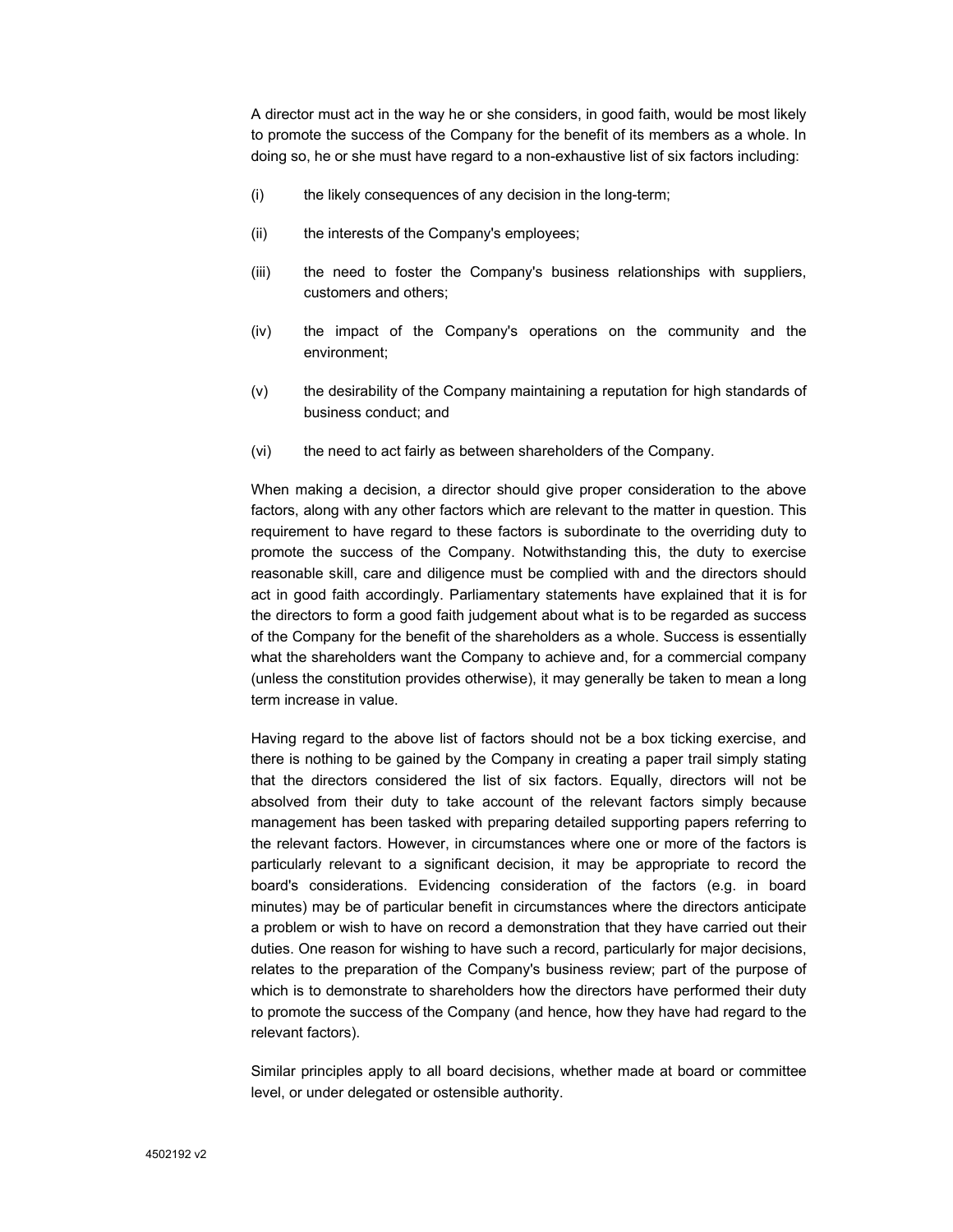However, if the Company is insolvent or nearing insolvency, the interests of the creditors will prevail over those of shareholders.

A director is not entitled to take into account the interests of only one shareholder in priority over shareholders as a whole. This may present difficulties to a director who has been appointed to the board by particular shareholders (e.g. where the Company is a joint venture or has one significant shareholder), as he or she is not allowed to take account exclusively of the interests of the shareholder who appointed him or her. A director may take into account the interests of other companies in the Group (or the interests of the Group as a whole) only to the extent that it will promote the success of the Company to do so. In other words, a director will not normally promote the success of the Company if he or she causes the Company to act in a manner which promotes the success of the Group but damages the interests of the Company itself.

Where a director is considering a proposed course of action having such effect, he or she should ensure that the Company's shareholders authorise (or direct) the action, so that the directors are protected from actions by shareholders.

The duty of a director to act in good faith is what he or she considers to promote the success of the Company may, in certain circumstances, require such director to disclose their own misconduct to the Company.

#### (c) **Duty to exercise independent judgement (***section 173 Companies Act***)**

A director must exercise independent judgement in the way in which he or she takes a decision. For example, he or she should not simply do what he or she is told to do.

However, this duty is not infringed by such director acting in accordance with an agreement entered into by the Company which restricts the exercise of the director's discretion, nor is it infringed by a director acting in a way authorised by the Company's constitution. Furthermore, the duty does not prevent directors from relying on advice, so long as the directors exercise their own judgement whether or not to follow it.

Directors should not give unqualified undertakings to recommend a particular course of action to shareholders (in case, at the time of the recommendation, their view has changed). In such cases, the director should normally insist on a "fiduciary override" (i.e. their undertaking to take a particular action is subject to any overriding fiduciary duties).

The Companies Act is silent regarding the powers of the directors to delegate, therefore directors should look to the provisions of the Company's articles of association for their powers of delegation.

# (d) **Duty to exercise reasonable care, skill and diligence (***section 174 Companies Act***)**

A director must exercise reasonable care, skill and diligence. This is defined as being the care, skill and diligence that would be exercised by a reasonably diligent person with: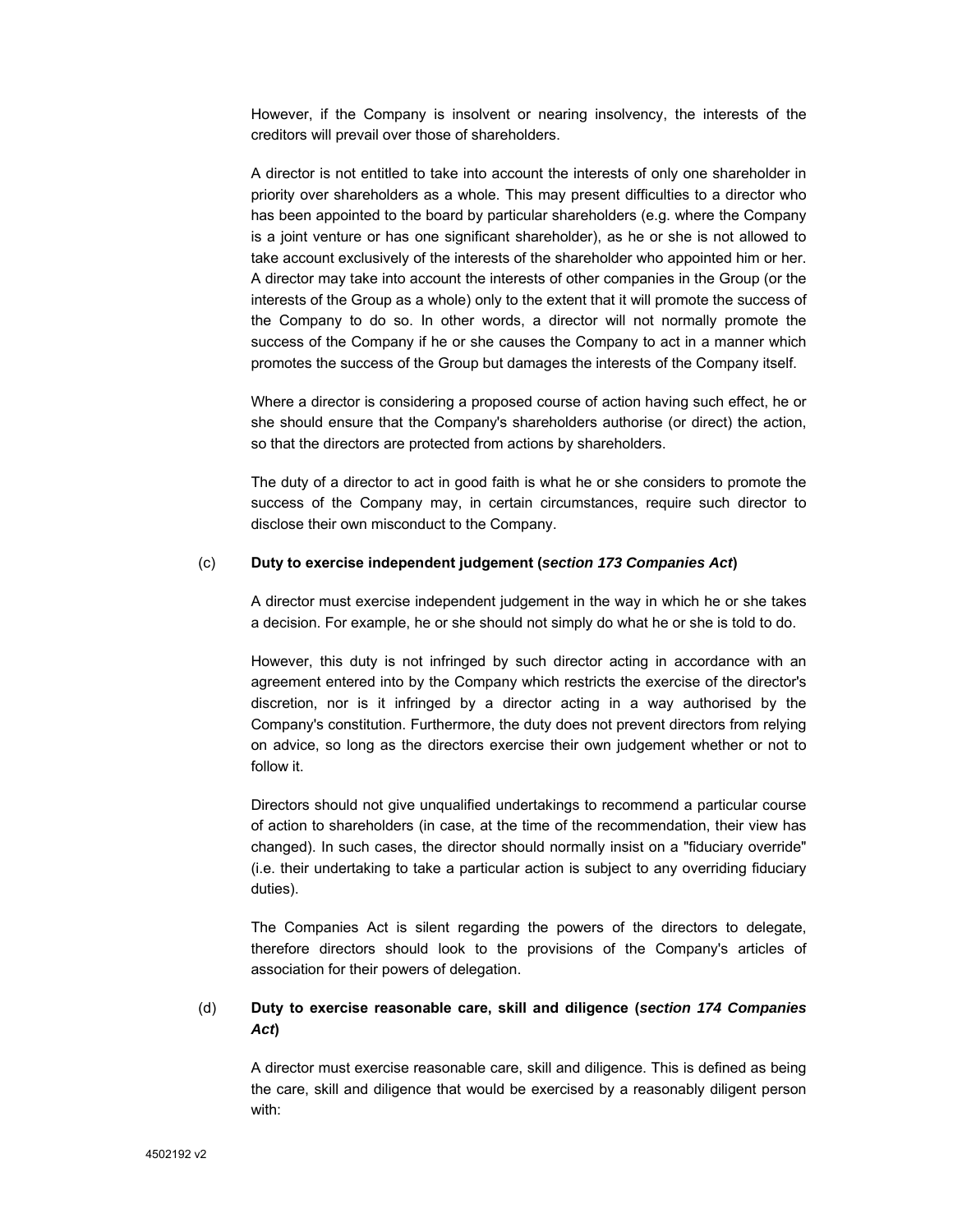- (i) the general knowledge, skill and experience that may reasonably be expected of a person carrying out the functions carried out by the director in relation to the Company; and
- (ii) the general knowledge, skill and experience that the director has. The principles established by case law have continuing application:
	- (A) Each individual director must inform him or herself about the Company's affairs and collectively with the other directors supervise and control such affairs.
	- (B) The board may (subject to the articles of association) delegate specific tasks and functions to appropriate people and trust their competence and integrity to a reasonable extent. Overall responsibility, however, is not delegable - a director may need to take care to ensure that delegation has been made to an appropriate person, that their subordinates are discharging the delegated functions properly and that the system of controls and supervision is adequate.
	- (C) The extent of the duty of supervision, and whether it has been discharged, will depend on the facts of each particular case, including the director's role in the management and the natural expectations of shareholders. Relevant factors may well be the status of the director (e.g. whether he or she is a non-executive or executive, or whether he or she is the chair) and the level of reward they are entitled to or may reasonably expect to receive (e.g. salary, bonuses and other incentives).

The Governance Code and the related Guidance on Board Effectiveness also provide guidance on the roles that directors are expected to fulfil (both generally and specifically in the case of the chair, chief executive, non-executive directors and directors on board committees).

#### *Non-executive directors*

The extent to which a non-executive director may be liable for failures within the Company will depend on the circumstances, including the part which the nonexecutive director could be reasonably expected to play. Whilst the standard of care required from non-executive directors is the same, in theory, as that required from executive directors, the required standard may differ in practice, due to the difference in the functions which non-executives are expected to fulfil and the extent of the care and diligence which they can be reasonably expected to exercise. A higher degree of care will be expected where a director has particularly deep knowledge or experience. A non-executive will not be entitled to abrogate all responsibility for checking whether there are proper controls (for example, by claiming ignorance of the Company's activities or claiming that he relied on others to check such matters). The extent to which a non-executive should investigate such issues will depend on such matters as whether the board satisfactorily carries out regular risk management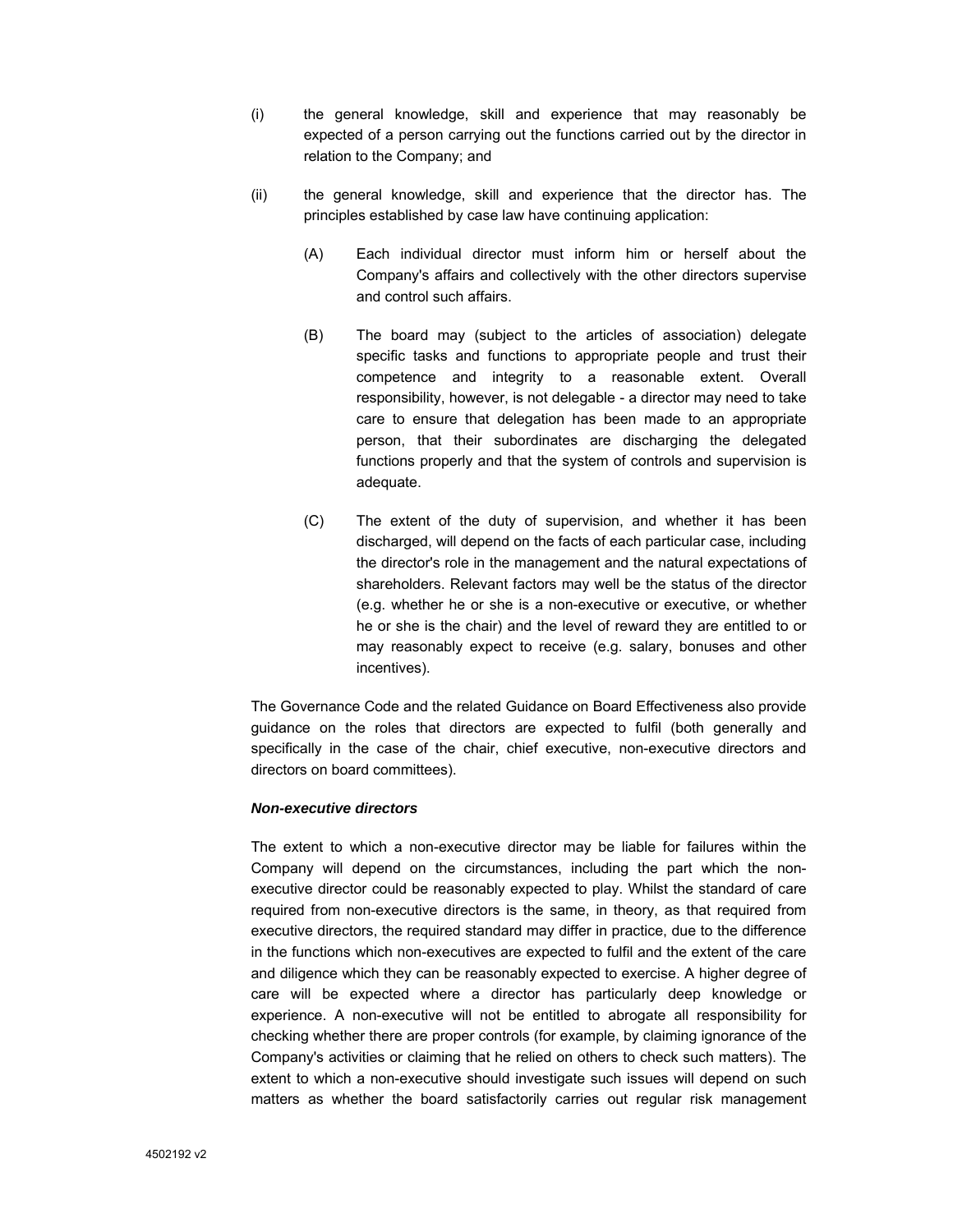reviews and whether or not the auditors' report to the audit committee and any internal audit report (or absence of such reports) gives rise to any cause for concern. It will also be relevant whether the Company has followed the FRC Guidance on Internal Control on risk management. If a non-executive director becomes aware (or ought to have become aware), that the executive management are not fulfilling their duties properly, the non-executive director will be expected to exercise their monitoring and controlling functions more actively.

Non-executive directors should:

- (iii) constructively challenge and help develop proposals on strategy;
- (iv) scrutinise the performance of management in meeting agreed goals and objectives and monitor the reporting of performance; and
- (v) satisfy themselves on the integrity of financial information and that financial controls and systems of risk management are robust and defensible (see the FRC Guidance on Internal Control on risk management).

Difficulties may arise for a non-executive director where he or she suspects that the management of the Company are not performing their functions properly. The Governance Code states that the Company should have a procedure, agreed by the board, for directors (in the furtherance of their duties) to take independent professional advice if necessary, at the Company's expense. The board will adopt such a policy in connection with the offering. The FRC Guidance on Board Effectiveness also gives guidance as the role of the non-executive director within an effective board.

#### (e) **Duty to avoid conflicts of interest (***section 175 Companies Act***)**

A director must avoid a situation in which he or she has, or can have, a direct or indirect interest that conflicts, or possibly may conflict, with the interests of the Company (a "**situational conflict**"). This applies, in particular, to the exploitation of any property, information or opportunity and it is immaterial whether the Company could take advantage of the property, information or opportunity.

This duty is very broadly drawn and covers all situational conflicts, actual and potential, between the interests of the director (and, it seems, the interests of anyone connected with him or her) and the interests of the Company. The only conflicts not covered are those relating to transactions or arrangements with the Company. The duty to avoid conflicts of interest will continue to apply after a person ceases to be a director as regards the exploitation of any property, information or opportunity which he became aware while a director (*section 170(2)(a) Companies Act*).

The duty will not be infringed:

- (i) if the situation cannot reasonably be regarded as likely to give rise to a conflict of interest; or
- (ii) if the matter has been authorised by the board.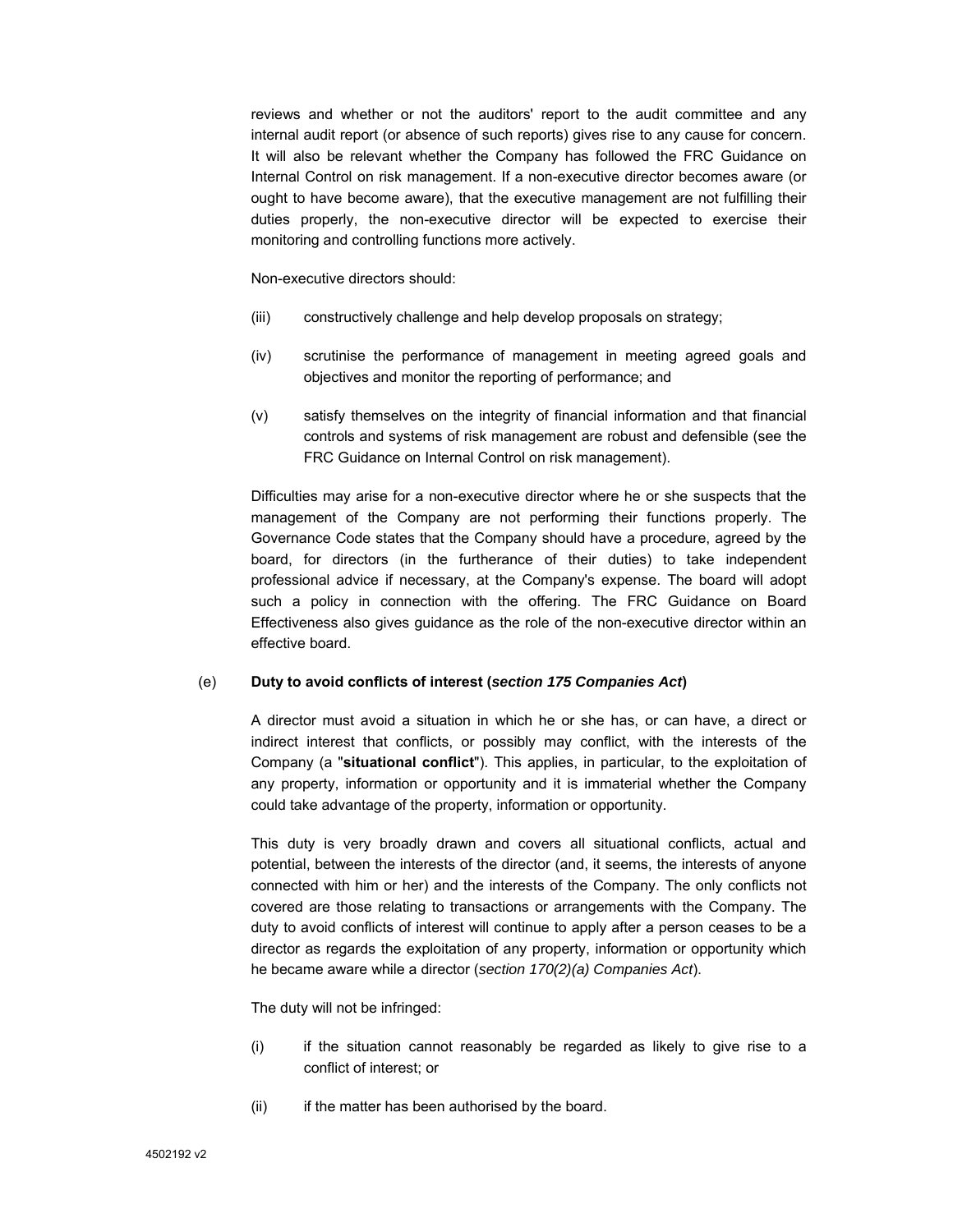In addition, a situational conflict can be authorised by shareholders (under their general powers to authorise acts that would otherwise breach directors' general duties).

If the constitution of the Company expressly allows, the board may authorise the conflict, however the authorisation will only be effective if the meeting at which the authorisation was given was quorate without counting any interested director, and the matter was agreed to without their voting (or without counting their votes).

#### (f) **Duty not to accept benefits from third parties (***section 176 Companies Act***)**

A director must not accept a benefit from a third party conferred by reason of him or her being a director or their doing (or not doing) anything as a director. A "third party" is defined as being a person other than the Company, an associated body corporate or a person acting on behalf of the Company or an associated body corporate. Bodies corporate are "associated" if one is a subsidiary of the other or if they are both subsidiaries of the same parent.

The duty will not be infringed if acceptance of the benefit cannot reasonably be regarded as likely to give rise to a conflict of interest. However, as there is no scope for authorisation by independent directors, in the case of doubt a director would need to seek shareholder authorisation. The Company may put in place guidance as to what is and what is not acceptable in this area (including financial limits). A director must account to the Company for any personal profit he makes by virtue of their directors hip, unless such profit was authorised by a shareholder resolution or was in accordance with the Company's articles of association.

The Company's articles of association may contain provisions allowing directors to receive fees, expenses and (where relevant) remuneration as employees, as well as certain provisions relieving a director from his or her duty to account where he or she has an interest (direct or indirect) in a contract or arrangement to which the Company is a party.

The Company's articles will not, however, override the statutory duty on a director to disclose any interest he or she has in a contract or arrangement with the Company.

Similarly, if it is proposed to make to a director a payment for compensation for loss of office or in connection with his retirement (in excess of any legal entitlement) in connection with a takeover offer for the Company, the director must take all reasonable steps to ensure details of the payment are given to shareholders with the takeover offer document.

In addition to the director's duty to account for any personal profit, he or she is also under an obligation not to misapply the Company's property, even though he or she may not obtain any personal benefit from such misapplication. For example, a director must not authorise the sale of an asset at a value lower than its true value unless there are commercial benefits to the Company in doing so. Similarly, a director who authorises unlawful dividends (e.g. dividends in excess of distributable profits) may be liable for such dividends. He or she will be liable if he or she knew (or ought, as a reasonably competent and diligent director, to have known) that the payments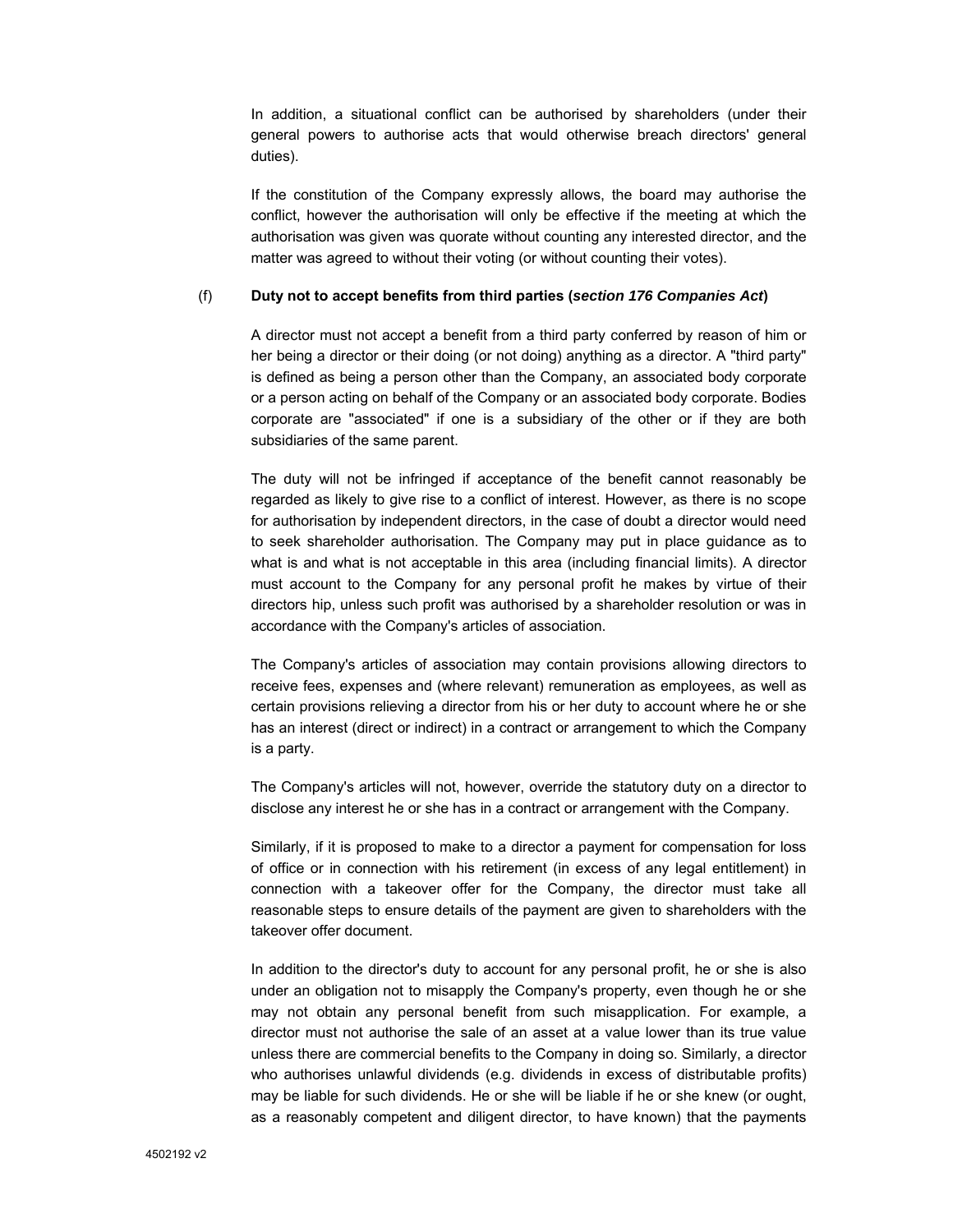were unlawful or if he or she knew (or should be taken to have known) the facts which established the impropriety of the payments.

Passing on confidential information without authority (e.g. not in the proper course of business) will be a misapplication of the Company's property. This may be particularly relevant where the director has a position with another entity which may be interested in such information. Similarly, failure to direct to the Company business opportunities which come to the director may be a breach of duty by the director.

# (g) **Duty to declare interest in proposed transaction or arrangement (***section 177 Companies Act***)**

A director who is in any way interested (whether directly or indirectly) in a proposed transaction or arrangement with the Company must declare the nature and extent of that interest to the other directors. The declaration must be made before the Company enters into the transaction or arrangement. It may be made at a board meeting, by notice in writing sent to the other directors, or by way of a general notice (to the effect that the director is to be regarded as interested in any transaction or arrangement that may be made with a particular body, firm or person). If, after a declaration has been made, it proves to be or becomes inaccurate or incomplete, a further declaration must be made.

In certain circumstances, there is no requirement to make a declaration. No declaration is required where the director is not aware of the interest, or the transaction or arrangement in question, unless he or she ought reasonably to be so aware (from a practical perspective, this means that directors will have to undertake a certain amount of due diligence regarding their potential interests, in order to avoid breaching the duty inadvertently). In addition, no declaration is required if the interest cannot reasonably be regarded as likely to give rise to a conflict of interest: if (or to the extent that) the directors are already aware or ought reasonably to be aware of it; or, if the interest concerns the terms of a director's service contract that are considered by a meeting of the directors or a committee appointed for the purpose.

The interests which have to be disclosed are widely drawn. The requirement to disclose indirect interests means that the director himself or herself does not need to be a party to the transaction for the duty to apply; another person's interest could amount to an interest on the part of the director.

# (h) **Declaration of interests in existing transaction or arrangement (***section 182 Companies Act 2006***)**

A director who is in any way interested (whether directly or indirectly) in an existing transaction or arrangement with the Company must declare the nature and extent of that interest to the other directors. This requirement does not apply if (or to the extent that) the interest has been declared under section 177 Companies Act 2006. The declaration must be made as soon as reasonably practicable. It may be made at a board meeting, by notice in writing sent to the other directors, or by way of a general notice (to the effect that the director is to be regarded as interested in any transaction or arrangement that may be made with a particular body, firm or person). If, after a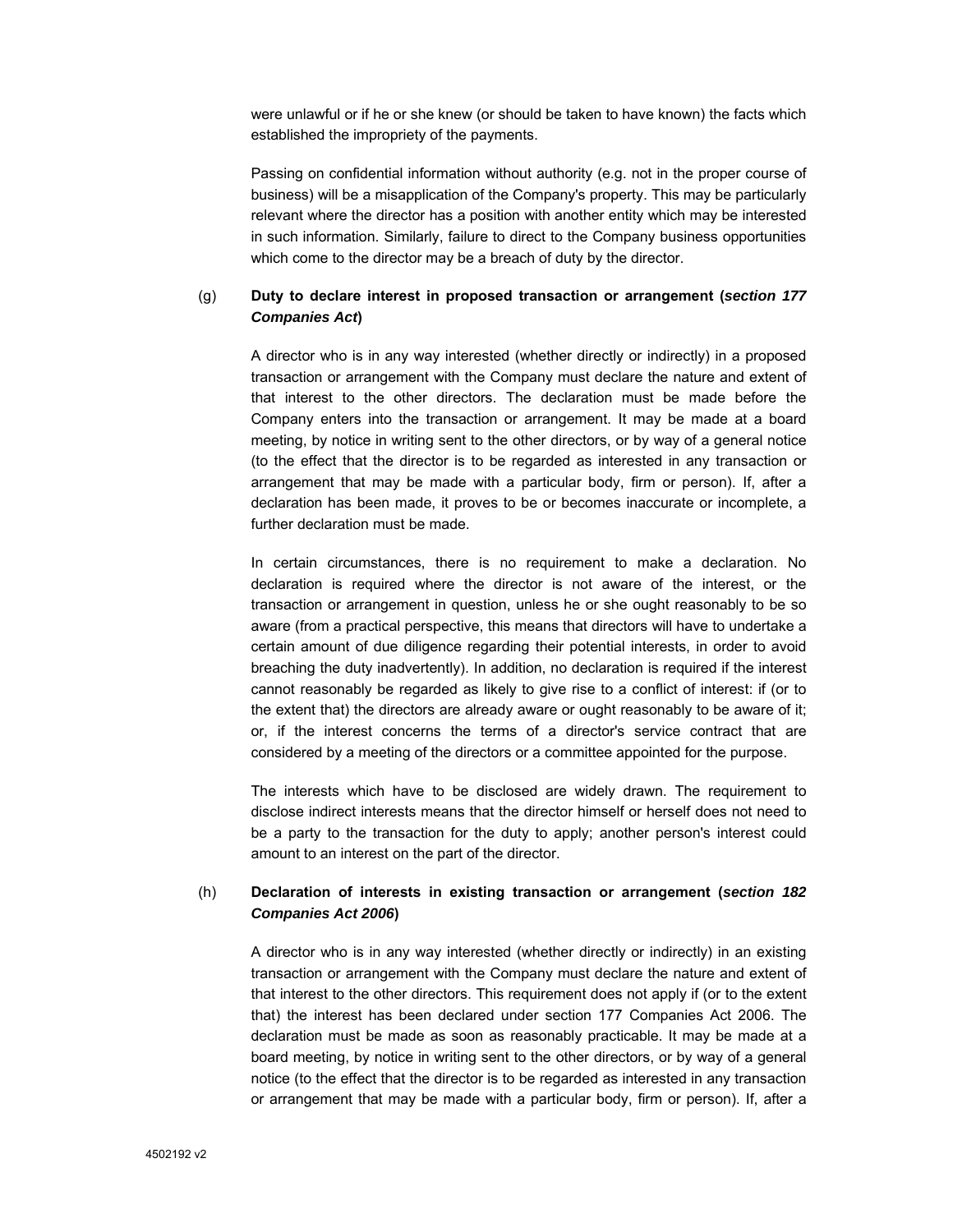declaration has been made, it proves to be or becomes inaccurate or incomplete, a further declaration must be made.

It is not necessary that a director be a party to a transaction, as the involvement of any person connected to the director would also constitute such an interest. Directors must also declare any change in the interest.

In certain circumstances, there is no requirement to make a declaration. No declaration is required where the director is not aware of the interest, or the transaction or arrangement in question, unless he ought reasonably to be so aware. In addition, no declaration is required if: the interest cannot reasonably be regarded as likely to give rise to a conflict of interest; (or to the extent that) the directors are already aware or ought reasonably to be aware of it; or, the interest concerns the terms of a director's service contract that are considered by a board meeting or a committee appointed for the purpose. Note that criminal sanctions apply for breach.

#### 11.2 **Other directors' dealings under the Companies Act**

The Companies Act governs the transactions between a company and its directors. This memorandum does not purport to cover all potential dealings between directors and the Company, but below are some examples of transactions that will require prior shareholder approval.

#### (a) **Loans to directors (***sections 197 to 214 Companies Act***)**

Subject to certain limited exceptions, any loan or "quasi-loan" by the Company to, or the provision of security or guarantees by the Company for any loans made by any third party to, or any credit transactions (e.g. a hire purchase transaction) entered into by the Company with, any of its directors or any directors of the Company's holding company or their respective connected persons must be approved by the Company's shareholders (and, in the case of a director of the Company's holding company, by the holding company's shareholders). The Company may elect whether or not to proceed with an unauthorised loan, and if the breach is not ratified, the director remains liable to account for any profit made, or indemnify the Company against any loss it suffers.

# (b) **Substantial property transactions with directors (***sections 190 to 196 Companies Act***)**

Subject to certain limited exceptions, the Company may not sell to or acquire from a director or any director of its holding company or their respective connected persons any substantial non-cash asset unless the arrangement has been approved by the Company's shareholders (and, in the case of a director of the Company's holding company, by the holding company's shareholders) or is conditional on such approval being obtained. An asset is considered "substantial" if its value (i) exceeds 10% of the Company's asset value and is more than £5,000 or (ii) if its value exceeds £100,000. The Company may elect whether or not to proceed with an unauthorised transaction. If the Company decides to set aside the transaction then the director must account for any profit made, or indemnify the Company against any loss it suffers. Recoverable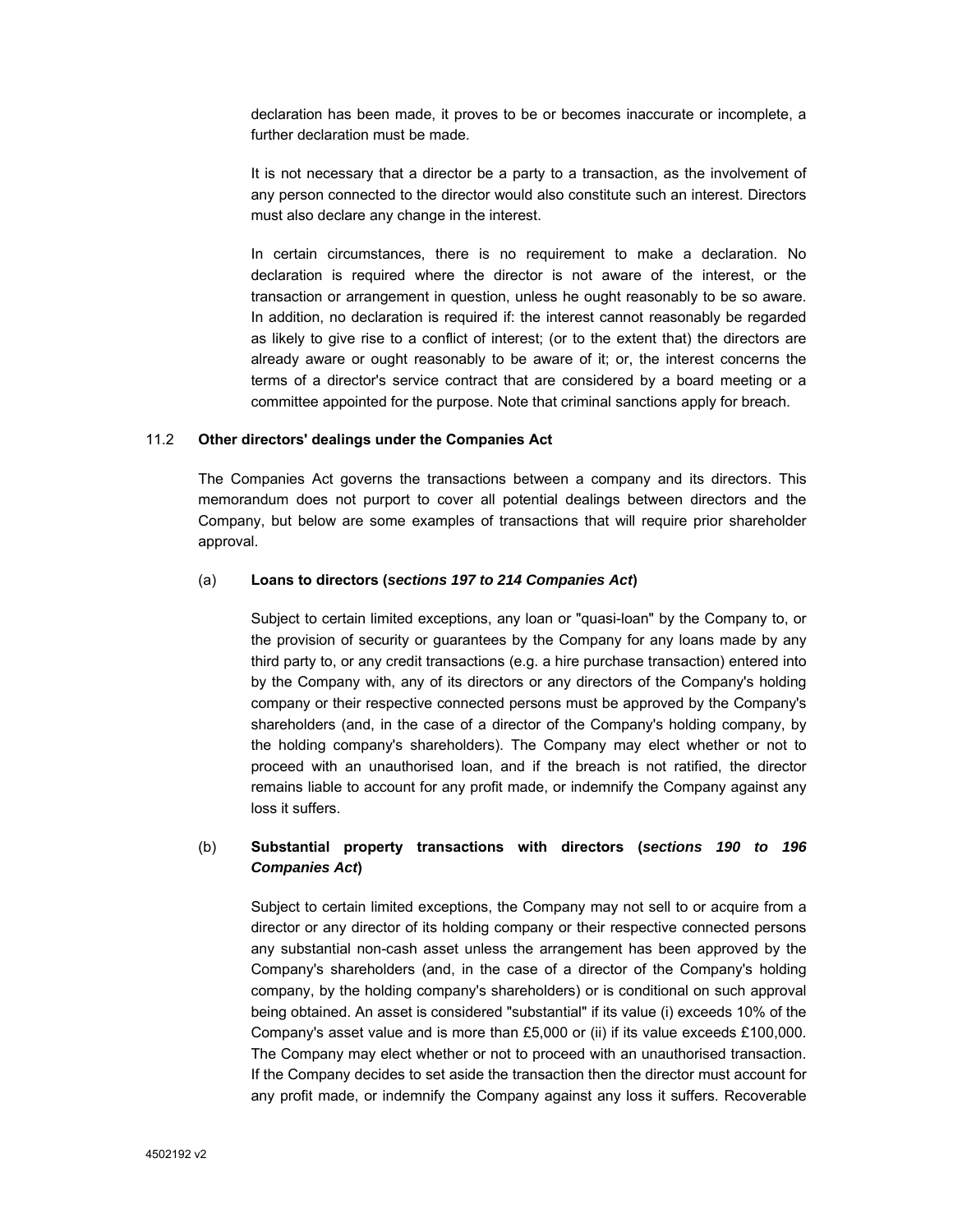loss can include consequential loss incurred subsequently by the Company, provided that the loss results from the transaction itself.

### (c) **Service contracts (***sections 188 and 189 Companies Act***)**

The Companies Act contains certain restrictions on directors' service contracts. A service contract which is for a term of more than two years and which cannot be terminated by notice within that period, or can only be terminated in specified circumstances, must be approved by shareholder resolution.

#### 11.3 **Duties owed to shareholders**

A director's duties will normally be owed to the Company (*section 170(1) Companies Act*). In certain circumstances, however, he or she may owe duties directly to investors (or potential investors) in the Company. The principal cases where such duties are likely to arise involve:

- (a) the publication of a prospectus in connection with an offering of transferable securities to the public or an application for admission of transferable securities to trading on a regulated market;
- (b) the directors' report and other requirements under the Companies Act relating the Company's accounts and under the Financial Services and Markets Act 2000 in relation to published information;
- (c) circulars and other documents distributed by the Company to its shareholders; and
- (d) the disclosure or non-disclosure of information to shareholders.

# 11.4 **Potential liabilities of directors**

# (a) **Derivative claims**

The statutory derivative claim procedure under the Companies Act enables a shareholder to sue, on behalf of the Company, a director (including a former or shadow director) and/or other person in relation to conduct (or proposed conduct) involving negligence, default, breach of duty or breach of trust by the director (*section 260 Companies Act*).

The claim can only be continued by the shareholder if the court gives its permission. The court must refuse the shareholder permission to continue the claim if: either a director acting in accordance with the duty to promote the success of the Company would not seek to continue the claim; or, the conduct in question was authorised or has been properly ratified by the shareholders (the votes of the relevant director, if he or she is a shareholder, and any connected person will not be taken into account) or if proposed conduct has been authorised by the shareholders (*section 263 Companies Act*).

Some steps directors should consider to mitigate risk in relation to such a claim include the following: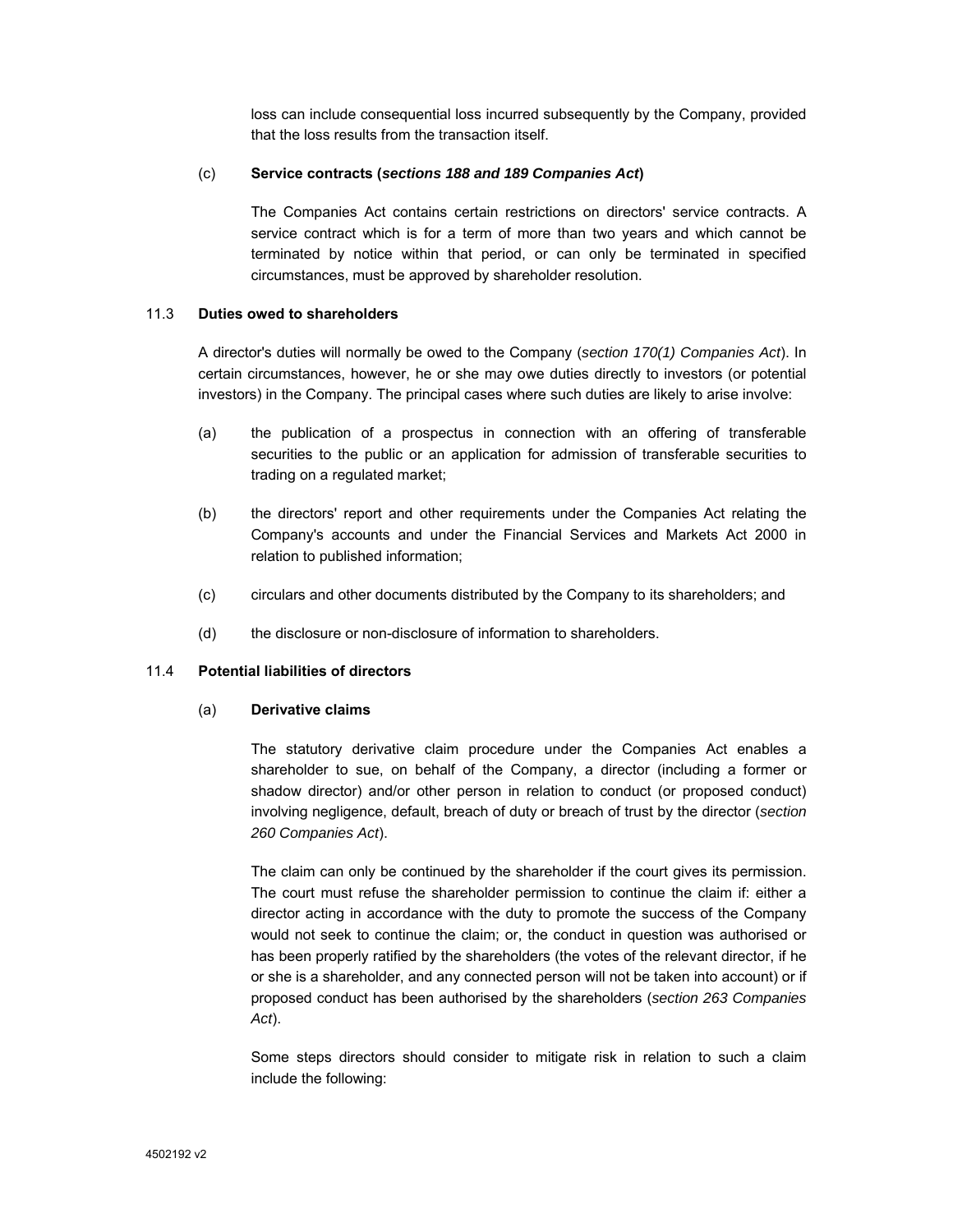- (i) establishing systems to encourage shareholders to raise grievances with the board in the first instance;
- (ii) ensuring that any decision by the board regarding whether to sue a director is well-informed and carefully recorded; and
- (iii) reviewing directors' indemnity and insurance arrangements.

Please note that minority shareholders also have a right under section 994 Companies Act to bring an action in their own name if they can show that the Company's affairs have been conducted in a manner which is unfairly prejudicial to their interests.

#### (b) **Disqualification of directors**

The Disqualification Act allows the court to make an order disqualifying a person from being a director of the Company or in any way involved in the promotion, formation or management of a company for a period of between two and 15 years. During this period, it is a criminal offence for that person to be a director of any company or take on certain other roles relating to company management. A disqualification order may be made on various grounds, including:

- (i) conviction of an indictable offence in connection with certain Company related matters;
- (ii) persistent breaches of, or convictions of summary offences in relation to, companies legislation;
- (iii) fraud or other offences in a winding-up; or
- (iv) participation in fraudulent or wrongful trading.

The court must make a mandatory disqualification order where: (i) a director has been a director of the Company which has become insolvent and their conduct as a director makes them unfit to be concerned in the management of the Company (breaches of statutory obligations or other duties as a director will be evidence of unfitness) (*section 6 Disqualification Act*); and, (ii) following certain breaches of competition law.

#### 11.5 **Protection from liability**

#### (a) **Indemnification and insurance**

The Company cannot generally exempt its directors from, or indemnify them against, liability in connection with negligence, default, breach of duty or breach of trust in relation to the Company (*section 232(2) Companies Act*). Under the Companies Act, the Company can take advantage of a specific exemption to indemnify directors against proceedings brought by third parties so long as this is permitted under its articles of association (*section 234 Companies Act*). However, this indemnity cannot extend to a director's liability to the Company or an associated company or to pay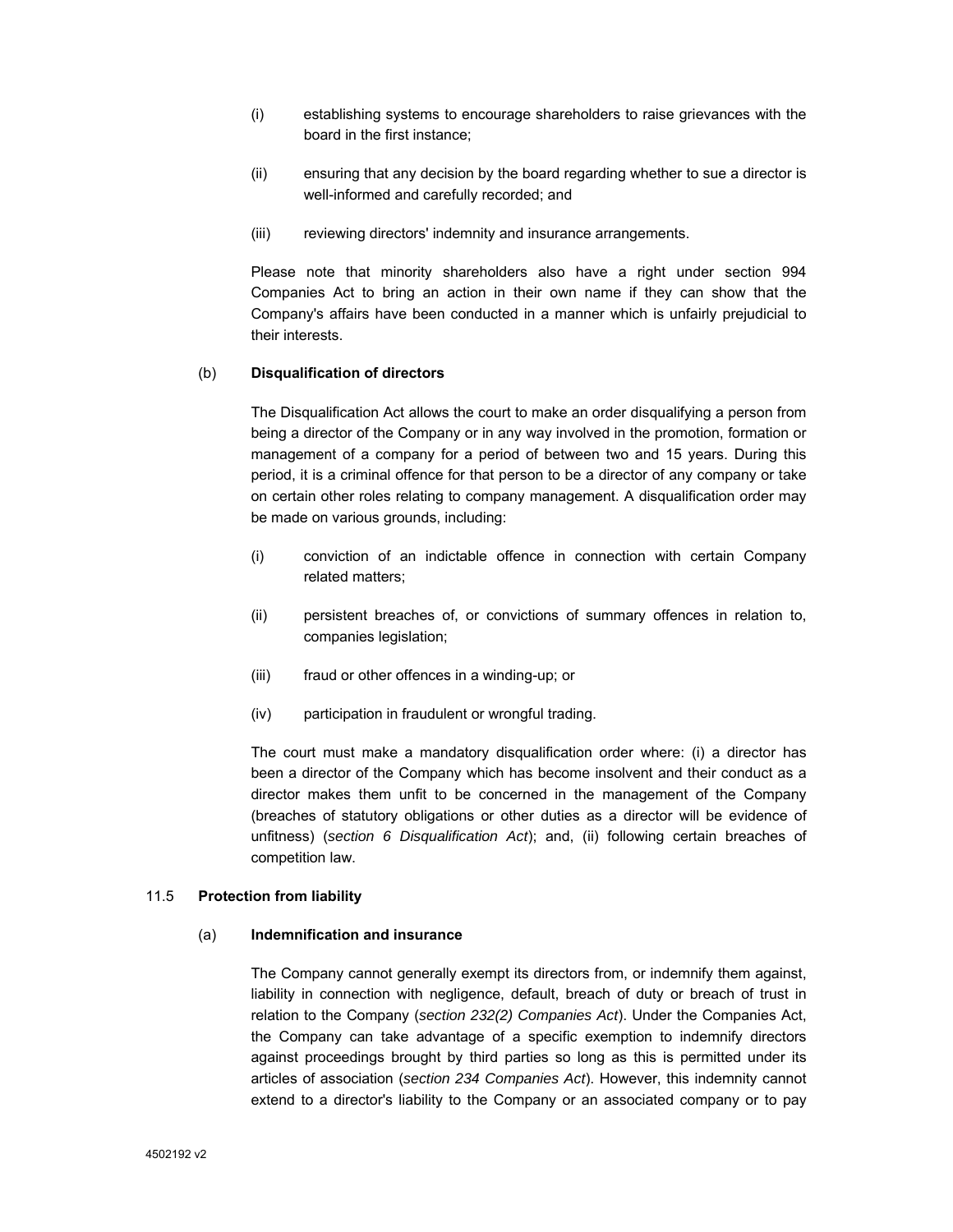fines or penalties imposed in criminal or regulatory proceedings or any civil proceedings brought by the Company or an associated company *(section 234(3) Companies Act*). The Company may, however, fund a director's defence costs as they are incurred in criminal or civil cases, even if the action is brought by the Company itself or an associated company (*section 205 Companies Act*). However, any sums must be advanced on the basis that the director will be required to pay any damages awarded to the Company or any associated company and to reimburse the Company if he or she fails in their defence (unless the Company has validly indemnified such director in respect of their legal costs incurred in third party civil proceedings) (*section 205 Companies Act*). Any such indemnification provisions must be disclosed in the directors' report in the Annual Report.

The Companies Act permits the Company to obtain insurance cover for its directors in respect of liabilities incurred in respect of performance of their duties. The insurance will usually consist of a directors' and officers' policy and the Company's reimbursement policy.

Please note that deeds of indemnity have been prepared for all directors and details regarding insurance can be obtained from the Company Secretary.

#### (b) **Ratification**

It is possible for the Company to ratify any breach of duty by the director under section 239 Companies Act. However, when counting votes for or against the ratification any shares held by the director in breach, or any member connected with him or her (or bodies corporate in which the director and any person connected with him or her have a 20% interest), are not taken into account.

#### (c) **Court's power to grant relief**

The court also has the power under section 1157 Companies Act, albeit exercised in exceptional circumstances only, to grant relief from civil liability to any director or officer of the Company who has acted honestly and reasonably and who ought, in the circumstances, to be excused.

#### 11.6 **Insolvency**

The Insolvency Act makes various kinds of misconduct by officers in relation to companies that become insolvent a criminal offence, carrying potential sentences of imprisonment and/or a fine. The offences include dishonest misconduct by officers of a company during the 12 months immediately preceding the commencement of the winding-up (*section 206 Insolvency Act*) and effecting transactions to defraud creditors within five years prior to the commencement of the winding up.

Directors and officers who are guilty of misfeasance can be held liable to make restitution to the company. Any directors found liable can also be disqualified (see paragraph 11.4(b) above).

The most significant provisions, however, relate to fraudulent and wrongful trading.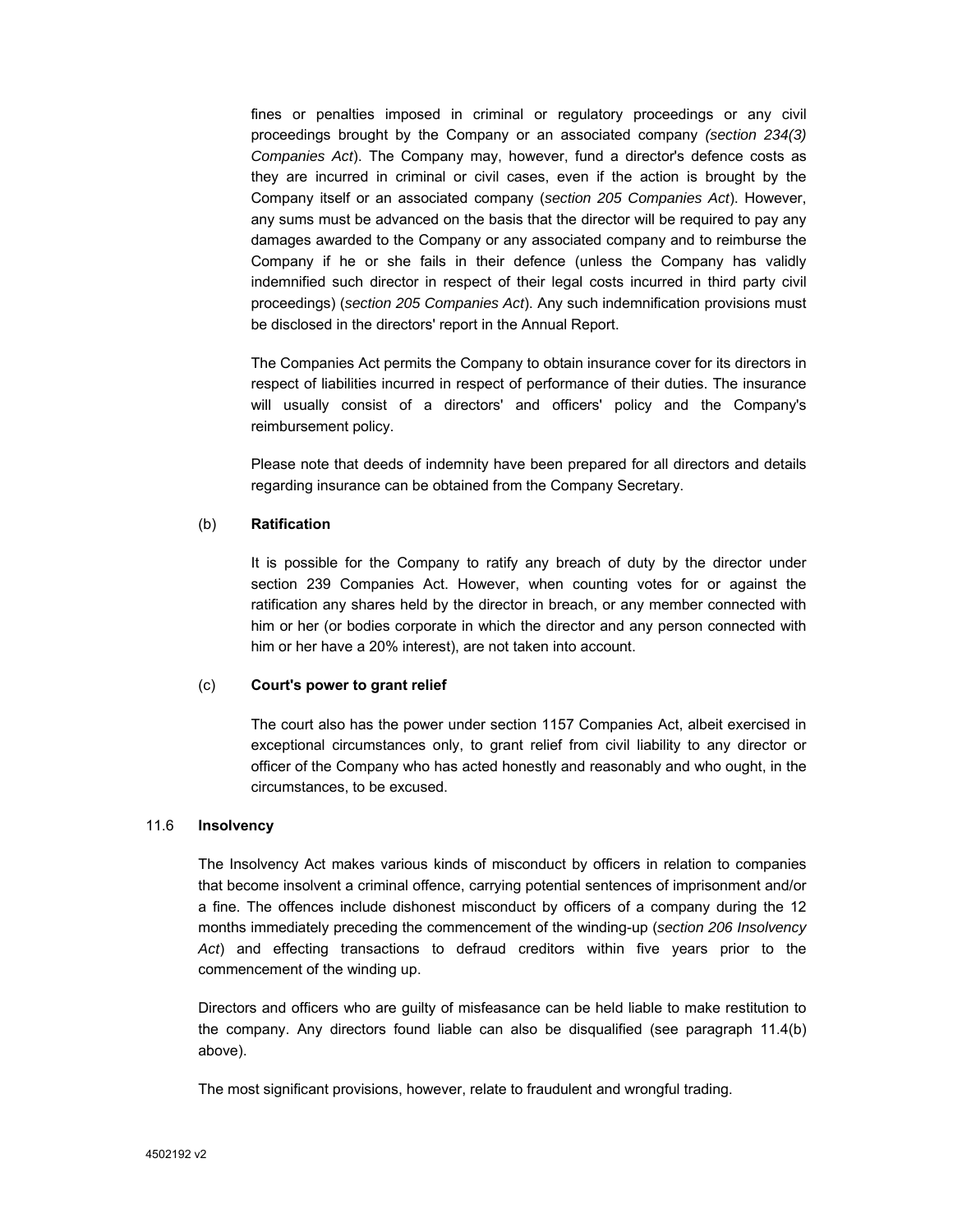#### (a) **Fraudulent trading (***section 246ZA Insolvency Act***)**

The Insolvency Act imposes civil liability on a director who is shown to have knowingly carried on a company's business with the intention of defrauding creditors of the company or of any other person, or for any other fraudulent purpose. Under the Companies Act, fraudulent trading is a criminal offence punishable by up to ten years' imprisonment and/or an unlimited fine on indictment.

# (b) **Wrongful trading (***section 246ZB Insolvency Act***)**

The Insolvency Act imposes civil liability on a director of a company if it becomes insolvent, where the director knew or ought to have concluded that there was no reasonable prospect that the company would avoid going into insolvent liquidation. The facts that a director ought to have known or ascertained, the conclusions he ought to have reached and the steps he ought to have taken are deemed to be those that would be known or ascertained, or reached or taken, by a reasonably diligent person having both (i) the general knowledge, skill and experience reasonably expected of a person carrying out the same functions as the director and (ii) the general knowledge, skill and experience of the particular director in question. The standard of care required is similar to the general duty of skill and care applicable to directors under the Companies Act.

Liability can only be avoided if the director can satisfy the court that he took every step to minimise the potential loss to creditors. To minimise his risk of liability, each director should therefore keep himself fully informed as to the company's cash and trading position and take a realistic view of the company's future prospects.

# (c) **Transactions at an undervalue and preferences (***sections 238 and 239 Insolvency Act***)**

Under the Insolvency Act, a liquidator or administrator can apply to the court for an order setting aside certain transactions entered into by the company on the grounds that they are transactions at an undervalue or preferences. To be set aside, either the transaction must have been entered into at a time when the company was insolvent or it must have become insolvent as a result of the transaction.

A transaction at an undervalue is a transaction whereby the company either receives no consideration or receives significantly less consideration than it provided itself. Such a transaction can be set aside if it was entered into within two years before the commencement of winding-up proceedings or the presentation of a petition for administration.

A preference is a transaction entered into by a company that puts a creditor into a better position on liquidation than he would otherwise have been. The date of the transaction must be within six months before the commencement of winding-up or presentation of the petition for administration, although the time limit is extended to two years where, for example, preference is given to a director.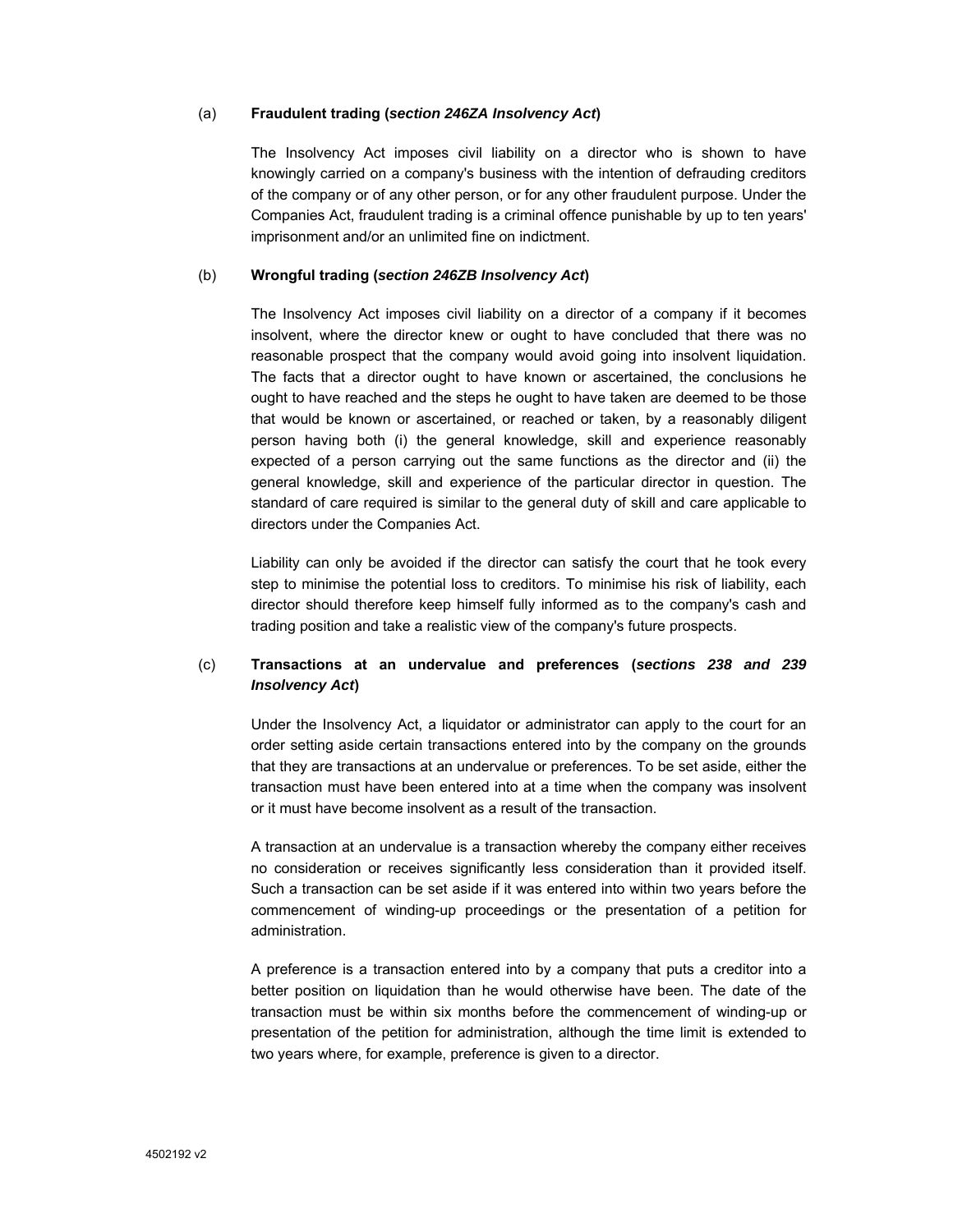Directors who are involved in a company that grants a preference or enters into a transaction at an undervalue may be guilty of misfeasance and be liable to make restitution to the company.

# 12. **CONTINUING OBLIGATIONS UNDER OTHER STATUTORY PROVISIONS**

# 12.1 **FSMA and FS Act**

### (a) **Misleading statements offence**

Part 7 FS Act provides that if any person knowingly or recklessly makes a statement which is false or misleading in a material respect or who dishonestly conceals material facts whether in connection with a statement made by such person or otherwise and if such action is taken with the intention of inducing (or recklessness as to whether it will induce) others to enter or offer to enter into, or to refrain from entering or offering to enter into a relevant agreement, or to exercise or refrain from exercising, any rights conferred by a relevant investment, is guilty of an offence.

# (b) **Market abuse**

Directors must also bear in mind the obligations imposed by MAR.

# (c) **Publication of information**

The Company may be liable to investors under section 90A of FSMA for information it publishes, or announces the availability of which, by means of a RIS or other means required or authorised to be used when a RIS is unavailable. Liability arises where a person suffers loss either as a result of any untrue or misleading statement where a director (or PDMR) knew the statement was untrue or misleading or was reckless as to that fact or as a result of the omission from published information of any matter required to be included in it if a director (or other PDMR) knew the omission to be a dishonest concealment of material fact. Liability may also arise if loss is suffered as a result of a delay by the Company in publishing information and a director (or other PDMR) acted dishonestly in delaying publication.

# 12.2 **Companies Act**

Subject to certain exemptions, every purported act of the Company in contravention of these provisions may render the Company liable to a fine. Every director of the Company who is in default is also liable to a fine or imprisonment.

#### (a) **Serious loss of capital (***section 656 Companies Act***)**

If the net assets of the Company fall to 50% or less of its called-up share capital, the directors are required to notify the shareholders of the Company and convene an extraordinary general meeting. Contravention of this requirement may render the directors liable to a fine.

(b) **Distribution of profits and assets (***sections 829 to 831, 849 and 850 Companies Act***)**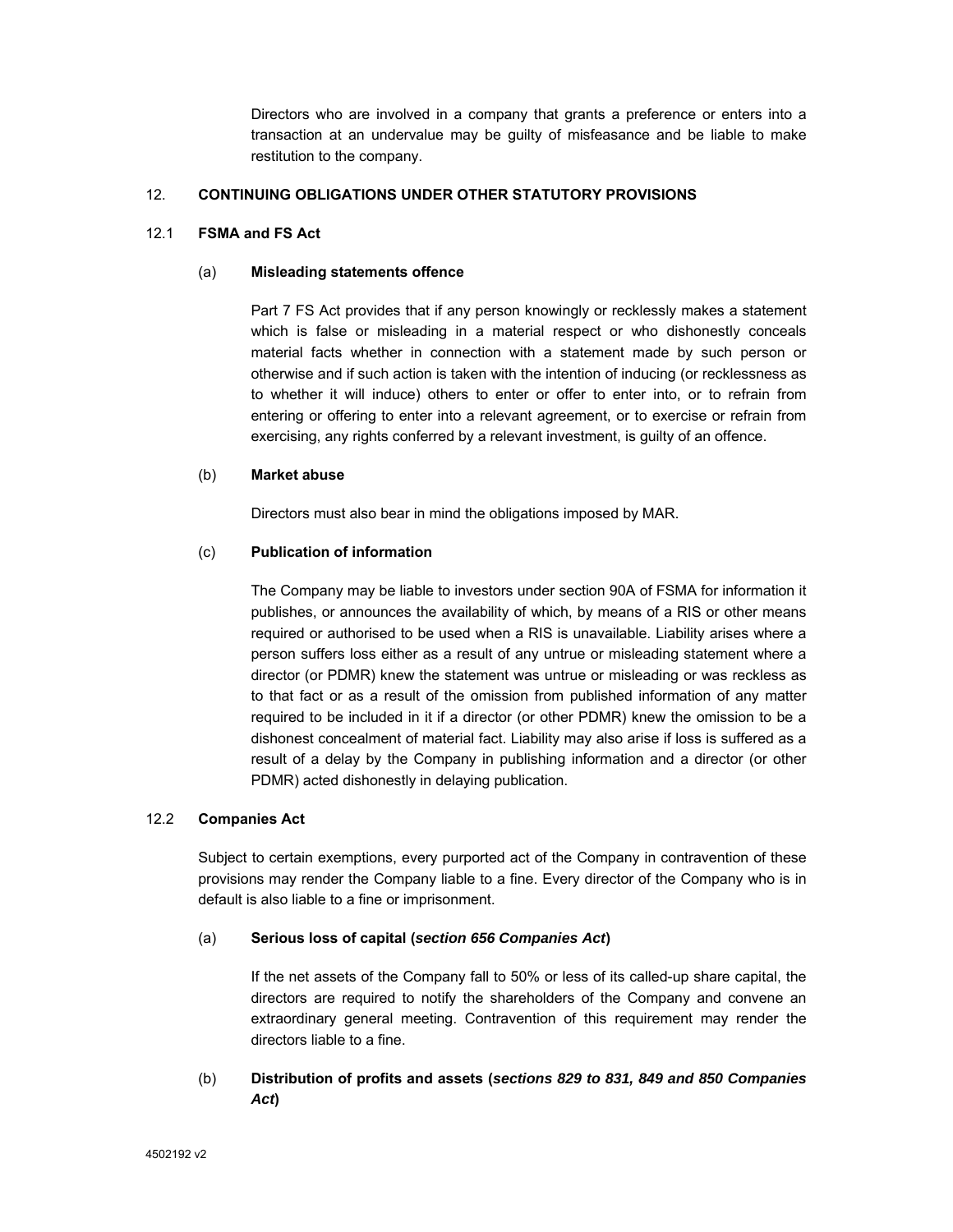The Companies Act permits the Company to make a distribution only out of profits available for that purpose and only if the net assets of the Company are not less (and would not be less following the distribution) than the aggregate of its called-up share capital and undistributable reserves.

The availability of profits for distribution is determined by reference to the Company's latest statutory accounts. If these do not disclose sufficient profits for an intended distribution, special accounts must be prepared and (in practice) audited to justify the distribution.

# (c) **Financial assistance for acquisition of shares (***section 678 Companies Act***)**

The Company is generally prohibited from giving direct or indirect financial assistance for the acquisition of its shares. There are exceptions to this general prohibition but they are very restricted. The prohibition covers any gifts, guarantees, securities, indemnities or loans. Breach of this provision is an offence by the Company and any officer in default is punishable by imprisonment and/or a fine.

# (d) **Allotment of shares for non-cash consideration (***section 593 Companies Act***)**

Where non-cash consideration is to be received by the Company on the allotment of its shares, an expert's prior report and valuation will normally be needed. An exception is available where the non-cash consideration comprises all or part of the share capital of another body corporate.

### (e) **Company secretary (section 273, Companies Act)**

The secretary of the Company must be qualified for appointment either by experience or through membership of a professional body. The Cadbury Report (paragraphs 4.25 to 4.27) recommends that all directors should have access to the advice and services of the Company secretary, who is responsible to the board for ensuring that board procedures are followed, and that any question of the removal of the Company secretary should be a matter for the board as a whole.

#### (f) **Purchase of own shares (***section 658 Companies Act***)**

Purchases by the Company of its own shares may only be carried out in accordance with the strict requirements of the Companies Act, which include obtaining shareholder consent and making certain disclosures. In the case of off-market purchases, the specific terms of any contract must be approved in advance by a resolution of the shareholders. Any such purchases by the Company can only be made out of distributable profits or the proceeds of a fresh issue for such purpose.

The Company, if purchasing shares out of distributable profits, can hold those shares in treasury instead of cancelling them automatically. Shares that are held in treasury can be sold for cash at a later date, used to satisfy obligations under an employee share scheme or, subsequently, cancelled. The Investment Association recommends that a maximum of 10% of share capital, or of any class of shares, can be held in treasury at any one time and any treasury share activity must be carried out in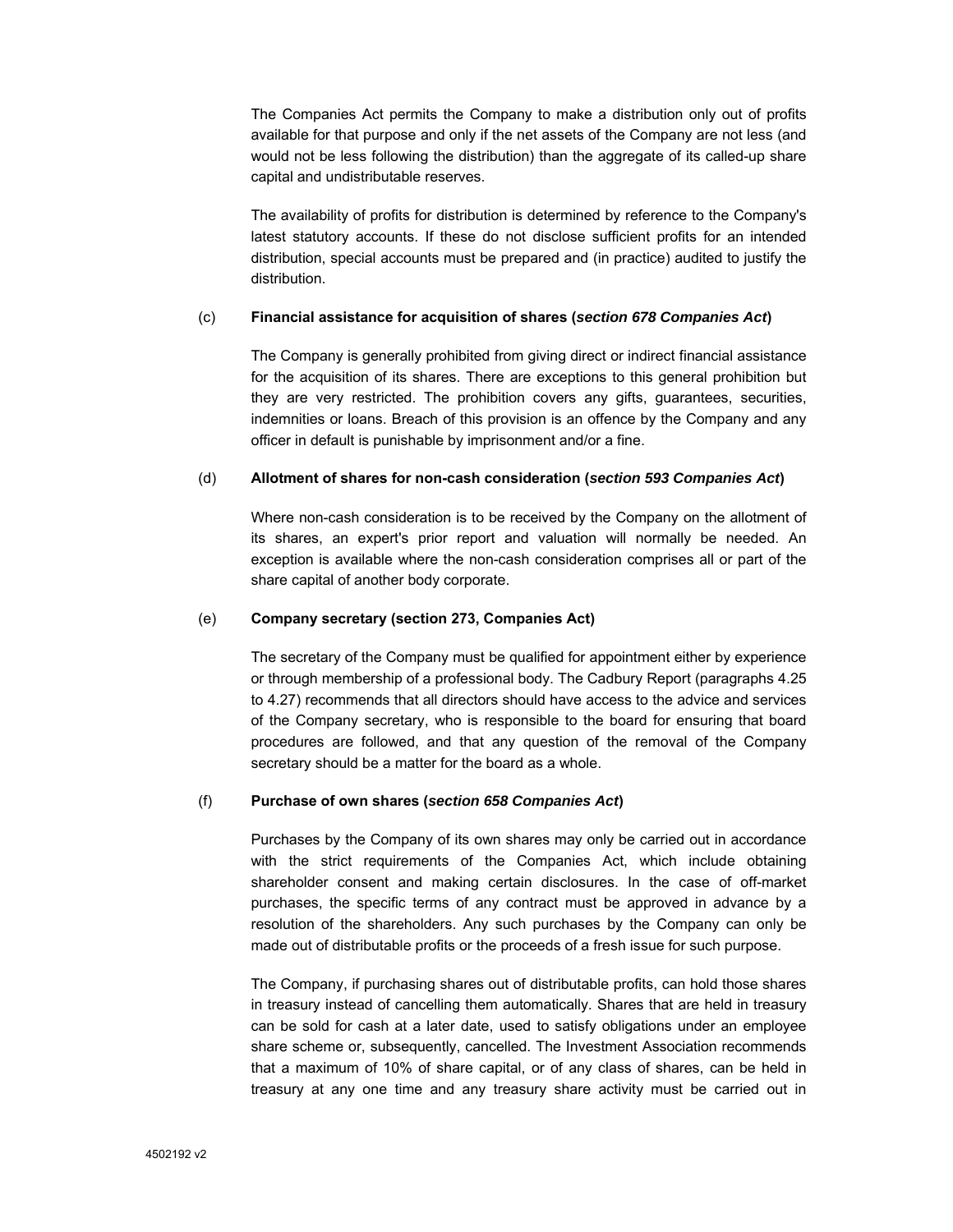accordance with the requirements of the Companies Act and other relevant regulations.

# 13. **TAKEOVERS AND MERGERS**

If the Company becomes involved in potential takeover or merger activity (whether as offeror or target) each director should be aware of the general principles of conduct and specific rules of The City Code on Takeovers and Mergers (the "City Code"). The City Code is published by the Panel on Takeovers and Mergers (the "Panel") and is mainly concerned with regulating the conduct of the parties to takeovers or mergers to ensure that there is a "level playing field". The City Code is based on six general principles and both the spirit of the principles and detailed rules must be observed, as well as their letter.

Amongst other things, the City Code imposes the obligation that before any announcement of a takeover or merger is made, anyone who is privy to confidential information, especially price-sensitive information, about an offer must treat that information as secret. The information should only be disclosed on a need-to-know basis and recipients of such information must be told of its secrecy (section D, rule 2.1(a) City Code).

The City Code also imposes restrictions on dealings by persons in possession of unpublished price-sensitive information and on frustrating action which might be taken in defending against a hostile takeover (section I, rule 21 City Code). The City Code has statutory force and the Panel has statutory authority to impose sanctions on issuers who breach the City Code.

# 14. **CORPORATE GOVERNANCE**

Please refer to our memorandum in section 2, "*Overview of the Corporate Governance Regime (Official List - standard listing)*" for further details.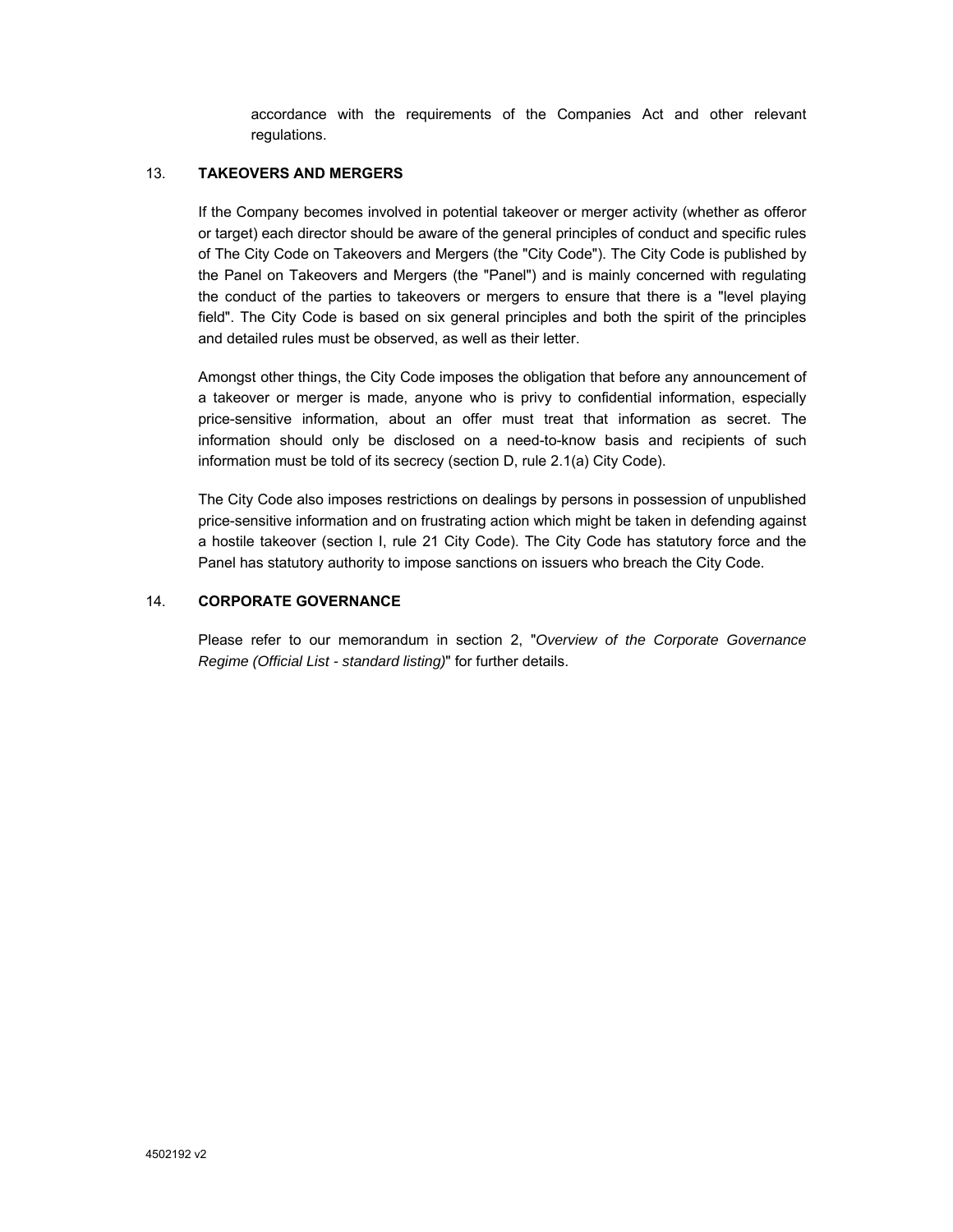# **SECTION 2 – OVERVIEW OF THE CORPORATE GOVERNANCE REGIME (OFFICIAL LIST – STANDARD LISTING)**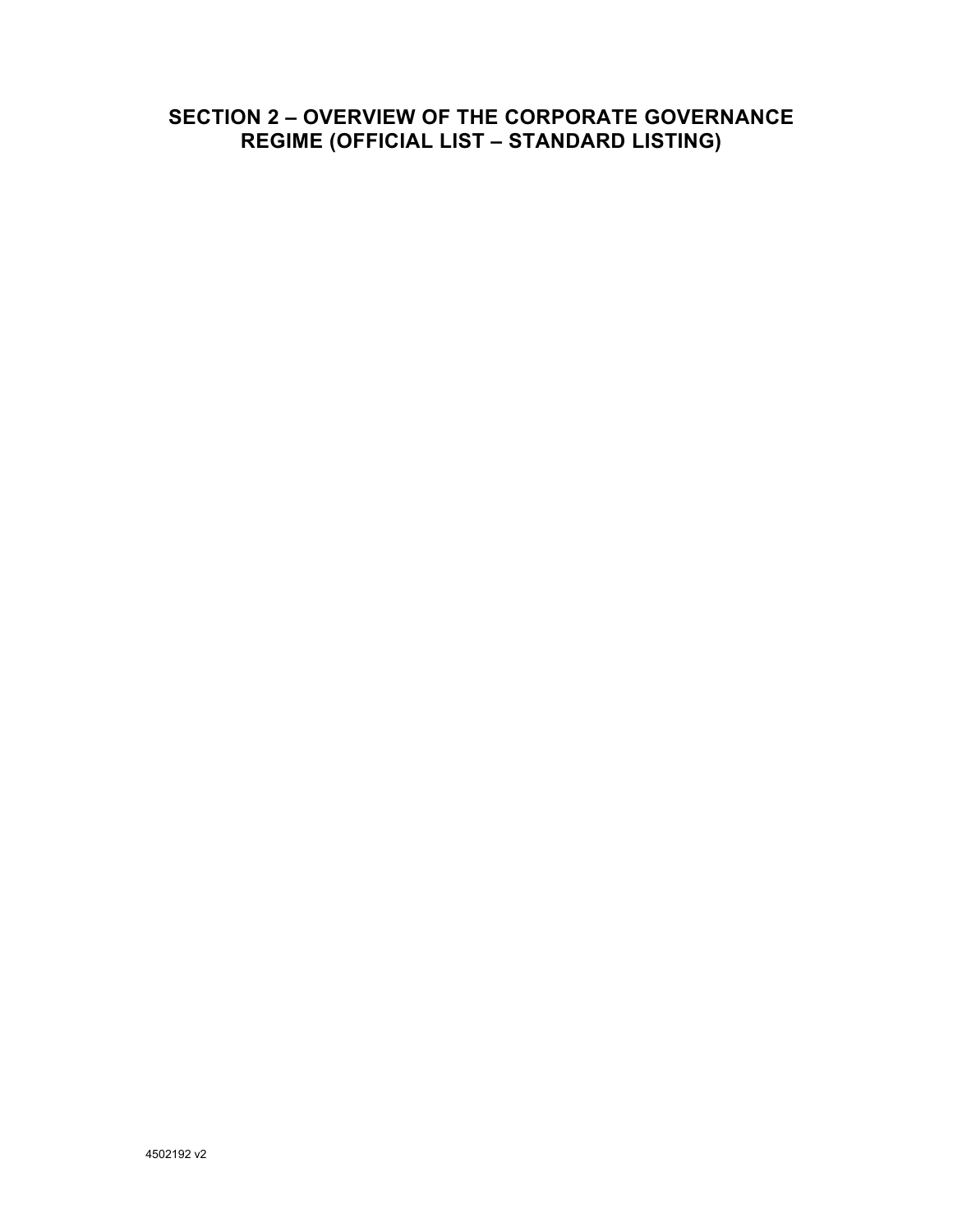# 1. **INTRODUCTION**

Unless stated otherwise, the defined terms used in section 1 have the same meaning in this section.

This memorandum provides an overview of the corporate governance regime applicable to companies whose shares are admitted to the standard listing segment of the Official List of the Financial Conduct Authority (the "**FCA**") and to trading on the London Stock Exchange's main market for listed securities.

Paragraph 2 of this memorandum sets out a detailed summary of the Quoted Companies Alliance Corporate Governance Code (the "**Governance Code**"), which is the key source of corporate governance recommendations for companies with a standard listing and can be accessed on the Quoted Companies Alliance website (http://www.theqca.com/shop/guides/). There is considerable overlap between the Governance Code and the requirements of the Disclosure Guidance and Transparency Rules in respect of audit functions and corporate governance.

# 2. **THE QUOTED COMPANIES ALLIANCE CORPORATE GOVERNANCE CODE**

# 2.1 **Overview**

The Quoted Companies Alliance (the "**QCA"**) works on behalf of small and mid-cap quoted companies. The QCA produced the updated Governance Code on 25 April 2018.

The Governance Code sets out ten broad principles which focus on the medium to long term value for shareholders without stifling the entrepreneurial spirit in which the Company was created. In order to claim adoption of the Governance Code, the Company must apply the ten principles and publish certain disclosures in recommended locations (on its website or in the Annual Report or sometimes in both locations).

#### (a) **Compliance**

Section 3 of the Governance Code requires that the chair provides a clear explanation of how the Company applies the Governance Code and publishes a corporate governance statement in the Annual Report and accounts and on its website. The statement should articulate the chair's role and demonstrate the chair's responsibility for corporate governance. It should explain at a high level how the Governance Code is applied by the Company and how this supports the Company's medium to long term success. The statement should also explain any areas in which the Company's governance structures and practices differ from the expectations in the Governance Code and it should identify any key governance related matters that have occurred during the year, identifying any significant changes in governance arrangements.

The Governance Code also sets out the roles and responsibilities of the board, the chair, the senior independent director, the executive and non-executive directors, the secretary, the committees and the shareholders. There is also a section setting out what the QCA determine as 'good corporate governance'.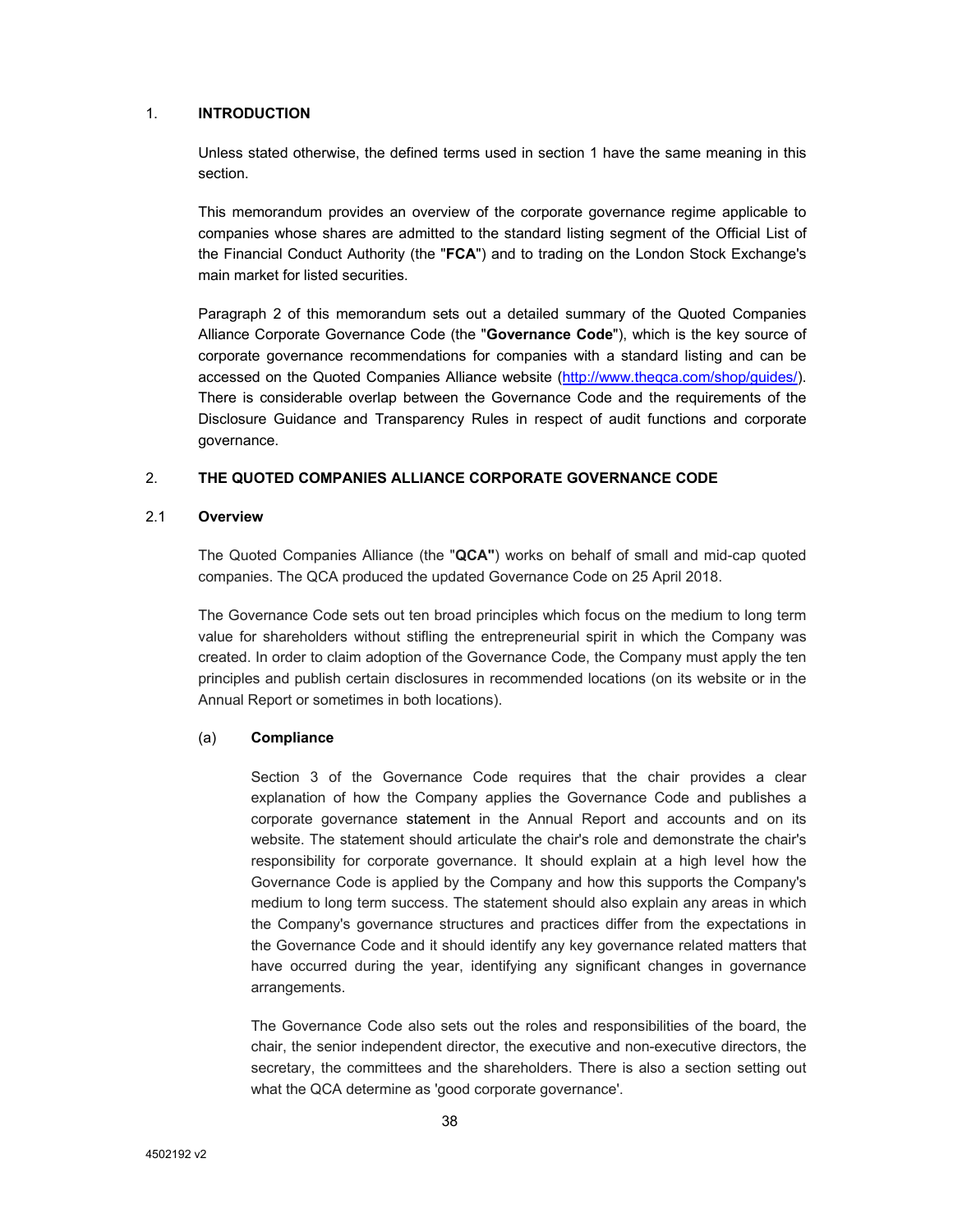# (b) **Principles**

The ten principles are divided into three categories which reflect the QCA's view of the purpose of corporate governance:

- Delivering growth;
- Maintaining a dynamic management framework; and
- Building trust.

The ten principles, laid out in section 3 of the Governance Code are:

- (i) Establish a strategy and business model which promote long-term values for shareholders.
- (ii) Seek to understand and meet shareholder needs and expectations.
- (iii) Take into account wider stakeholder and social responsibilities and their implications for long term success.
- (iv) Embed effective risk management, considering both opportunities and threats, throughout the organisation.
- (v) Maintain the board as a well-functioning, balanced team led by the chair.
- (vi) Ensure that between them the directors have the necessary up-to-date experience, skills and capabilities.
- (vii) Evaluate all elements of board performance based on clear and relevant objectives, seeking continuous improvement.
- (viii) Promote a corporate culture that is based on sound ethical values and behaviours.
- (ix) Maintain governance structures and processes that are fit for purpose and support good decision making by the board.
- (x) Communicate how the Company is governed by maintaining a dialogue with shareholders and other relevant stakeholders.

The QCA Code states that good corporate governance is about having the right people (in the right roles), working together, and doing the right things to deliver value for shareholders as a whole over the medium to long term. Good corporate governance is achieved through a series of decisions made by the board, which needs to be kept dynamic and diverse and engender a consistent corporate culture throughout the organisation.

# 2.2 **Types of Director/Members of the board**

(a) **Chair**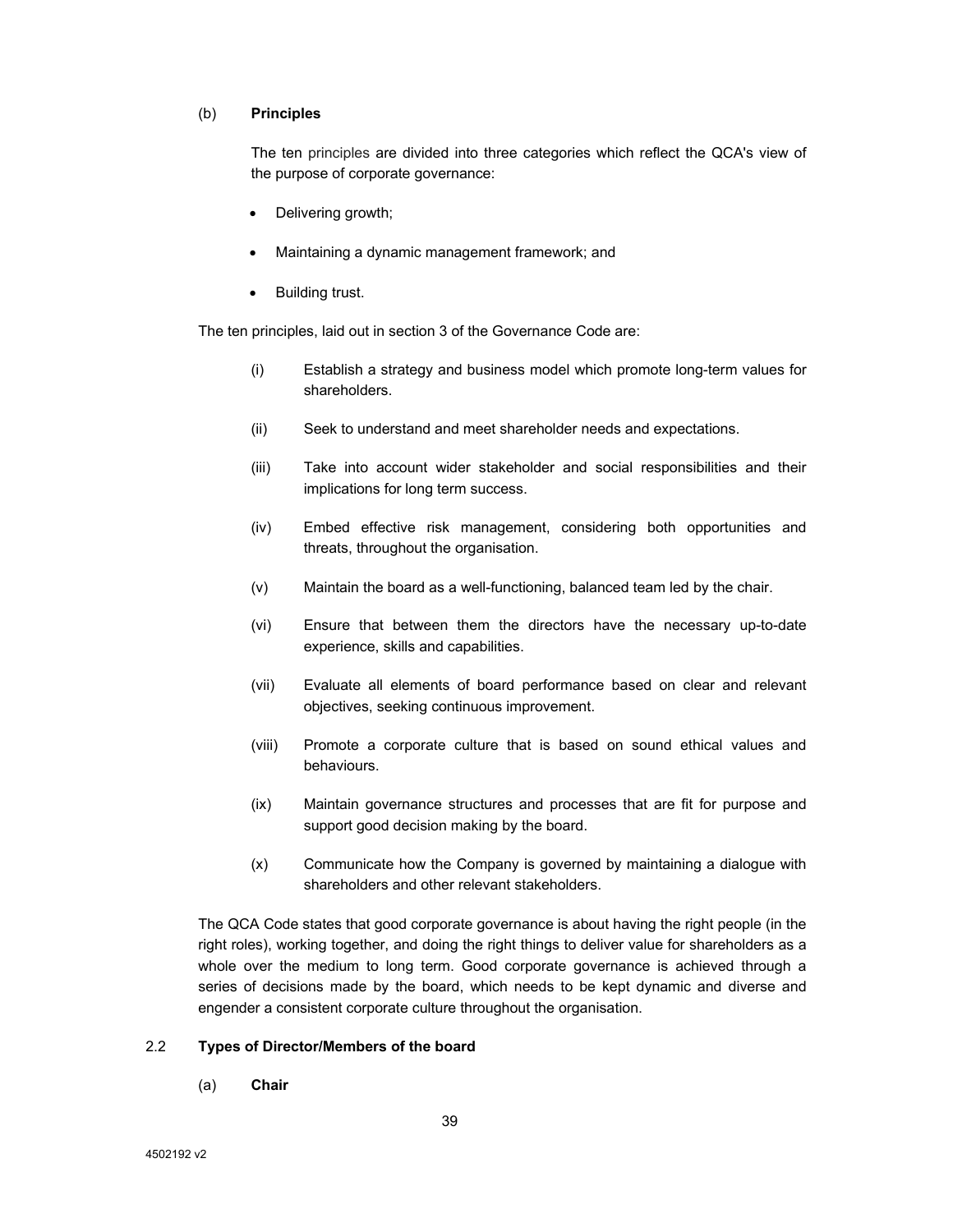According to section 4(1) of the Governance Code, the chair is responsible for leadership of the board and ensuring its effectiveness of all aspects of its role and the board may also have a deputy chair.

#### (b) **Alternate directors**

If the articles of a company permit a director to appoint an alternate to carry out his duties this does not relieve the appointing director of his responsibilities to the company as a director. However, an alternate director is personally responsible for his own actions as a director while performing the functions of his appointer.

# (c) **Nominee directors**

This term is often used to describe a director appointed to the board by a particular shareholder or group of shareholders, or by a particular creditor. Although such directors are appointed in order to represent and safeguard the interests of their appointers, like all other directors they must, as a matter of law, act independently of their appointers in the way they consider would be most likely to promote the success of the company for the benefit of its members as a whole. In particular, a nominee director must keep confidential all information which comes to his knowledge through his position as a director. A nominee director cannot, therefore, pass on such information to his appointer without being in breach of his obligations of confidence. However, the board of a company can, having considered all relevant information, consent to the disclosure of confidential information by a nominee director to his appointer. This consent should be given by formal resolution of the board (with the nominee director abstaining from voting) and the resolution should specify any conditions attaching to the consent, for example, that the appointer will in turn keep information received from its nominee director confidential.

# (d) **Shadow directors.**

Many of the statutory responsibilities and liabilities that apply to directors apply equally to shadow directors. This term is defined in section 251 of the Companies Act as someone: "in accordance with whose directions or instructions the directors of a company are accustomed to act". However, in certain circumstances (set out in *section 251(3) of the Companies Act*), a holding company will not be treated as a shadow director of its subsidiaries by reason only that the directors of those subsidiaries are accustomed to act in accordance with its directions or instructions.

# 2.3 **Operation of the board and the use of committees**

#### (a) **Proceedings of the board**.

board meetings of standard listed companies should be convened at regular intervals throughout the year.

# (b) **Division of the board**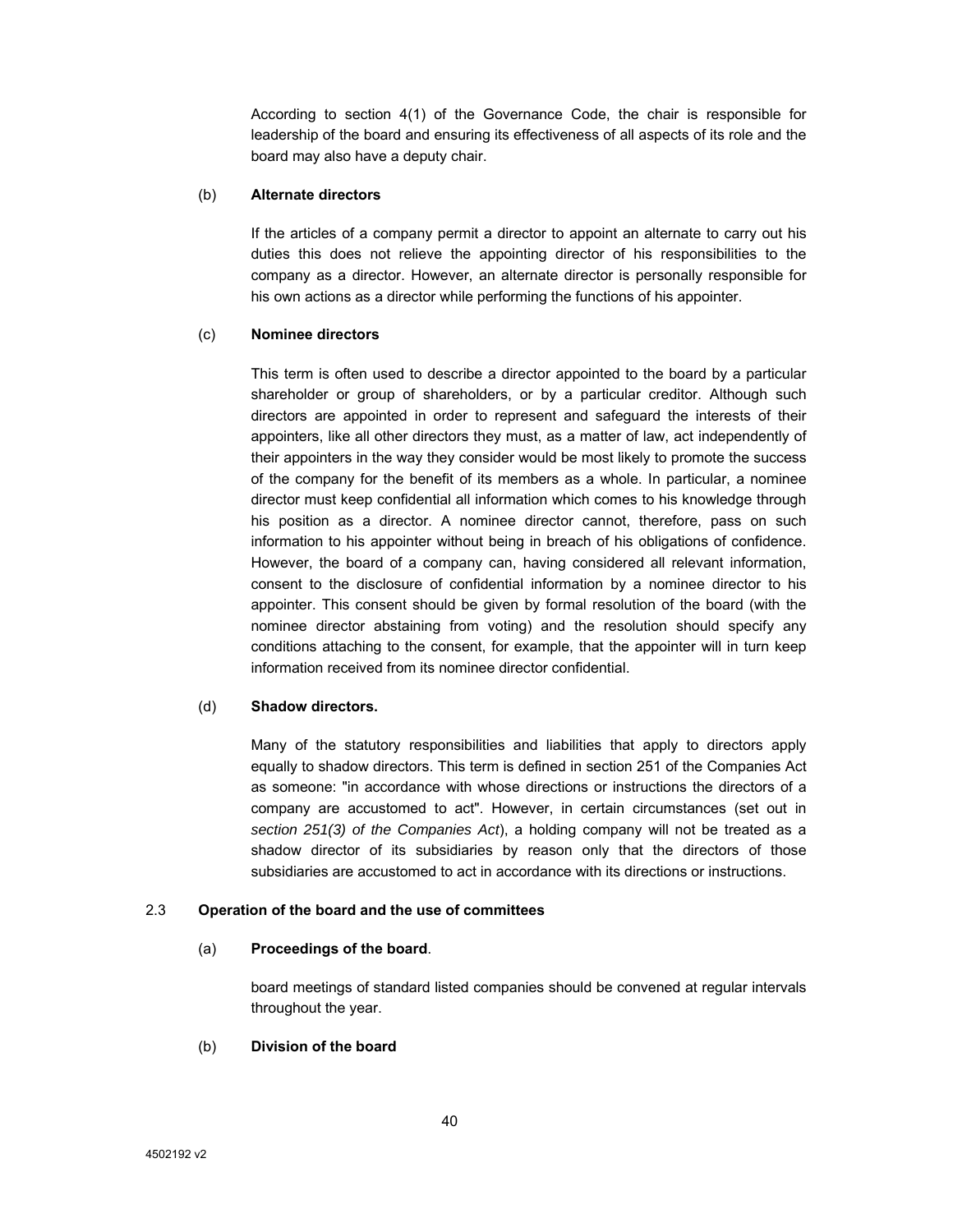Principle 5 of the Governance Code suggests that companies should have an appropriate balance between executive and non-executive directors and should have at least two independent non-executive directors (larger boards should have more so that half the board is considered independent). The QCA considers independence to be a matter of judgement for the board. The Governance Code recommends that companies should consider whether the appointment of a senior independent director is appropriate (*section 4(3) Governance Code*). The senior independent director is a sounding board and an intermediary for the chair and other members of the board and an alternative route of access for shareholders and other directors who may have a concern that cannot be raised through the normal channels of the chair or the executive directors.

The Governance Code provides that, save in exceptional and well justified and explained circumstances, the chair should not also fulfil the role of chief executive and any combination of these roles should be temporary and discussed in advance with shareholders (*section 4(2) Governance Code*).

# (c) **Committees**

The Company's articles of association allow the board to delegate its powers to a committee (*see Article 42.8*). It is important that the board clearly sets out the powers and responsibilities of any committee to which it delegates functions. The extent to which the committee is empowered to take decisions should be carefully defined. This is particularly important where the committee includes non-board members. If there is any doubt about the scope of a committee's powers in these circumstances, a court is likely to assume that important decisions were intended to be reserved to the full board.

The use of committees is recommended by the Governance Code:

- (i) The audit committee should challenge both the external auditors and the management of the Company. It should review the need for internal audit and, where required, make the appointment of a head of internal audit (*section 4(6) Governance Code*). It should also consider the engagement of auditors including tendering and the approval of non-audit services. The audit committee should review and report to the board on any significant reporting issues, estimates and judgements made in connection with the preparation of the Company's financial statements (*section 4(6) Governance Code*).
- (ii) The remuneration of executive directors is a chief concern of the Governance Code and there are a number of provisions relating to the level and make-up of remuneration, remuneration policy, service contracts and compensation. The remuneration committee of a smaller company should be made up of at least two members, who should be independent non-executive directors that are able to resist inappropriate demands from executive directors and senior managers (*Section 4(7) Governance Code*).
- (iii) The board should establish a nomination committee to lead the process for board appointments and make recommendations to the board. It should work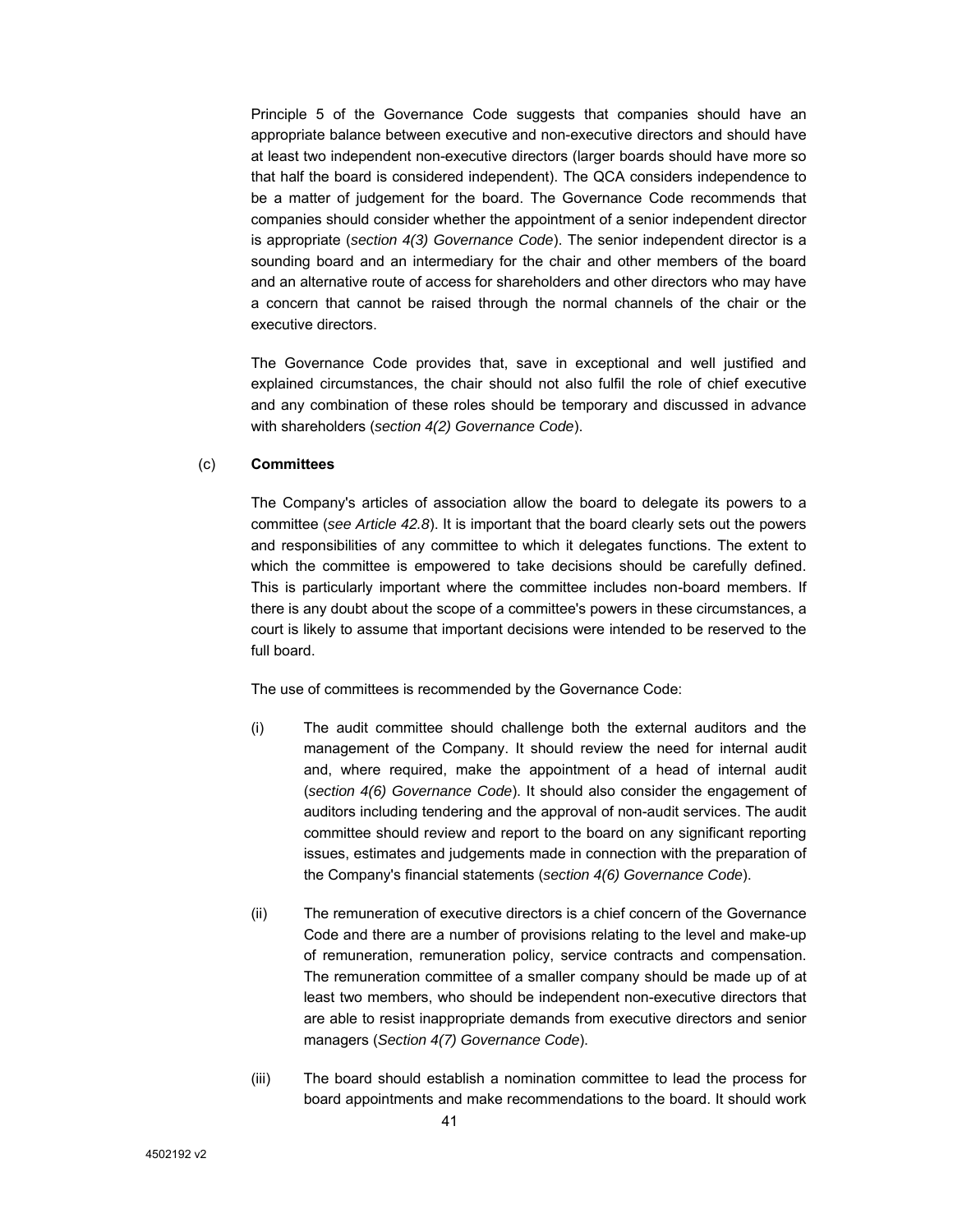closely with the board and the chair to identify the skills, experience, personal qualities and capabilities required for the next stage in the Company's development, linking the Company's strategy to future changes on the board (*section 4(8) Governance Code*).

The QCA has also published dedicated guides which offer more detail on the work of the audit and remuneration committees. It is worth noting that the nomination, remuneration and audit committees should make available their terms of reference on the Company's website.

# 3. **INSTITUTIONAL INVESTOR GUIDELINES**

Listed companies now increasingly find themselves under pressure to comply on corporate governance issues with the views of various bodies which, whilst not able to issue legally binding pronouncements do, nonetheless, have substantial institutional investor support and/or can cause adverse publicity for companies. The main investment committees are those of the Investment Association ("**IA**"), the PLSA and Pensions Investment Research Consultants Limited ("**PIRC**"). The corporate governance guidelines published by such bodies are designed to assist shareholders in interpreting the Governance Code and determining how to vote at company meetings.

For example, PIRC have issued shareholder voting guidelines which form the basis of voting recommendations to institutional shareholder clients who use their corporate governance service which, for example, states that the role of chair and chief executive should not be combined permanently. PIRC will also give recommendations to clients of its corporate governance service as to how to vote on corporate governance related issues and will advise its clients to abstain or oppose resolutions which do not conform with corporate governance guidelines or which will have an adverse effect on shareholder interests.

#### 3.1 **Financial Reporting Council's UK Stewardship Code**

The FRC is responsible for promoting high quality corporate governance and reporting to assist investor engagement. The FRC published the UK Stewardship Code 2012 for investors setting standards for monitoring and engaging with the companies they own. The aim of the Stewardship Code is to enhance the quality of dialogue between investors and companies to help improve returns to shareholders in the long-term.

#### 3.2 **Investment Association Guidelines**

The IA is the trade body representing the UK's investment managers, with approximately 200 members comprising pension funds, discretionary managers, international and domestic individuals and sovereign wealth funds.

The IA operates the institutional voting information service (the "**IVIS**"), which is a recommendation service for voting on company annual general meetings and other general meetings. IVIS monitoring is based on various IA guidelines, governance papers and the Governance Code. The service reviews UK annual reports and accounts and company meeting notices for compliance with corporate governance best practices and uses a system of colour coding to denote the IA's view of each. Red indicates a matter of most serious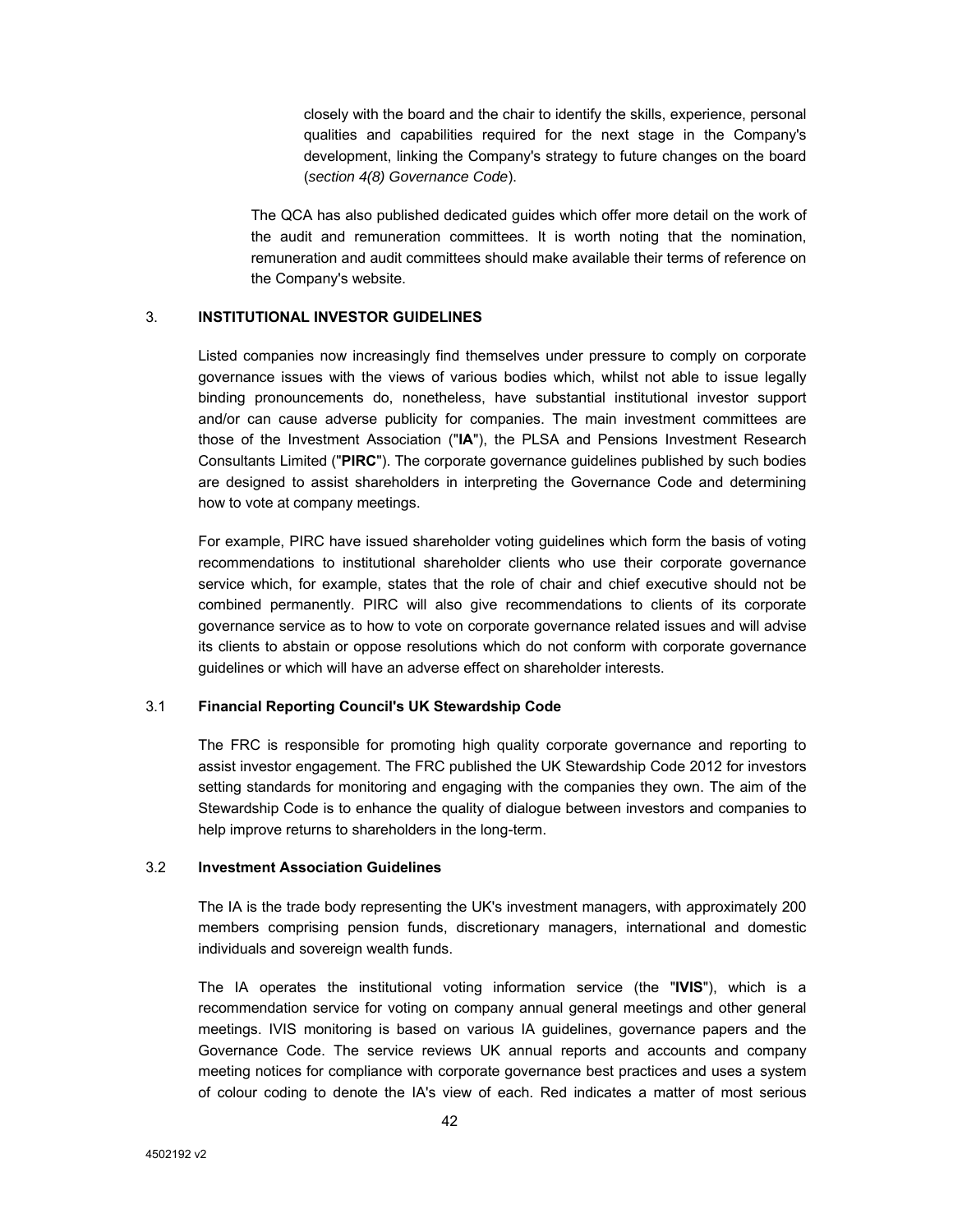concern, followed by amber. A blue code indicates no areas of major concern, while green indicates an issue that has now been resolved.

The IA has published guidelines on policies and practices in respect of executive remuneration. These were most recently revised in July 2016. They set out a series of overarching principles and general guidance. The principles include the following:

- Remuneration policies should be set so as to promote value creation through transparent alignment with the agreed corporate strategy and should support performance, encourage the underlying sustainable financial health of the business and promote sound risk management for the benefit of all investors, including shareholders and creditors.
- The board as a whole must consider the aggregate impact of employee remuneration on the finances of the company, its investment and capital needs, and dividends to shareholders.
- Undeserved remuneration undermines the efficient operation of the company. Excessive remuneration adversely affects its reputation and is not aligned with shareholder interests.
- The remuneration committee should select a remuneration structure which is appropriate for the specific business, and efficient and cost-effective in delivering its longer-term strategy. These principles do not seek to prescribe or recommend any particular remuneration structure.
- Complexity is discouraged. Shareholders prefer simple and understandable remuneration structures; simplicity can be improved by limiting variable remuneration to an annual bonus and one long term incentive scheme.
- Executives and shareholders can have divergent interests, particularly in relation to time horizons and the consequences of failure or corporate underperformance. Incentive structures should have a long-term focus.
- To avoid payment for failure and promote a long-term focus, remuneration structures should contain a careful balance of fixed and variable pay. They should include a high degree of deferral and measurement of performance over the long-term.
- Structures should also include provisions that allow the company, in specified circumstances, to:
	- o forfeit all or part of a bonus or long-term incentive award before it has vested and been paid; and/or
	- o recover sums already paid.
- Executives should build up a high level of personal shareholding to ensure alignment of interest with shareholders.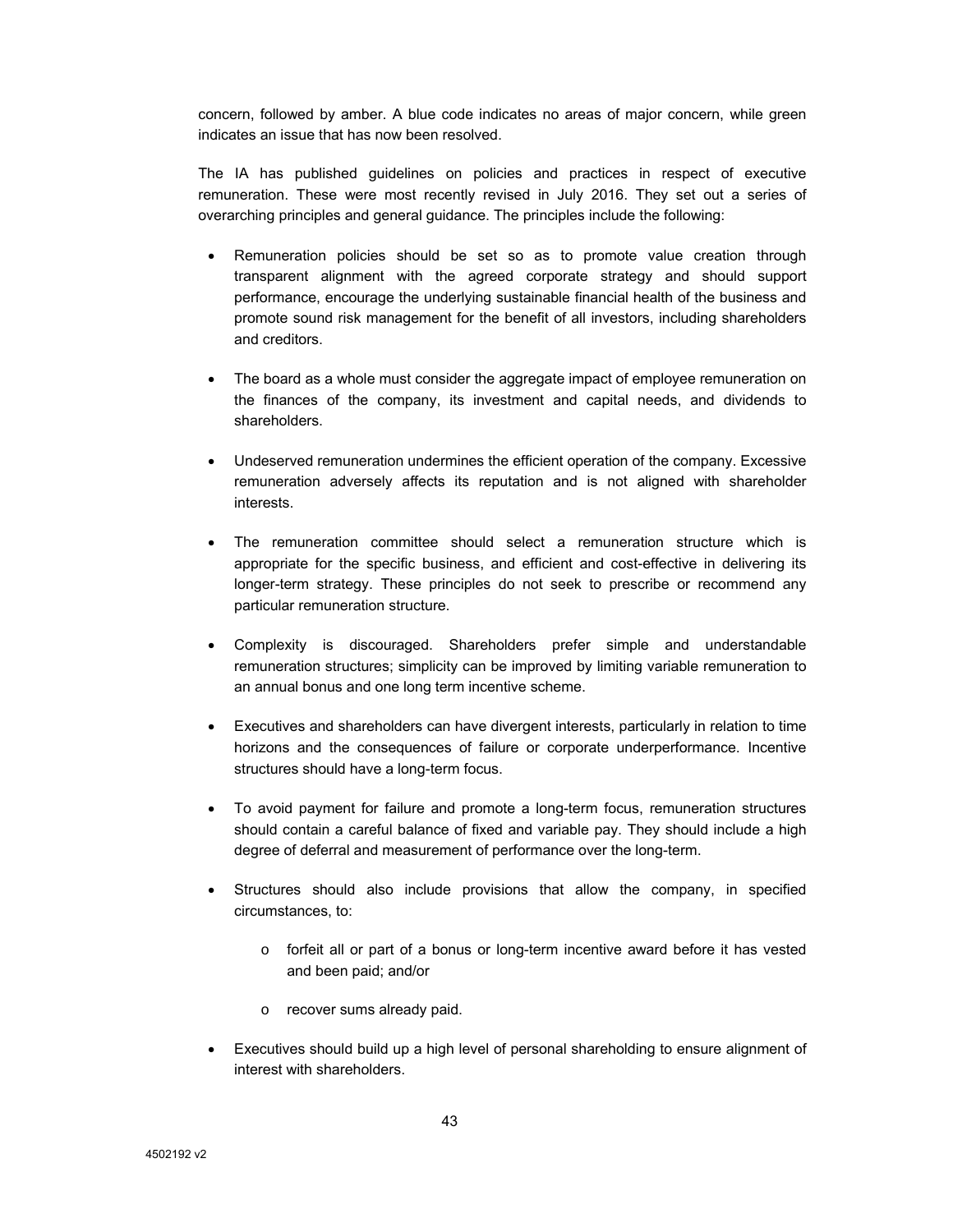• Dilution of shareholders through the issuing of shares to employees represents a significant transfer of value. Dilution limits are an important shareholder protection and should be respected.

The guidance includes details on fixed elements of remuneration (base pay, pensions and benefits) and variable elements (annual bonuses and long-term incentives). The IA has also published share capital management guidelines on granting directors' authority to allot and disapplication of pre-emption rights, share buy-backs and scrip dividends (i.e. dividends which shareholders have the option to receive in the form of additional shares rather than cash).

# 3.3 **Pensions and Lifetime Savings Association's Corporate Governance Policy and Voting Guidelines**

The PLSA is the main UK body representing the interests of the occupational pensions industry. As a result of the voting power that members collectively possess as institutional investors, the PLSA' s views are important to UK public companies on matters such as voting. The PLSA publishes its Corporate Governance Policy and Voting Guidelines, which include UK corporate governance principles and UK voting guidelines. Voting recommendations usually relate to the election (or not) of a non-executive director or the company's chair, with decisions being made in the context of overall governance and improving (or deteriorating) standards. The voting guidelines also contain recommendations in respect of specific matters such as share issues and purchases, changes to the company's constitution, declaration of dividends and political donations.

# 3.4 **Pensions & Investment Research Consultant's Shareowner Voting Guidelines**

PIRC is an independent body offering a variety of services to institutional investors. It produces detailed reports on large listed company meetings, giving voting advice. Its Shareholder Voting Guidelines are intended to be its latest views on good corporate practice and are one of the matters that it considers in determining its voting recommendations. The guidelines cover such things as the constitution of the board (including re-election of directors), directors' remuneration, audit and reporting, shareholders' rights, corporate actions and sustainability and non-financial reporting.

# 3.5 **Others**

Other influential guidelines, papers and policy statements published by investment committees in respect of corporate governance matters include:

- "ISS UK and Ireland Proxy Vote Guidelines: 2016 Benchmark Policy Recommendations" published by ISS in 2016;
- "2016 Proxy Season Guidelines" published by Glass Lewis in April 2016;
- "Responsible Investment Guidance" published by the PLSA in 2013;
- "Understanding the Worth of the Workforce A Stewardship Toolkit for Pension Funds" published by the PLSA in July 2016;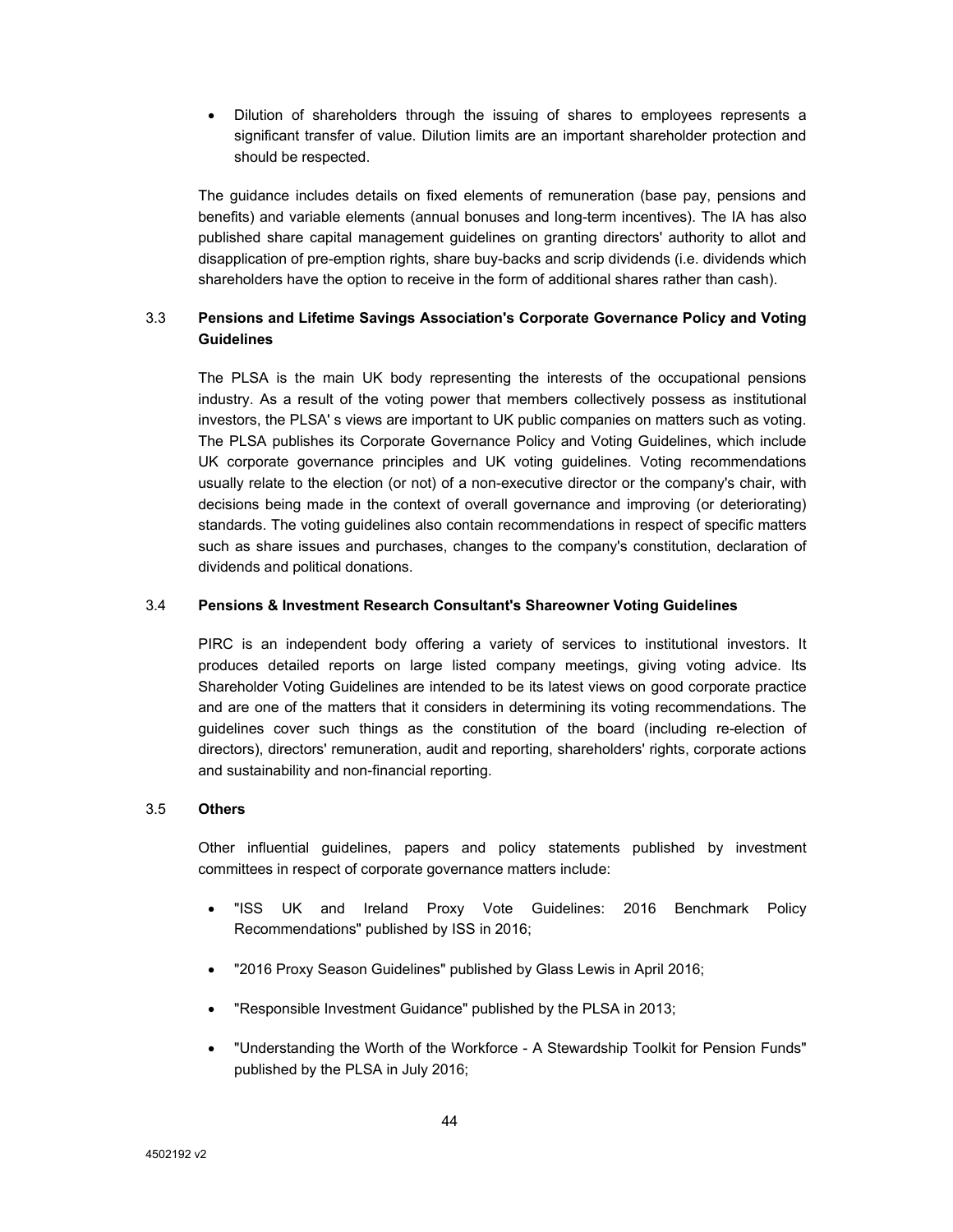- "Corporate Governance Principles, UK" published by Hermes Investment Management in March 2014;
- "ICGN Guidance on Institutional Investor Responsibilities" published by International Corporate Governance Network in 2013; and
- "Best Practice on Executive Contracts and Severance", the ABI and PLSA's joint statement published in February 2008.

# 4. **THE BRIBERY ACT 2010**

# 4.1 **Introduction**

The Bribery Act 2010 (the "**Bribery Act**") came into force on 1 July 2011 creating a number of offences which may apply to both companies and individuals.

# 4.2 **The general offences (sections 1 and 2)**

The Bribery Act sets out two general offences of "bribing another person" and "being bribed", which can be committed by an individual and/or a company. The offences are committed when someone:

- (a) offers, promises or gives another person a financial or other advantage intending to induce or reward the "improper performance" of a "relevant function or activity" (bribing another person, section 1); or
- (b) requests, agrees to receive or accepts from another person a financial or other advantage intending as a consequence that a relevant function or activity should be improperly performed or as a reward for improper performance, or where someone performs improperly in anticipation of a financial advantage (being bribed, section 2).

Both offences also cover circumstances where the request for, acceptance of, or agreement to receive the financial or other advantage is itself improper performance (for example, in the case of payments designed to facilitate routine government or other activity).

Improper performance of a function or activity is one which breaches an expectation that the function or activity will be performed in good faith, impartially or as a result of a position of trust. Improper performance is judged by the standards of a reasonable person in the UK, and local customs or practices, even if perceived as legitimate, cannot be taken into account unless required or permitted by written local law.

There is no need for the intended recipient to perform the function improperly or, in some cases, receive the advantage.

A general offence is committed where any of the acts take place in the UK. It is also committed in respect of acts outside the UK committed by, among other things, a company incorporated in the UK, a British citizen or a person ordinarily resident in the UK.

### 4.3 **Bribing a foreign public official (section 6)**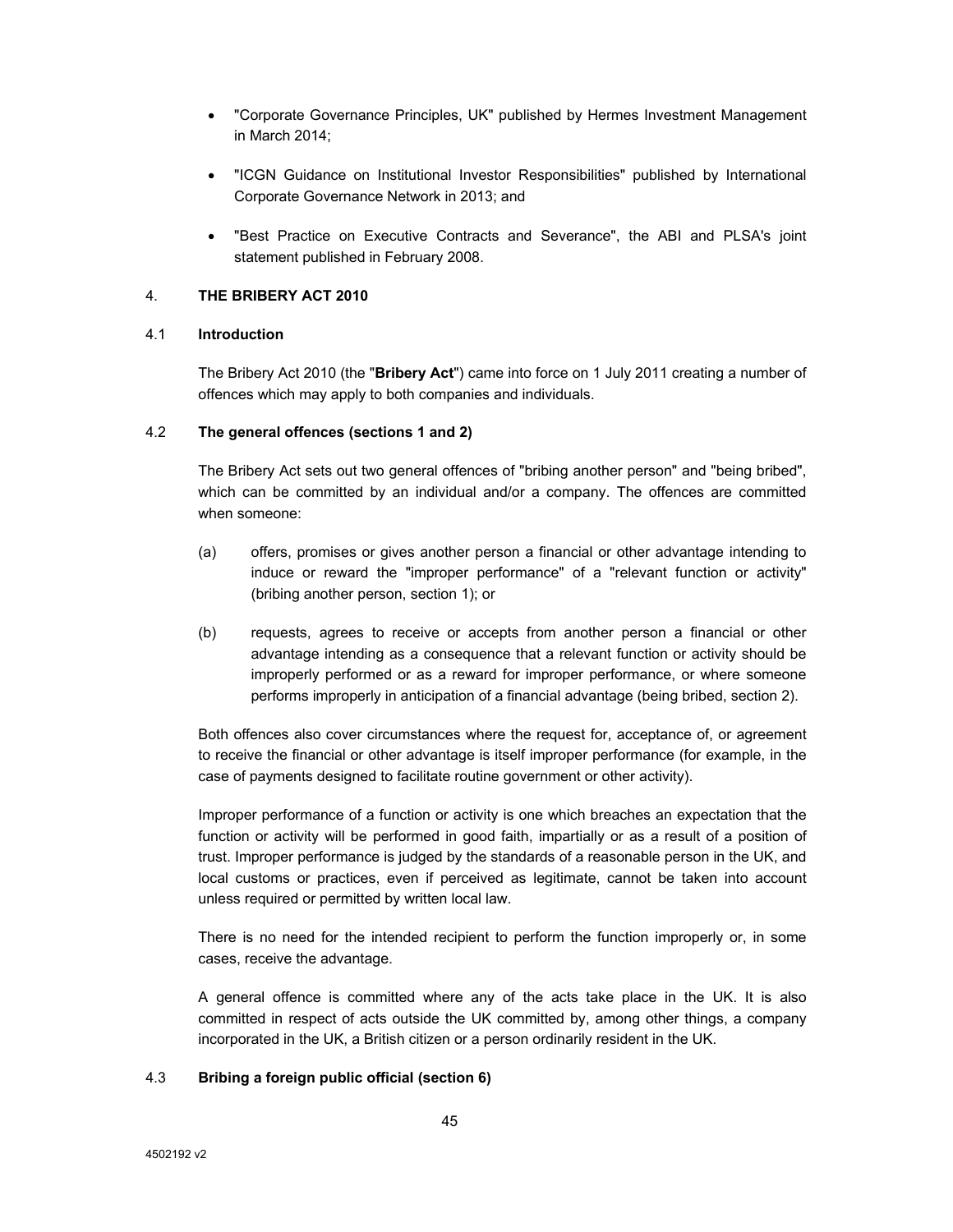This offence is committed when a person (which can be an individual or a company) bribes a foreign public official (an "**FPO**") (i.e. offers, promises or gives a financial or other advantage):

- (a) with the intention of influencing the FPO in their capacity as an FPO in order to obtain or retain business or an advantage in the conduct of business; and
- (b) when the FPO is not permitted or required by applicable local written law to be influenced by the advantage.

There is no need for the intended recipient to perform the function improperly or, in some cases, receive the advantage.

This offence is committed where any of the acts take place in the UK. It is also committed in respect of acts outside the UK committed by, among other things, a company incorporated in the UK, a British citizen or a person ordinarily resident in the UK.

The offence does not require any criminal intent or element of impropriety to be shown. Companies will need to be extremely cautious in their dealings not only with government officials but also with those who assist them in obtaining government business and approvals.

# 4.4 **Senior officer offence (section 14)**

This offence is committed where a body corporate commits an offence under section 1, 2, or 6 and where it is proved that the offence has been committed with the consent or connivance of a "senior officer" or a person purporting to act in such a capacity. "Senior officer" is widely defined to include a director, manager, secretary or similar officer.

Where the corporate offence takes place in the UK, any senior officer worldwide could commit this offence. Where the corporate offence takes place outside the UK, only senior officers who are (among other things) British citizens or persons ordinarily resident in the UK could commit the offence.

# 4.5 **Corporate offence of failing to prevent bribery (section 7)**

A relevant commercial organisation could commit this offence if a person "associated" with it bribes another person (within the meaning of sections 1 or 6) intending to obtain or retain business or an advantage in the conduct of business for the organisation. It does not matter where in the world the bribery takes place.

It is an offence which requires no corporate acts or criminal intent on the part of the organisation.

The definition of "relevant commercial organisation" is very wide and includes bodies incorporated in the UK or UK partnerships, no matter where they carry on business; and companies and partnerships carrying on a business or part of a business in the UK, no matter where they are incorporated. This offence cannot be committed by individuals.

Likewise, "associated person" has been defined widely to include people who "perform services" for or on behalf of the organisation, regardless of their capacity. It may include, for example, employees, agents or subsidiaries. Accordingly, an organisation could be liable in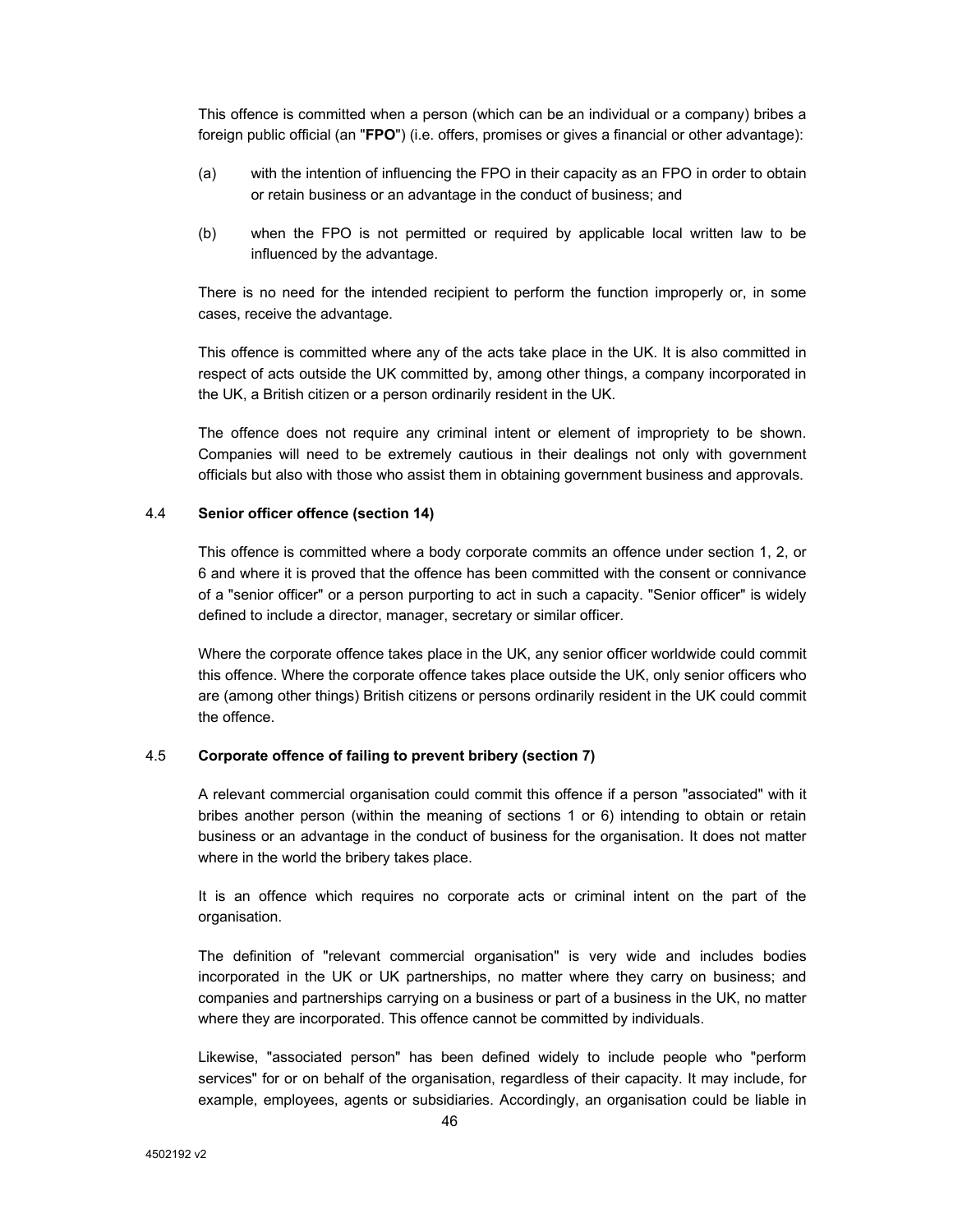respect of bribery carried out by third parties. The associated person does not need to be connected to the UK, nor is the act in question required to have taken place in the UK. Questions have already been raised over how this provision will operate in practice. In particular, the position of subsidiaries and joint venture partners/syndicates is currently unclear.

# 4.6 **Adequate procedures**

It is a defence to a charge under section 7 that the organisation had "adequate procedures" in place designed to prevent persons associated with the organisation from undertaking in conduct which may result in committing one of the above offences. "Adequate procedures" is not defined in the Bribery Act. However, the UK Government has published guidance as to these "adequate procedures" setting out six principles for all businesses to consider which are in summary as follows:

- (a) risk assessment a regular and comprehensive assessment of the nature and extent of the risks relating to bribery;
- (b) top level commitment a commitment from the top level of management to prevent bribery;
- (c) due diligence policies and procedures which cover all parties to a business relationship in all markets in which the commercial organisation does business;
- (d) clear, practical and accessible policies and procedures to prevent bribery being committed on a commercial organisation's behalf;
- (e) communication and training effective implementation of anti-bribery policies and procedures; and
- (f) monitoring and review mechanisms to ensure compliance with policies and procedures.

#### 4.7 **Penalties and other consequences**

An individual guilty of an offence under the Bribery Act is liable to up to 1O years imprisonment or an unlimited fine (or both). Any other person is liable to an unlimited fine. Businesses Companies also face other risks, for example being debarred or exclusion from tendering (e.g. under Public Contracts Regulations 2006), regulatory consequences, defence costs, remedial costs, third party claims, negative publicity and/or reputational damage.

Where a body corporate commits an offence under the Bribery Act, any "senior officer" is also guilty of the same offence if it can be proved that the offence was committed with their consent or connivance. A "senior officer" includes a director, manager, secretary or other similar officer.

# 5. **THE MODERN SLAVERY ACT 2015**

#### 5.1 **Introduction**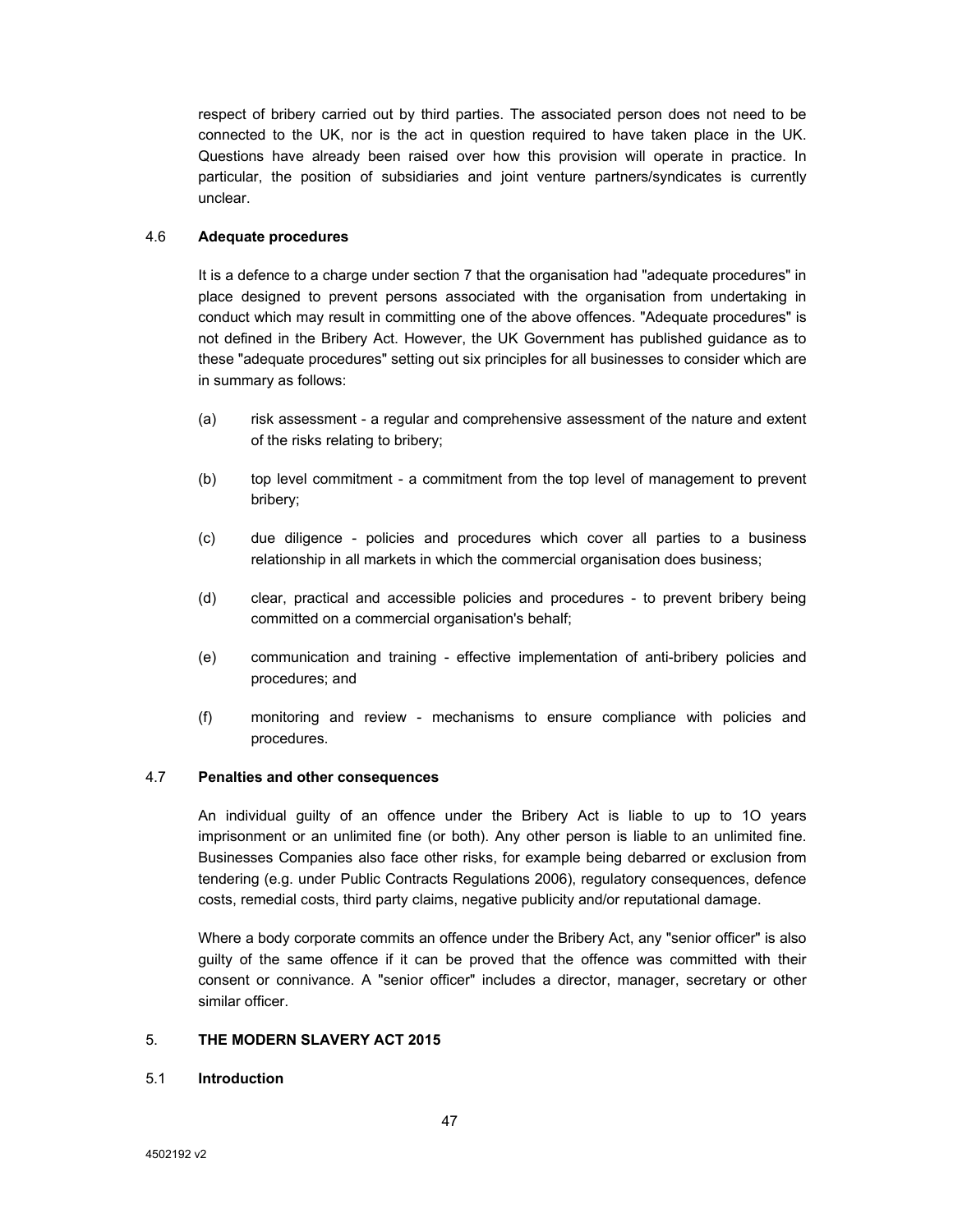The Modern Slavery Act 2015 (the "**Modern Slavery Act**") came into force on 29 October 2015, imposing on large commercial organisations an obligation to publish a slavery and human trafficking statement (the "**Transparency Statement**"), in a move to improve transparency in company supply chains.

# 5.2 **Key definitions**

In order to understand the reporting obligations imposed by the Modern Slavery Act, it is important to note the following key definitions.

#### (a) "**Commercial organisation**"

This means a body corporate or partnership which carries on a business, or a part of a business, in any part of the UK (section 54(12) of the Modern Slavery Act). A "business" includes a trade or profession. It is irrelevant where the "body corporate" is incorporated as long as it has a "demonstrable business presence" in the UK.

#### (b) **"Slavery and human trafficking"**

This has been defined very broadly and the types of conduct that would fall within the definition are:

(i) *to hold another person in slavery or servitude* (section 1(1)(a) of the Modern Slavery Act);

"**Slavery**" is the status or condition of a person over whom all or any of the powers attaching to the right of ownership are exercised thereby depriving the victim of their freedom.

"**Servitude**" is the obligation to provide services that is imposed by the use of coercion and includes the obligation for a "serf" to live on another person's property and the impossibility of changing their condition.

(ii) *to require another person to perform forced or compulsory labour* (section l(l)(b) of the Modern Slavery Act);

"**Forced or compulsory labour**" involves coercion, either direct threats of violence or more subtle forms of compulsion, whereby work or service is exacted from the victim under the menace of any penalty and for which the victim has not offered himself voluntarily.

(iii) *to arrange or facilitate the travel of, that is, recruit, transport, transfer, harbour, receive or transfer or exchange control over, another person with the view to that person being exploited* (section 2(1) of the Modern Slavery Act); and

"**Exploitation**" covers conduct such as slavery, servitude or forced or compulsory labour (as explained under parts (i) and (ii) above), sexual exploitation, removal of organs, securing services by force, threats or deception and/or securing services from children and vulnerable persons.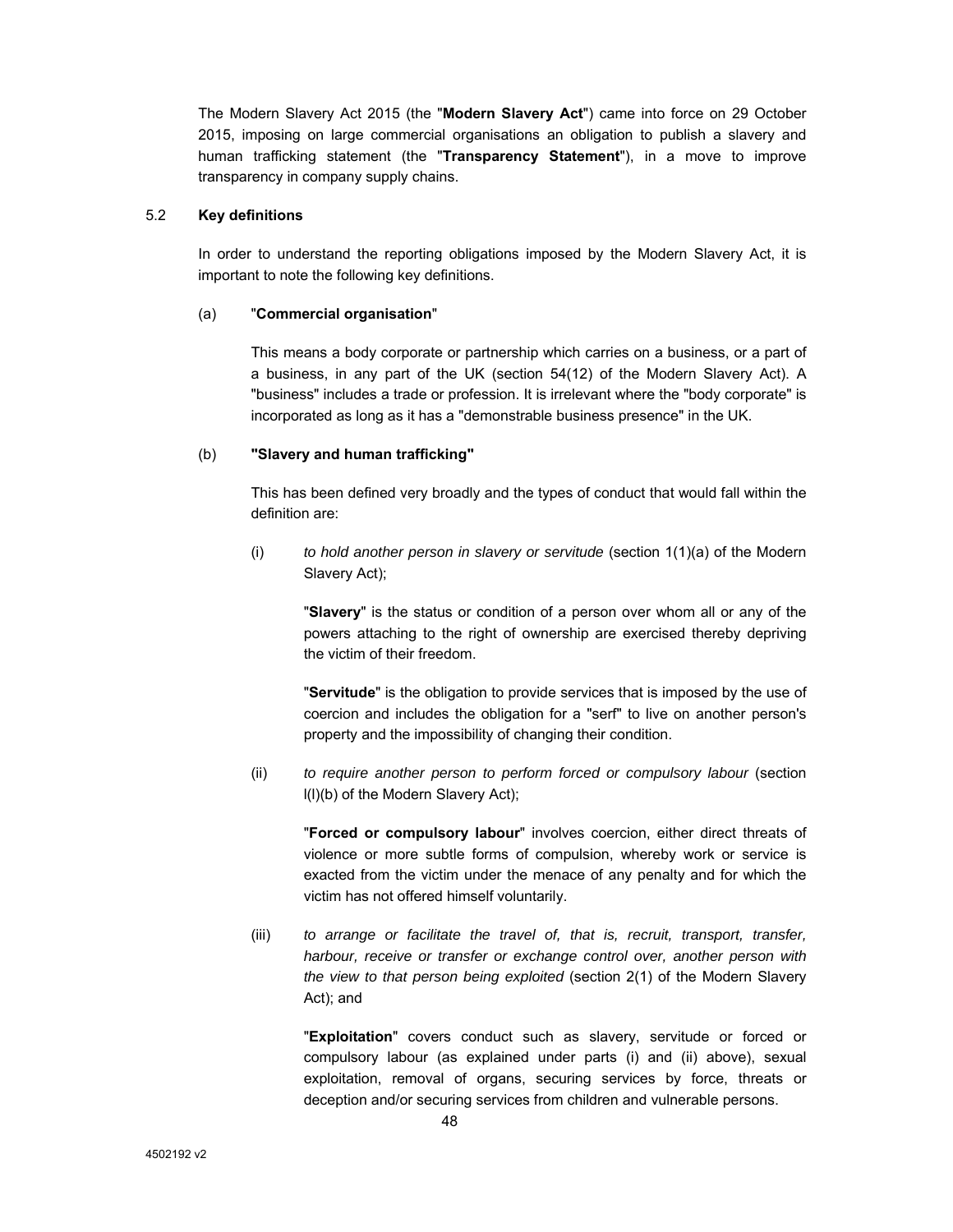(iv) *to commit any offence with the intention of committing, including an offence committed by aiding, abetting, counselling or procuring, an offence under (iii) above* (section 4 of the Modern Slavery Act).

# 5.3 **Reporting obligation (section 54)**

The reporting obligation under section 54 of the Modern Slavery Act requires companies to prepare a Transparency Statement for each financial year. Such statement should cover all the steps the Company has taken during the financial year to ensure that slavery and human trafficking is not taking place in any of its supply chains and in any part of its own business. If the Company has taken no such steps then it must issue a statement to this effect as well.

While there are no specifications as to the content of the Transparency Statement, section 54(5) of the Modern Slavery Act provides that the statement may include information regarding: (a) the Company's structure, its business and its supply chains; (b) its policies in relation to slavery and human trafficking; (c) its due diligence processes in relation to slavery and human trafficking in its business and supply chains; (d) the parts of its business and supply chains where there is a risk of slavery and human trafficking taking place, and the steps it has taken to assess and manage that risk; (e) its effectiveness in ensuring that slavery and human trafficking is not taking place in its business or supply chains, measured against such performance indicators as it considers appropriate; and (f) the training about slavery and human trafficking available to its staff. Further guidance as to the contents of the Transparency Statement has been set out in "Transparency in Supply Chains etc... A Practical Guide" published by the UK Home Office on 29 October 2015.

It should be noted that the requirement to produce a Transparency Statement does not entail guaranteeing that the Company and its entire supply chain is free from slavery but only extends to detailing the steps it has taken to ensure that no slavery and human trafficking is taking place.

Furthermore, the Transparency Statement must be approved by the board and signed by a director (on behalf of the board). The Transparency Statement must also be published on the Company's website, with a link to the Transparency Statement posted in a prominent place on the homepage.

For group companies, a separate Transparency Statement must be produced for each company that falls within the scope of section 54 of the Modern Slavery Act. Any UK or non-UK parent company, carrying on business in the UK, must produce a Transparency Statement and cover within its Transparency Statement information regarding the operations of any UK and non-UK subsidiaries. Guidance published by the Home Office states that it is good practice for a UK parent company to include within its Transparency Statement operations of non-UK subsidiaries that do not carry on business, or part of a business, within the UK and/or ask its non-UK subsidiaries to publish their separate Transparency Statements.

#### 5.4 **Scope of the obligations**

The reporting obligation within section 54 of the Modern Slavery Act applies to all companies with a minimum total annual turnover of £36 million. Turnover means the amount derived from the provision of goods and services falling within the ordinary activities of the commercial